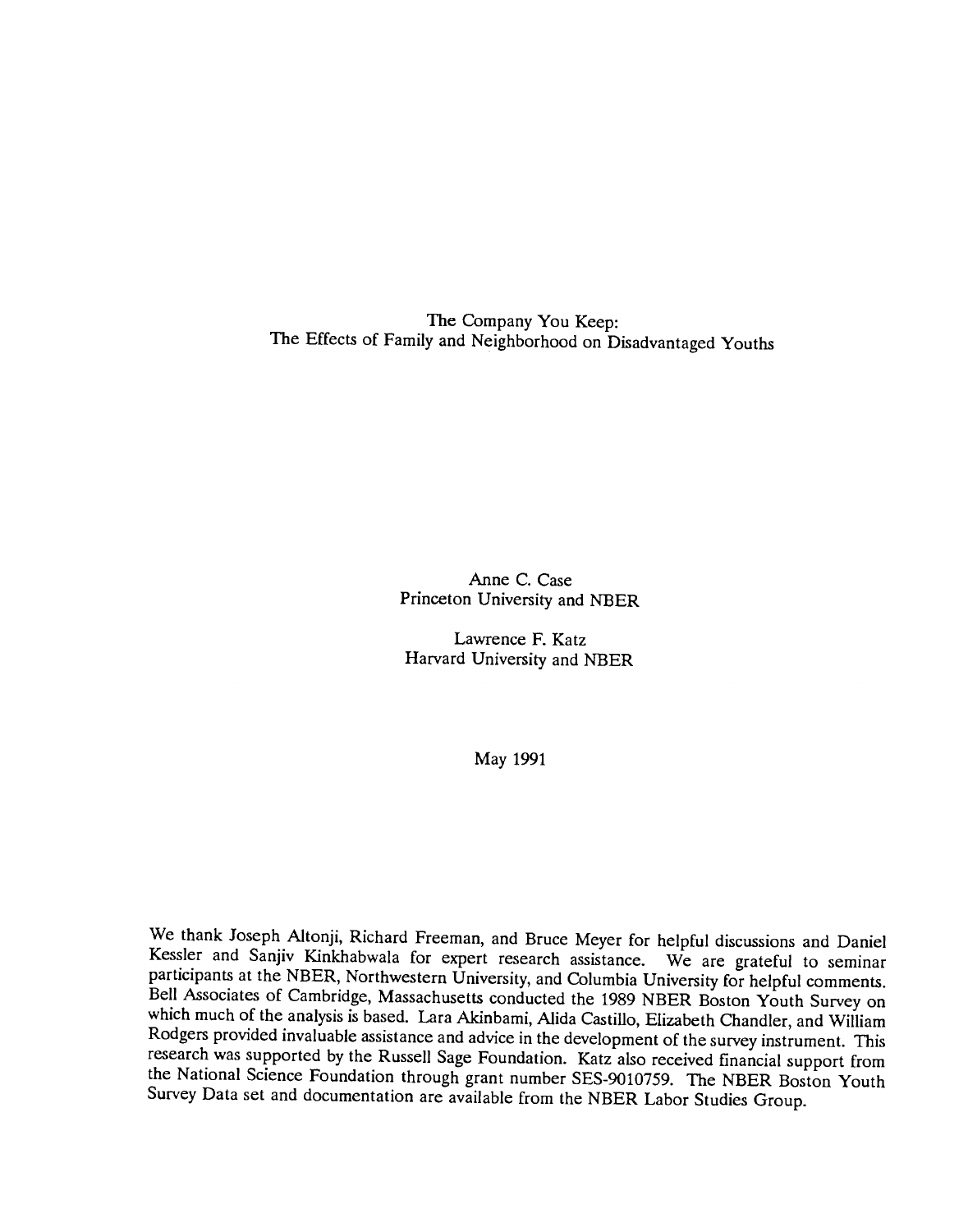The Company You Keep: The Effects of Family and Neighborhood on Disadvantaged Youths

#### ABSTRACT

We examine the effects of family background variables and neighborhood peers on the behaviors of inner-city youths in a tight labor market using data from the 1989 NBER survey of youths living in low-income Boston neighborhoods. We find that family adult behaviors are strongly related to analogous youth behaviors. The links between the behavior of older family members and youths are important for criminal activity, drug and alcohol use, childbearing out of wedlock, schooling, and church attendance. We also find that the behaviors of neighborhood peers appear to substantially affect youth behaviors in a manner suggestive of contagion models of neighborhood effects. Residence in a neighborhood in which a large proportion of other youths are involved in crime is associated with a substantial increase in an individual's probability of the being involved in crime. Significant neighborhood peer effects are also apparent for drug and alcohol use, church attendance, and the propensity of youths to be out of school and out of work. Our results indicate that family and peer influences both operate in manner such that "like begets like."

Anne C. Case Lawrence F. Katz<br>Woodrow Wilson School Lawrence F. Katz<br>Denartment of Eq.

Woodrow Wilson School Department of Economics<br>
Princeton University<br>
Harvard University<br>
Harvard University Princeton, NJ 08544 Cambridge, MA 02138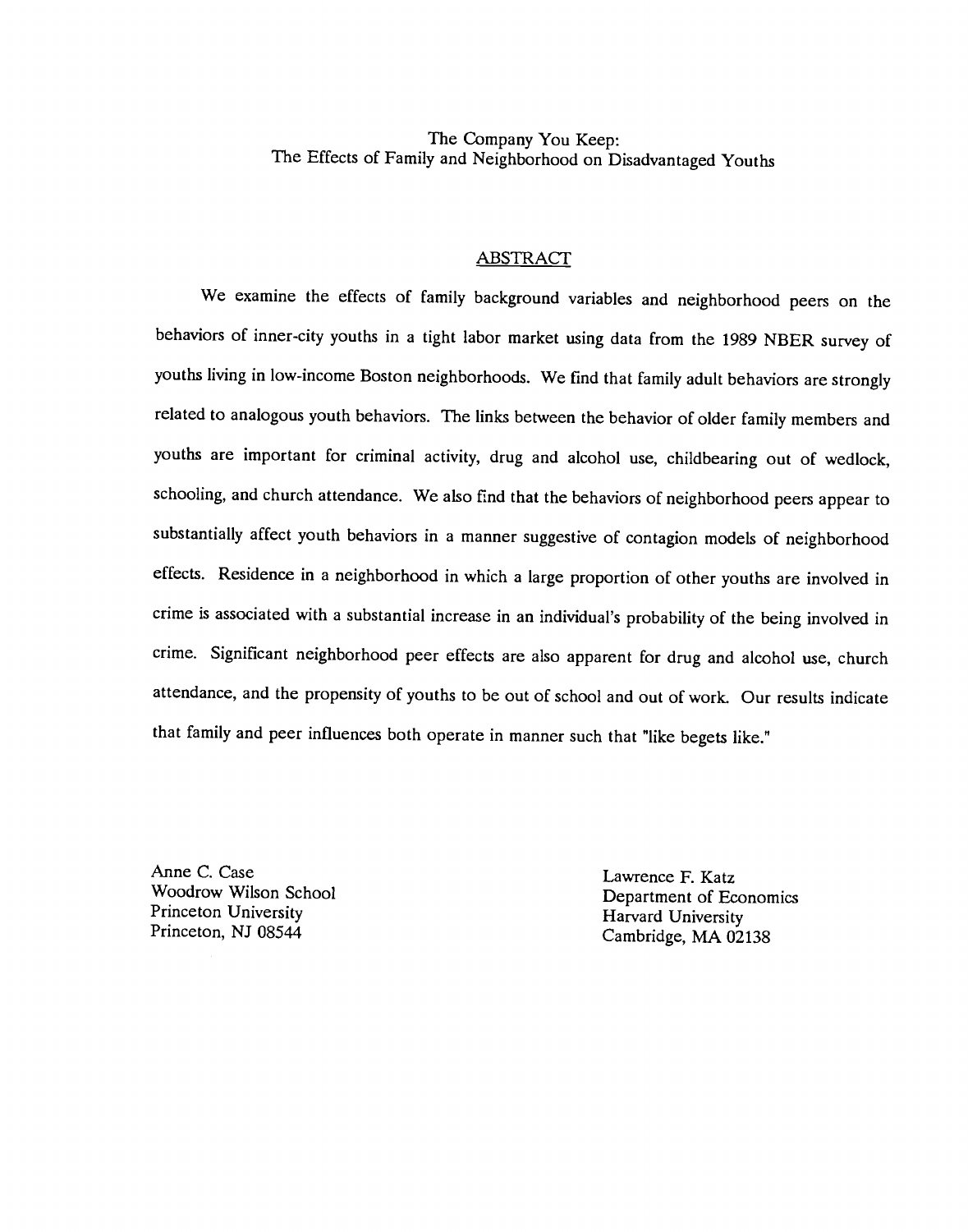#### I. Introduction

The last two decades have witnessed a substantial deterioration along many dimensions in the economic and social conditions of disadvantaged young Americans. The changes appear to have been especially adverse for black youths living in the ghetto neighborhoods of large American cities. In particular, the rate of joblessness has increased substantially for less-educated youths (Freeman, 1991a; Juhn, 1991). The real and relative wages of both black and white young, less-educated workers have plummeted since the early 1970s. The poverty rate among families headed by young persons has increased. Many observers believe that the problems of crime, violence, and drug abuse reached "catastrophic" proportions in American inner cities in the late 1970s and have probably continued to worsen (Wilson, 1987). In fact, the proportion of black men 20 to 29 years old directly in trouble with the law (in jail or prison or on probation or parole) reached 23 percent in 1989 (Mauer, 1990). While some disadvantaged youths continue to advance in the mainstream economy, the trends of the 1970s and 1980s suggest that a substantial proportion are likely to become unable or unwilling to work regularly in the normal market economy.

What factors differentiate among those inner-city youths that make progress in the mainstream economy through schooling and working and those who do not follow such a path? Recent proposed explanations for the problems of the disadvantaged have emphasized a decline in the availability of jobs for less-educated workers in America's central cities (Kasarda, 1989) and the role of family and neighborhood factors operating through peer influences and the behavior and characteristics of adult role models (Wilson, 1987; Crane, 1991). While Freeman (1989, 1991a) has provided evidence that strong local labor market conditions improve the labor market performance of inner-city youth, the question of how important are disadvantageous family and neighborhood factors in hindering the progress of youths even in vibrant labor markets remains relatively unexplored.

In this paper, we address these issues through an examination of the effects of family background and neighborhood characteristics on the socioeconomic outcomes of inner-city youths in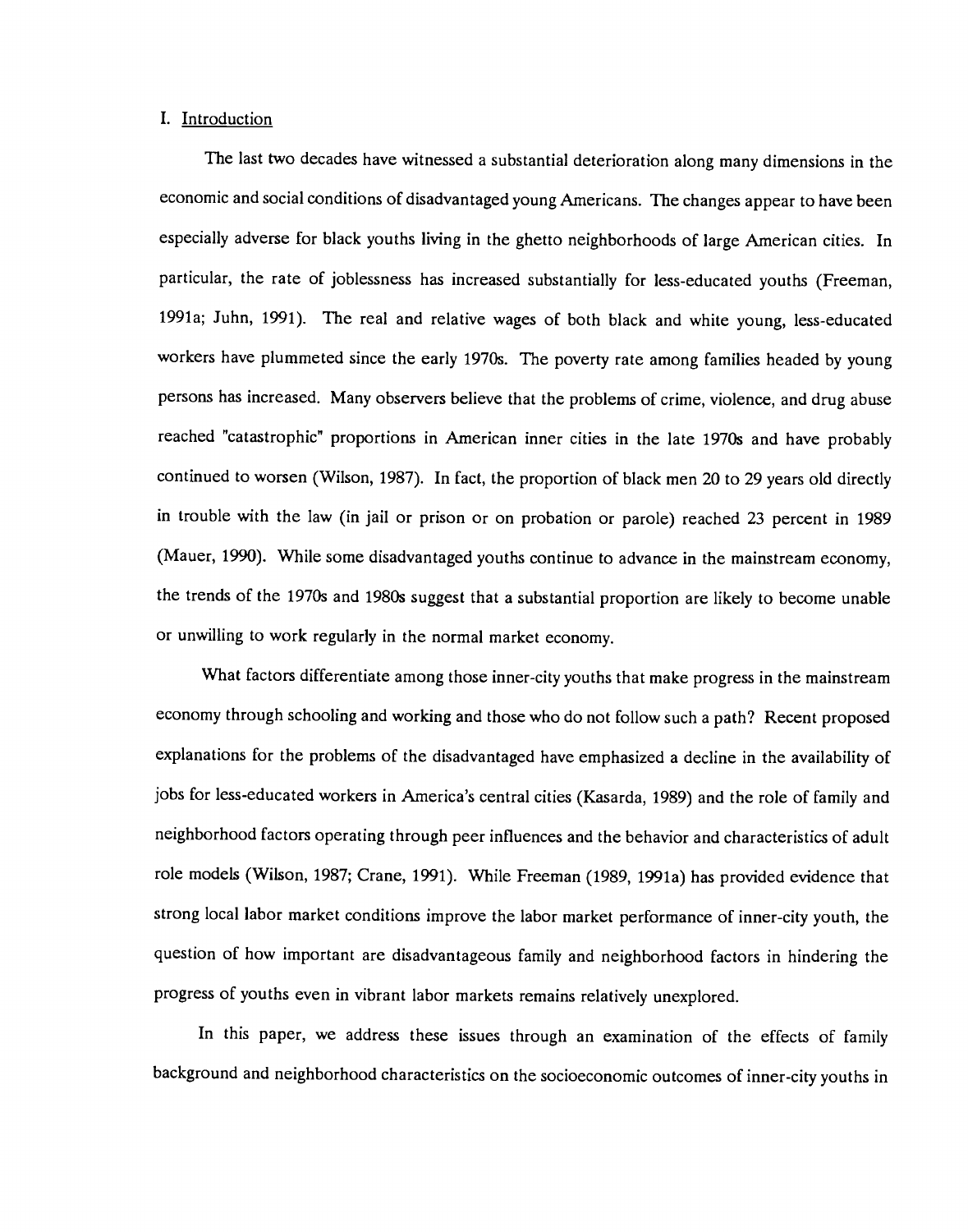a tight labor market (Boston in early 1989). We perform this analysis using the 1989 NBER survey of youths living in low-income, inner-city Boston neighborhoods. The survey provides detailed information on family background variables, neighborhood characteristics, standard measures of socioeconomic outcomes, indicators of drug use and criminal activity, and on youths' social contacts and views of their neighborhoods.

While the existing literature empirically examining the extent to which an individual's socioeconomic success is influenced by various family and community background factors is immense, the 1989 NBER Boston Youth Survey has two features for studying family and neighborhood effects not available in most of the data sets used in previous research.' The survey provides some nonstandard family background variables such as information on the church attendance, drug use, and criminal records of respondents' older family members. Second, the survey allows us to look at the influences of peers within geographic entities resembling actual neighborhoods, since we have information on exact street addresses for a substantial majority of the respondents.

We draw two main conclusions from our empirical analysis. The first is that measured family background variables are strongly related to the socioeconomic outcomes of disadvantaged youths in a manner suggestive of potentially causal behavioral links. We find that different family background variables have quite distinct relations with the different measures of socioeconomic outcomes for the youths in the sample. In particular, family background variables appear to be most strongly related to similar variables for youths and usually not significantly related to other outcome variables when directly-related family background variables are included in the specification. In other words, youths who had family members in jail when they were being raised are much more likely be involved in

<sup>&#</sup>x27;A small sampling of the literature examining the impacts of family background variables on economic success includes Blau and Duncan (1967), Corcoran et al. (1989), and Altonji and Dunn (1991). The empirical literature on neighborhood effects is critically reviewed in Jencks and Mayer (1990).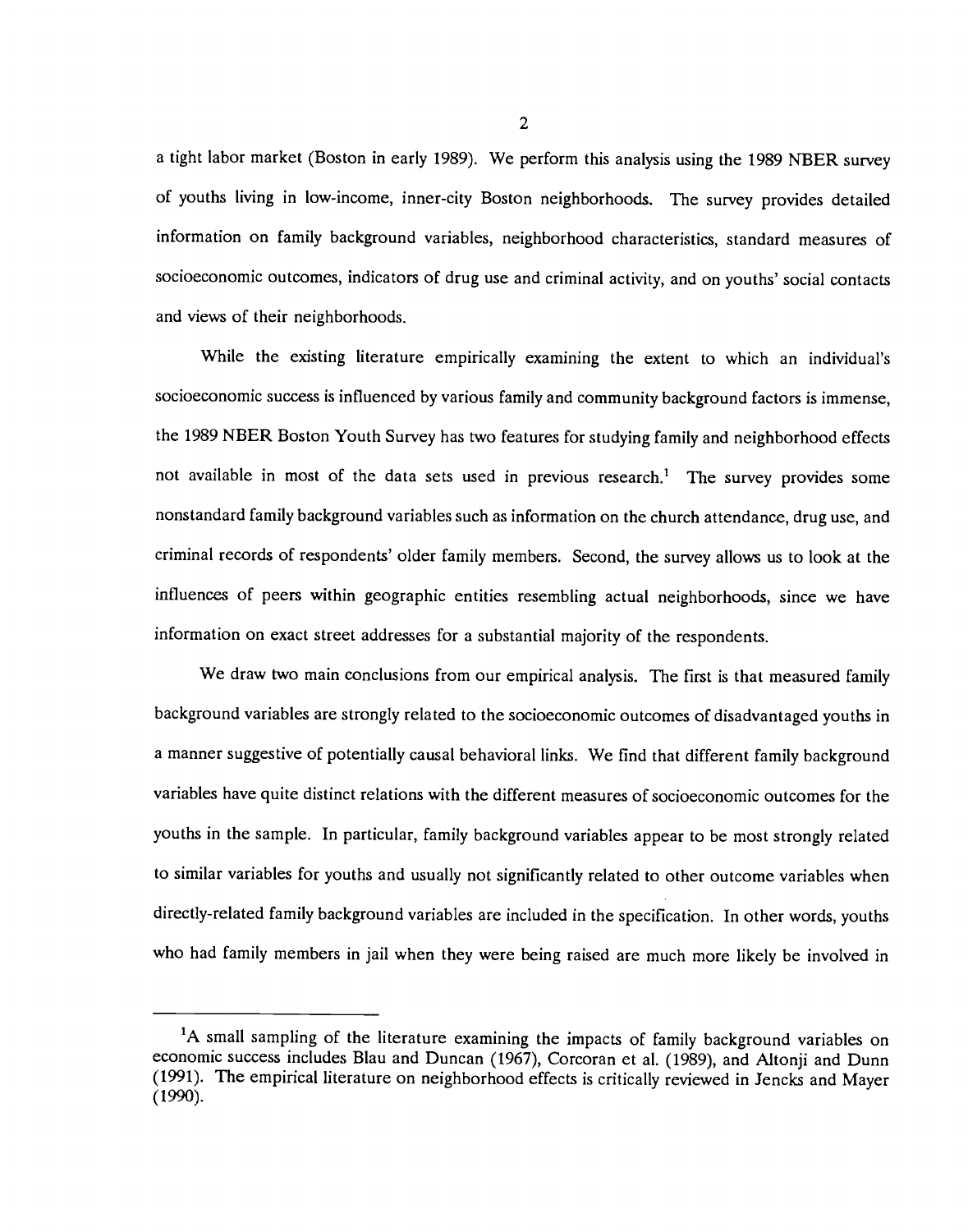criminal activity; those with family members with drug problems are more likely to use drugs; those with teenage mothers and parents who were not married are substantially more likely to have children out of wedlock; and those with more-educated parents get more schooling.

Our second main finding is that the spatial pattern of outcomes in our sample from the Boston Youth Survey appears consistent with the view that neighborhood effects operating through peer influences are important for socioeconomic outcomes, even within a sample in which all the youths are living in high-poverty communities. Residence in a neighborhood in which many other youths are involved in crime, use illegal drugs, or are out of work and out of school is associated with an increase in an individual's probability of the analogous outcome even after controlling for a variety of family background and personal characteristics.

The paper is organized as follows. Section II describes the 1989 NBER Boston Youth Survey and provides descriptive information on Boston inner-city youth. Section III examines the relations between family background variables and youth outcomes. Section IV empirically examines the importance of neighborhood effects on youth outcomes. Section V concludes.

## II. A Profile of Disadvantaged Youths in a Tight Labor Market

The NBER surveyed some 1200 youths aged 17 to 24 from high-poverty neighborhoods in inner-city Boston in early 1989. The survey was implemented in a period with an extremely strong labor market in Boston at the tail end of a sustained economic boom and was completed before the emergence of the recent economic downturn in the New England region. The survey was designed with the intention of developing a portrait of how disadvantaged youths fare in a tight labor market and to assess hypotheses concerning the economic factors and family and neighborhood influences that affect their labor market success and other socioeconomic outcomes. The survey questionnaire contains ten modules covering labor market experiences, current living arrangements, family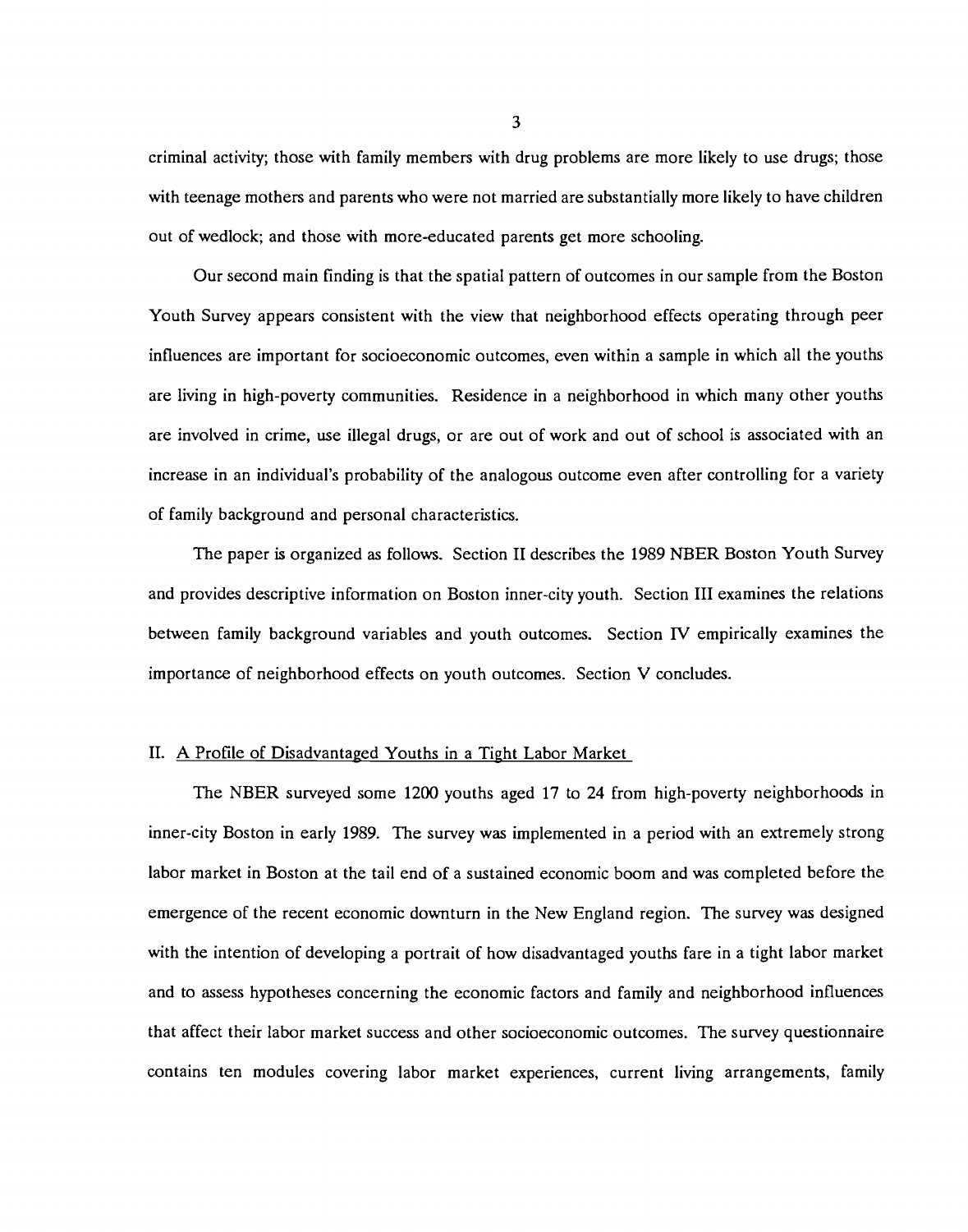background, social contacts and neighborhood characteristics, childbearing and marital history, schooling experiences, personal history, illegal activities, drug use, and respondent opinions and outlook.

In contrast to the 1979-80 NBER Survey of Inner-City Black Youths (Freeman and Holzer, 1986), the 1989 NBER Boston Youth Survey covered white (and other nonbiack) youths as well as blacks, and included young women as well as young men. The survey covers youths in three highpoverty areas of Boston's central city: Roxbury (a primarily black area), South Boston (an almost exclusively white area), and South Dorchester (a racially mixed area). The survey had a response rate of 71 percent and was implemented using a residence-based sampling design analogous to the one used in the 1979-80 NBER survey.

#### A. Respondent Characteristics and Family Backgrounds

Table 1 provides information on the family backgrounds of the black males, white males, black females, and white females in the sample. (The sample does not contain a sufficient number of Hispanics or Asians to analyze separately). The table indicates that relatively more blacks than whites come from single-parent homes in which the father was not present when the respondent was age 14. The fraction of both blacks and whites from homes without a father present at age 14 is substantially greater than the national averages for blacks and whites from the National Longitudinal Survey Youth sample (a somewhat older sample containing young persons aged  $14-21$  in 1979).<sup>2</sup> The fraction of black males from homes with fathers is 43 percent in our Boston sample in comparison to 52 percent for the NLSY. The contrast for white males is even more striking: 59 percent for the

<sup>&</sup>lt;sup>2</sup>Tabulations from the NLSY were performed by the authors using the random and supplemental samples. All averages are weighted averages using sampling weights to convert the numbers into representative national averages. The averages are quite similar when only the random sample is used.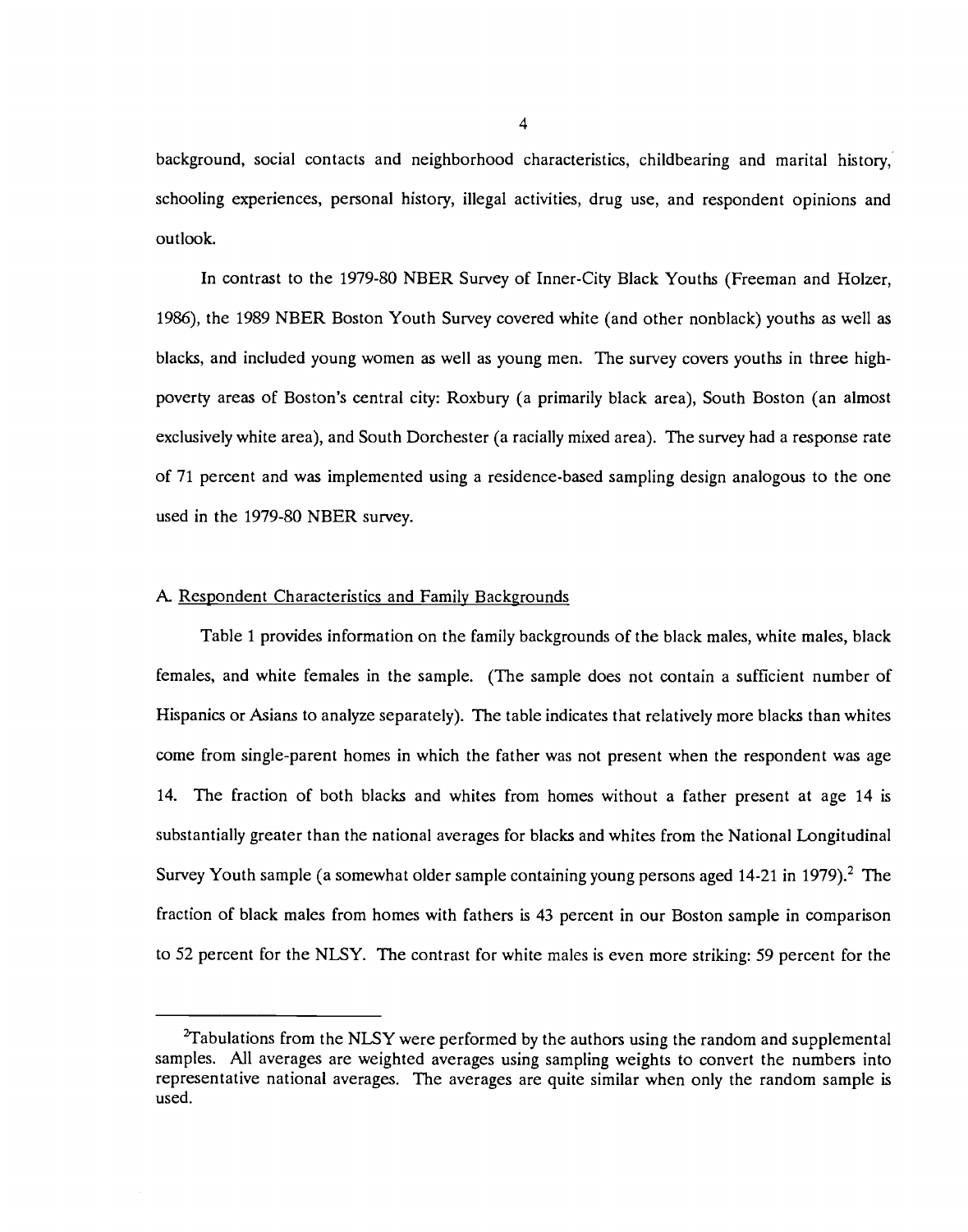| Characteristic                                         | Black<br>Males | White<br>Males | Black<br>Females | White<br>Females |
|--------------------------------------------------------|----------------|----------------|------------------|------------------|
| Family Background                                      |                |                |                  |                  |
| Father Present at Age 14                               | 43             | 59             | 39               | 49               |
| Mother Present at Age 14                               | 86             | 93             | 89               | 89               |
| Parents Were Not Married                               | 33             | 8              | 36               | 8                |
| Ever Supported by Welfare                              | 31             | 29             | 37               | 29               |
| Teenage Mother (less than<br>20 at respondent's birth) | 35             | 15             | 30               | 19               |
| Parent HS Graduate <sup>a</sup>                        | 86             | 79             | 79               | 69               |
| Family Member Ever in Jail                             | 40             | 33             | 35               | 34               |
| Family Member(s) with<br>Drug/Alcohol Problems         | 42             | 57             | 36               | 62               |
| Adults in Family Attended<br>Church Often              | 52             | 39             | 53               | 34               |
| Current Living Arrangements                            |                |                |                  |                  |
| Living with Older Adults                               | 75             | 74             | 68               | 67               |
| In Public Housing by<br>self-report                    | 25             | 39             | 33               | 37               |
| In Public Housing Project<br>based on address          | 11             | 39             | 12               | 36               |
| Family Income of others<br>less than \$12,000          | 44             | 22             | 47               | 43               |
| Family Income of others<br>greater than \$30,000       | 14             | 20             | 13               | 14               |
| Sample Size                                            | 299            | 288            | 286              | 167              |

Table 1: Percentage of Boston Inner-City Youths with Various Family Background Characteristics and Living Arrangements

aBased on education of person most important in raising youth.

Source: Tabulated from the 1989 NBER Boston Youth Survey. Sample sizes vary by question, but the response rates were over 95 percent for all questions except those concerning parent's education and mother's age.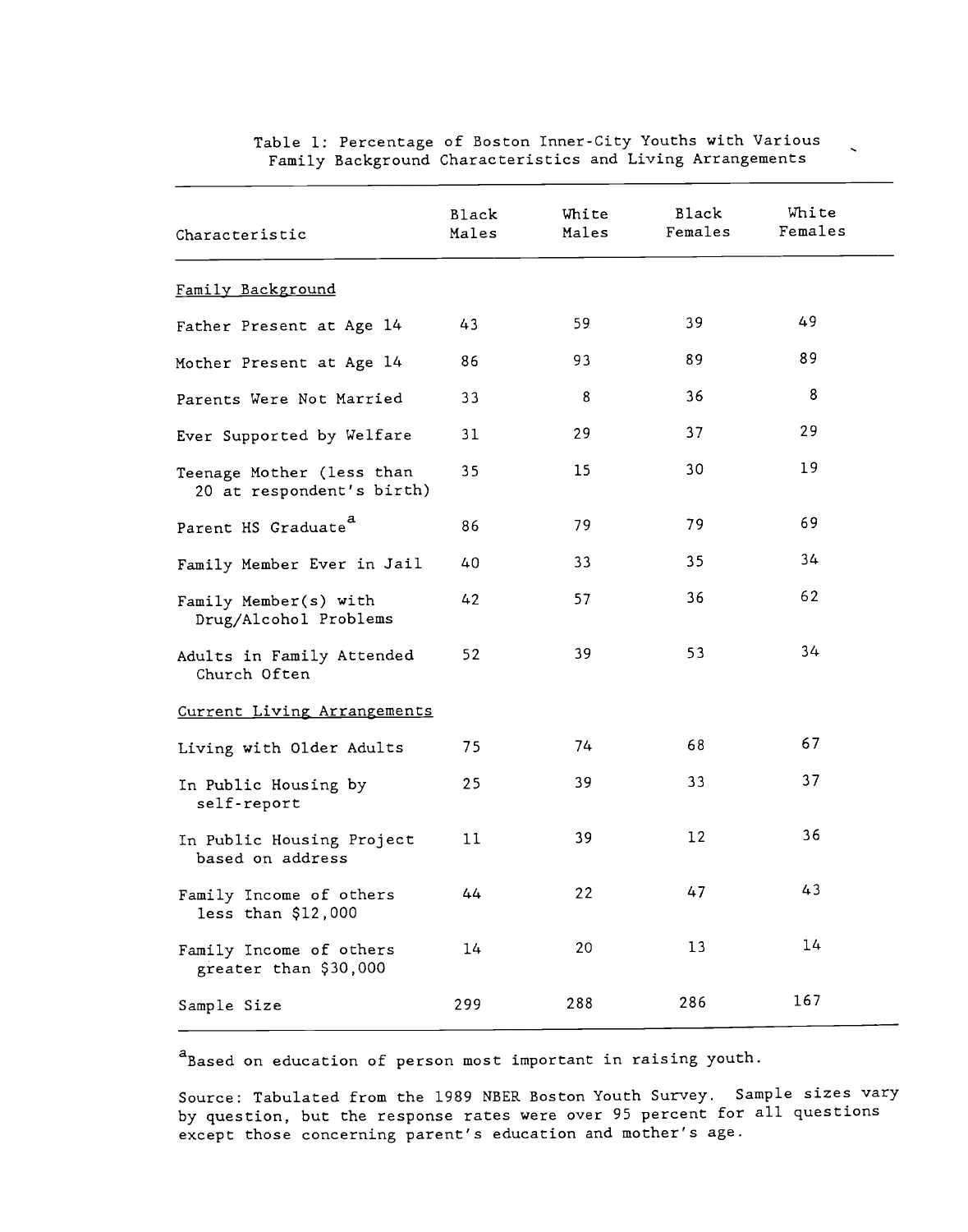Boston youth sample versus 84 percent for the national sample from the NLSY. Table 1 further shows that the blacks in the Boston youth survey are much more likely to have had a teenage mother and to have had parents who were not married to each other than are the white youths. Approximately 30 percent of both the black and white youths report having been supported by welfare at some time when they were being raised.

In sharp contrast to typical national samples, the blacks appear to have been raised by individuals with more years of schooling than the whites in our Boston sample.<sup>3</sup> Over 80 percent of the blacks in our sample claim to have had a "parent" with a high school degree in contrast to only 58 percent for the blacks in the NLSY. On the other hand, the whites in our sample appear to have much less-educated parents than random national samples of whites.

The 1989 NBER Boston Youth Survey has three further interesting variables on the family backgrounds of the respondents. These variables are based on the responses to the question "how often, if at all, did any of the following things happen to the family you were brought up in?: (1) someone in your family was in jail; (2) someone in your family had drug/alcohol problems; and (3) the adults in your family went to church." Responses to these questions could be coded as often, sometimes, rarely, and never. The questions were asked immediately after a series of questions on the respondent's family when he or she was 14 and on the type of upbringing the respondent received. The responses to the questions indicate that a substantial minority of the respondents had family members that had been in jail. The majority of whites in the sample indicated having family members with drug or alcohol problems. Finally, blacks were more likely to come from families in which the adults went to church often. As we shall see below, the responses to these three questions

<sup>&</sup>lt;sup>3</sup>The sample does not contain standard parents' education variables. Instead, we have information on the education of the person the respondent denotes as having been most important in raising him or her when he or she was 14. When this variable was not available, we used education of person contributing most money in raising youth. When both variables were unavailable, we used the education of the older adult with whom they were living at the survey date.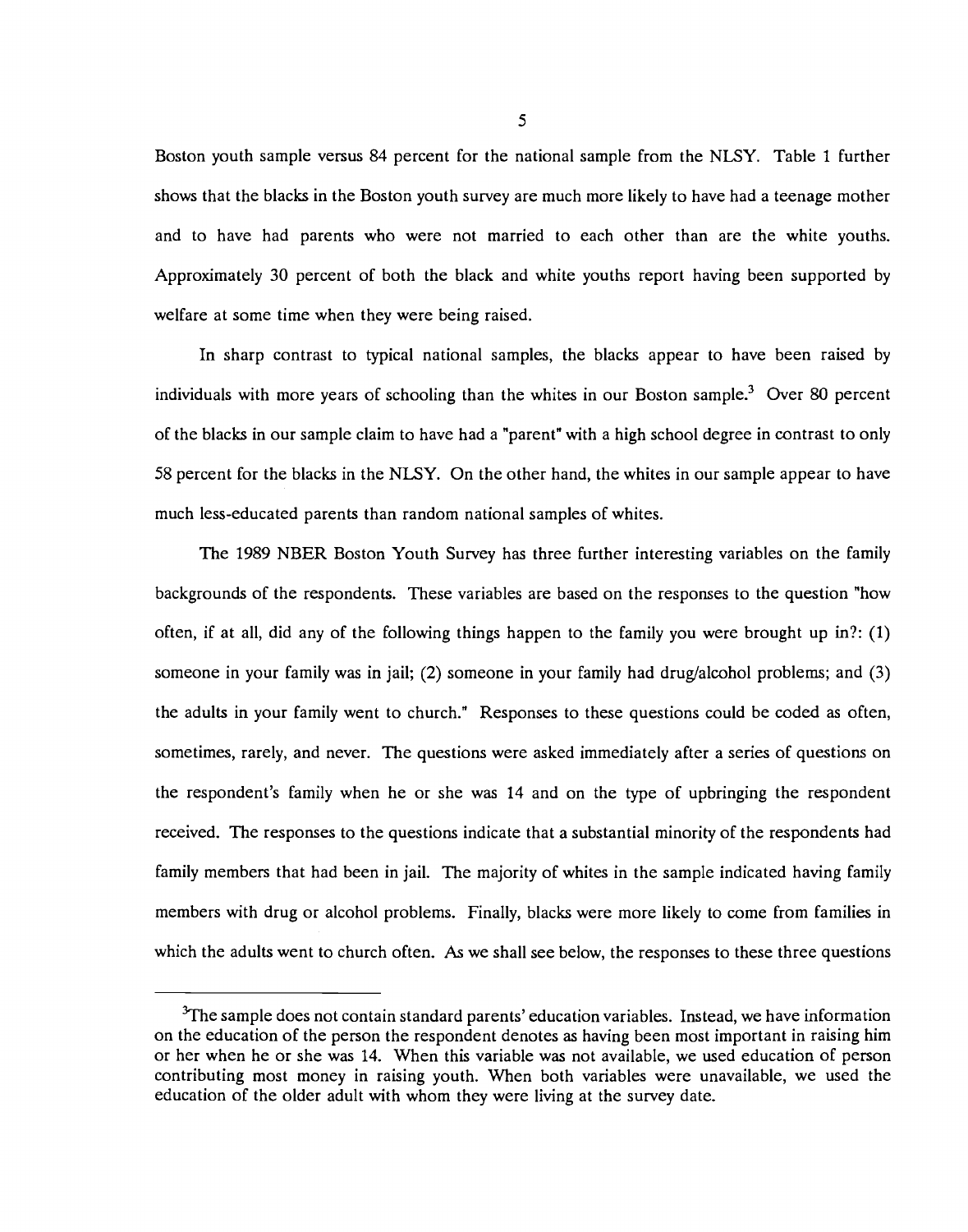seem to be strongly related to respondent behaviors similar to the information being probed about their family members.

The bottom part of Table 1 provides information on the living arrangements of the respondents at the time of the survey. Most of the youths are living with a parent or with older adults. A large fraction of the youths live in low-income households with disproportionately many more blacks than whites coming from quite poor families.

We have two measures of public housing residence for the sample. The first comes directly from the self-reports of the respondents. The second measure we derived using the addresses of the respondents and information on the exact location of Boston's public housing projects provided by the Boston Housing Authority (BHA).<sup>4</sup> Many more whites than blacks in our sample reside in public housing projects. This is indicative of Boston's quite distinct pattern of public housing. The largest, high-density public housing projects in Boston (the Mary Ellen McCormack and Broadway-D Street projects) are located in South Boston and largely inhabited by whites. This contrasts with other large cities such as Chicago in which high-density, high-rise public housing is largely located in black areas. Overall, almost 40 percent of the whites in the NBER sample live in public housing, as compared to 1 percent for whites at similar ages in the national NLSY sample in 1980. Using self-reports of public housing residence, as is also found in the NLSY, we find that the blacks in the NBER survey are also much more likely to live in public housing (approximately 30 percent as compared to 13 percent in the NLSY).

In summary, the 1989 NBER Boston Youth Survey contains a sample of young people who are disproportionately disadvantaged along many dimensions. We next examine whether these

<sup>&</sup>lt;sup>4</sup>The two measures correspond quite well for the whites in our sample. The vast majority indicating residence in public housing do appear to actually reside in BHA projects. In contrast, the majority of blacks indicating residence in public housing do not appear to live in BHA projects and are likely to receive government rental assistance.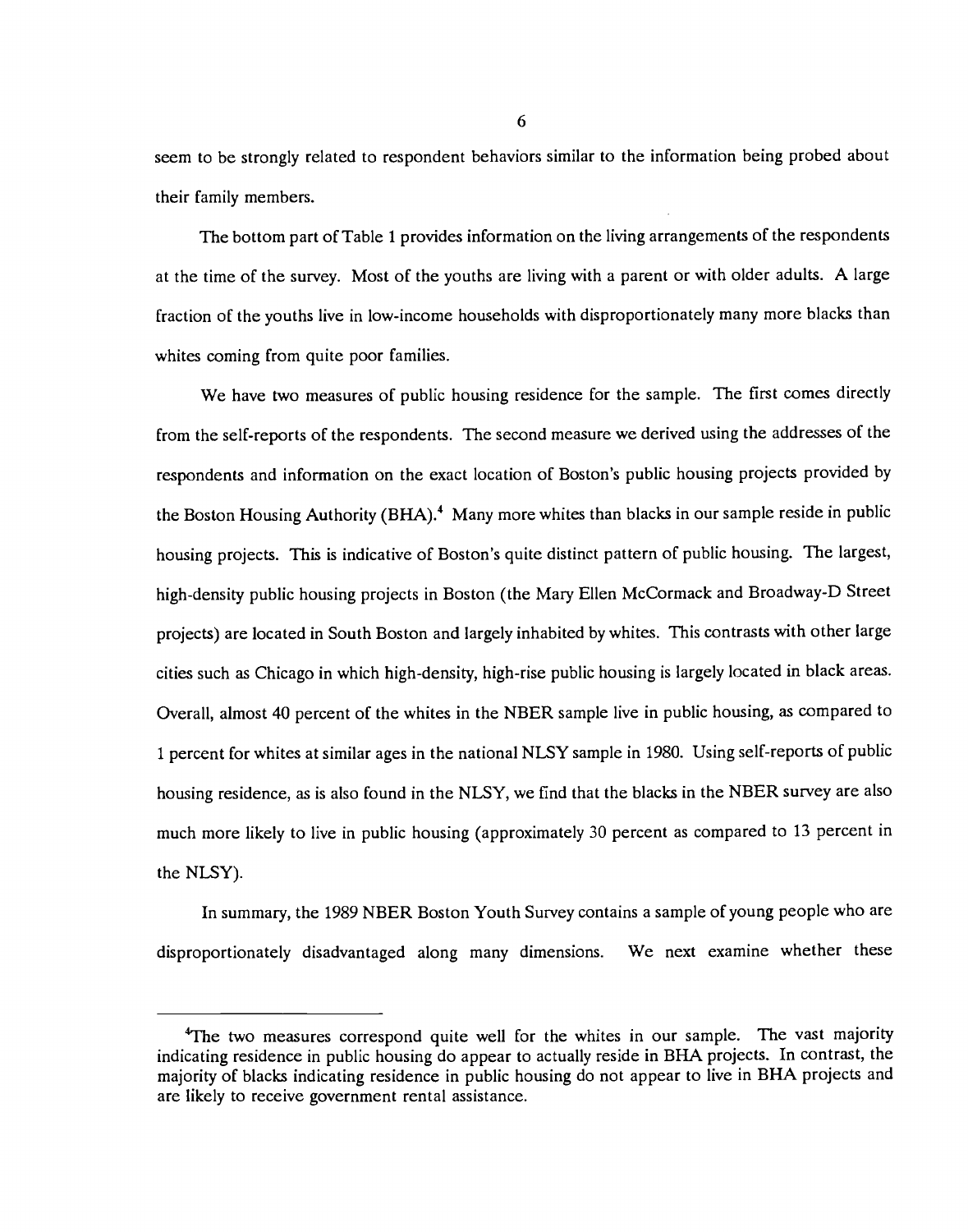disadvantages translate into particularly poor socioeconomic performance even in a robust economy.

#### B. Respondent Socioeconomic Outcomes

Table 2 provides measures of socioeconomic outcomes for blacks and whites in our Boston youth sample. A moderate proportion of both the blacks and whites are still in school with the proportion higher for blacks. A larger fraction of the blacks are still in school and a much greater fraction of the whites are high school drop outs. This finding is consistent with evidence that blacks get more schooling than whites with similar family background characteristics (e.g. Altonji, 1988) and is not surprising given that the blacks in the sample seem to have more-educated parents than the whites.

In contrast to the greater educational attainment of blacks in the sample, the whites appear to be more successful in the labor market. Whites are much more likely to work and have a much lower unemployment rate. Overall, since the proportion of youths out of school in the sample who are employed is quite low, a quite significant proportion of the sample respondents are "idle" -- out of school and not employed.

Did the tight labor market in Boston raise the labor market performance of these disadvantaged youths to levels close to the national average? Table 2A contrasts standard measures of labor market participation and idleness for the 18-24 year old black and white males in our sample to national averages from the Current Population Survey for 1988. The tight labor market appears to have put the 18-19 year old, disadvantaged black males in the sample up to even footing with the national average for black males of similar age. In contrast, the 20-24 year old black males are much more likely to be unemployed and idle than the national sample. The difference may arise at least partly from the much greater likelihood that the 20-24 year olds who had gained from the strong Boston economy may have moved out of these neighborhoods than the successful 18-19 year olds. The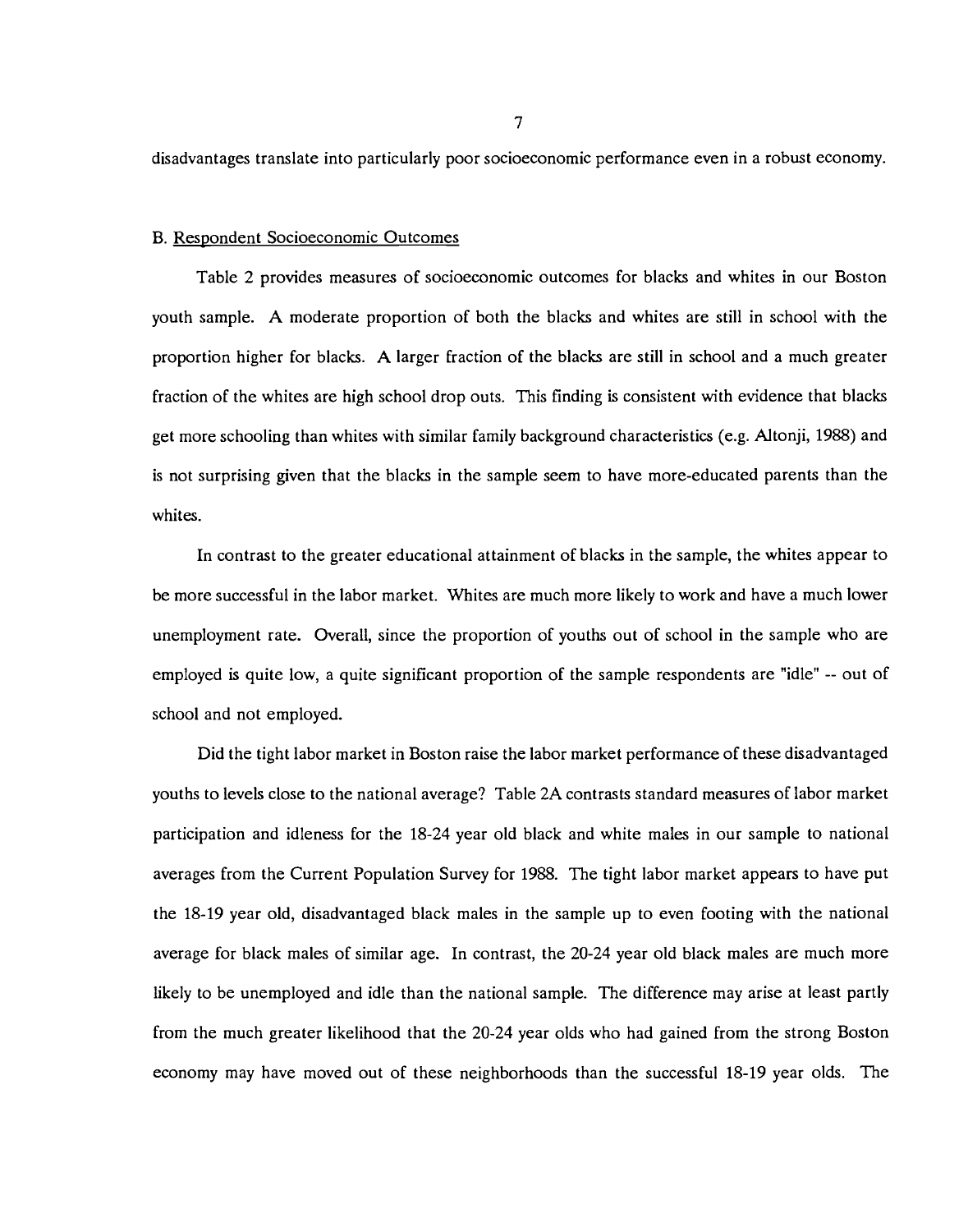| Characteristic                                 | <b>Black</b><br>Males | White<br>Males | Black<br>Females | White<br>Females |
|------------------------------------------------|-----------------------|----------------|------------------|------------------|
| Labor Force/ School Status                     |                       |                |                  |                  |
| In School                                      | 41                    | 33             | 45               | 38               |
| In Labor Force <sup>a</sup>                    | 55                    | 60             | 31               | 41               |
| Unemployed (as percent<br>of labor force)      | 36                    | 22             | 37               | 20               |
| Employed                                       | 35                    | 47             | 19               | 33               |
| Idle (out of school and<br>not working)        | 29                    | 26             | 44               | 40               |
| High School Drop Out Not<br>in School          | 14                    | 24             | 19               | 34               |
| Criminal Activity and Drug Use                 |                       |                |                  |                  |
| Crime (did any crimes<br>in last 12 months)    | 17                    | 30             | 6                | 13               |
| Sold illegal drugs in<br>last 12 months        | $12 \,$               | 18             | 3                | 5                |
| Use illegal drugs                              | 33                    | 36             | 20               | 33               |
| Use alcohol at least<br>weekly                 | 35                    | 48             | 14               | 20               |
| Other Characteristics                          |                       |                |                  |                  |
| Attend Church at least<br>2 or 3 times a month | 28                    | 30             | 37               | 25               |
| Parented Child out of<br>Wedlock               | 20                    | 11             | 43               | 23               |
| Currently Married                              | 3                     | 3              | 3                | 7                |
| Sample Size                                    | 299                   | 288            | 286              | 167              |

## Table 2: Percentage of Boston Inner-City Youths with Specified Socioeconomic Outcomes and Characteristics

<sup>a</sup>Major activity week before survey was working or looking for work.

Source: Tabulated from the 1989 NBER Boston Youth Survey. Sample sizes vary slightly by item depending on the number of respondents who answered the relevant questions.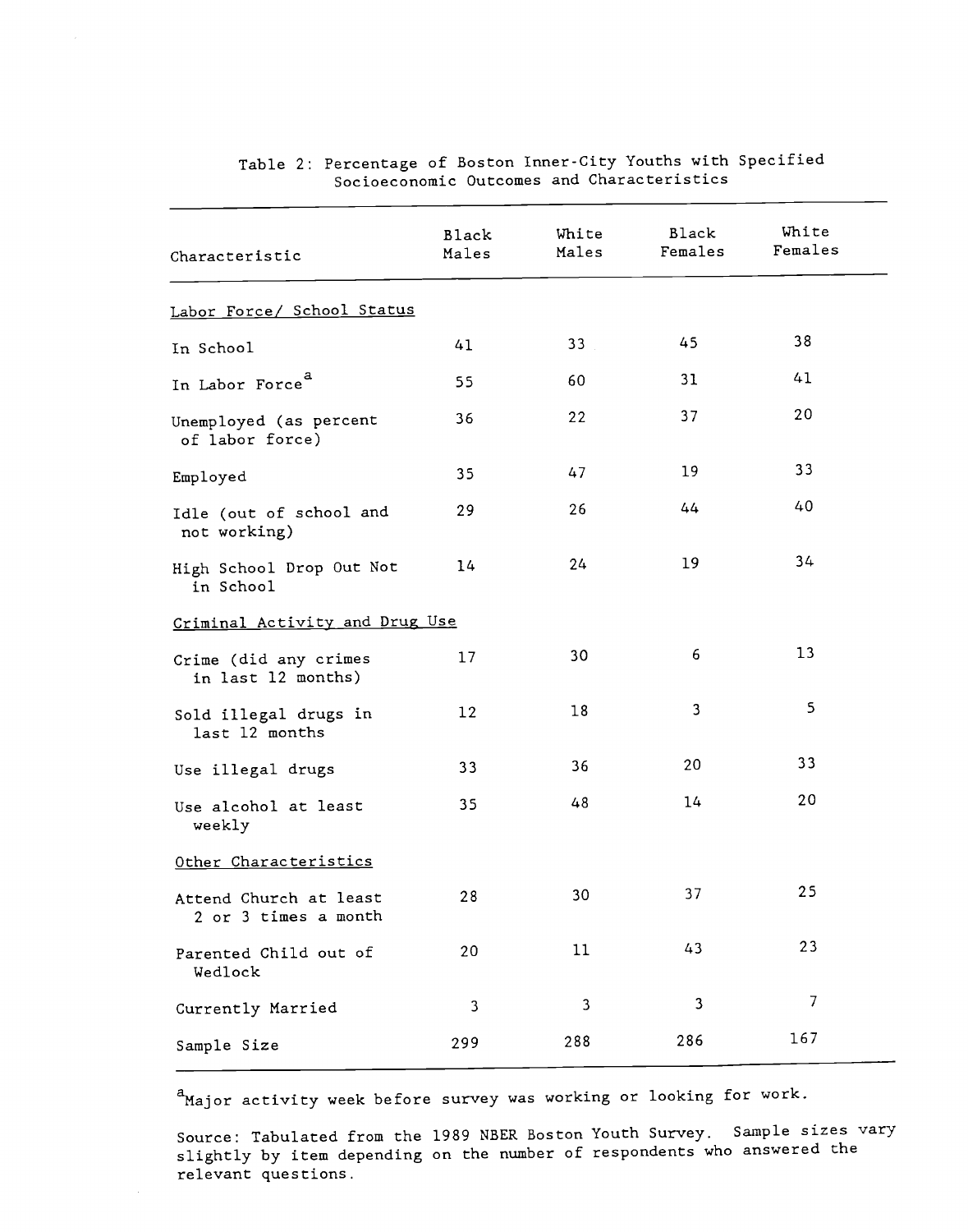Table 2A: Labor Market Status of Black and White Males, 18-24 Years Old

| CPS<br><b>NBER</b><br>NBER<br>Black<br>White<br>Black<br>Males<br>Males<br>Males<br>Activity<br>18-19 Years of Age | CPS<br>White<br>Males |
|--------------------------------------------------------------------------------------------------------------------|-----------------------|
|                                                                                                                    |                       |
|                                                                                                                    |                       |
| 56.0<br>51.4<br>54.8<br>Percentage in labor<br>force                                                               | 71.0                  |
| 31.7<br>27.8<br>35.0<br>Percentage of labor<br>force unemployed                                                    | 12.4                  |
| 30.7<br>25.7<br>27.4<br>Percentage idle (major<br>activity is not working<br>and not going to school)              | 15.1                  |
| 20-24 Years of Age                                                                                                 |                       |
| 79.3<br>73.7<br>70.3<br>Percentage in labor<br>force                                                               | 86.6                  |
| 19.4<br>20.9<br>37.8<br>Percentage of labor<br>force unemployed                                                    | 7.4                   |
| 25.5<br>32.7<br>44.3<br>Percentage idle (major<br>activity is not working<br>and not going to school)              | 10.8                  |

NBER Boston Inner-City Youths in early 1989 versus U.S. Averages for 1988 from the Current Population Survey

Sources: The numbers for NBER Black Males and NBER White Males were tabulated from the 1989 NBER Boston Youth Survey. The sample sizes are 73 for black males aged 18-19; 70 for white males aged 18-19; 166 for black males aged 20- 24; and 156 for white males age 20-24. The CPS numbers are 1988 annual averages from Employment and Earnings, January 1989, pp. 163-4.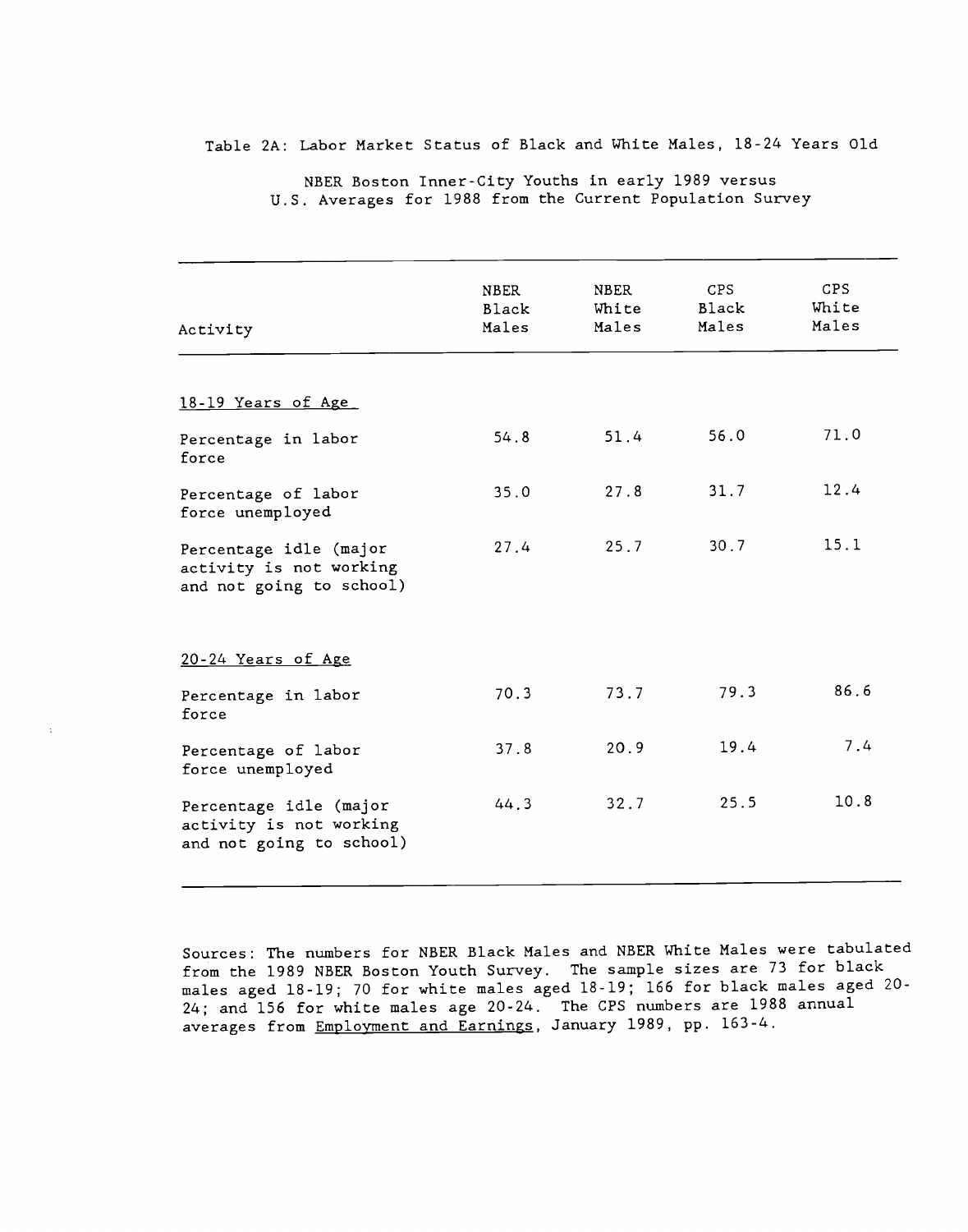disadvantaged white males in the sample have much lower labor force participation, higher unemployment, and greater idleness than average white males in their age groups.

Returning to Table 2, we find that the statistics concerning drug use and crime present some surprises. Whites are much more likely than blacks in the sample to admit to having committed crimes, to selling drugs, and to using illegal drugs. While the proportion of young white males who admit that they committed crimes in the past year is quite high relative to national samples like the NLSY (as indicated in tabulations presented by Freeman (1986)), the proportion of blacks who admit to committing crimes does not appear to be particularly high relative to national samples. The higher rate of crime reported by whites than blacks in the sample may reflect the tendency for black youths to substantially underreport criminal acts relative to whites (Hindelang, Hirschi, and Weis, 1981), or it may arise because the survey failed to adequately sample the segment of the black population in these areas involved in crime. These self-reports of crime contrast sharply with the findings presented below that blacks are more likely to have friends in gangs and are more likely to think crime and violence are major problems in their neighborhoods.<sup>5</sup> Finally, there is some indication that the financial rewards to criminal activity increased for disadvantaged youths in Boston during the 1980s. Freeman (1989) reports that many more black males in Boston in the 1989 NBER survey than in the 1980 NBER survey reported that they could earn "more on the street doing something illegal than on a straight job" (66 percent in 1989 versus 44 percent in 1980) and that average illegal earnings for this group increased substantially from 1980 to 1989.

Finally, blacks (especially black women) in the sample are much more likely have parented children without being married than are whites. In fact, extremely few of the individuals in the sample are married.

 ${}^{5}$ See Freeman (1991b) for a detailed discussion of the likely degree of underreporting of crime by blacks in the 1989 NBER Boston Youth Survey.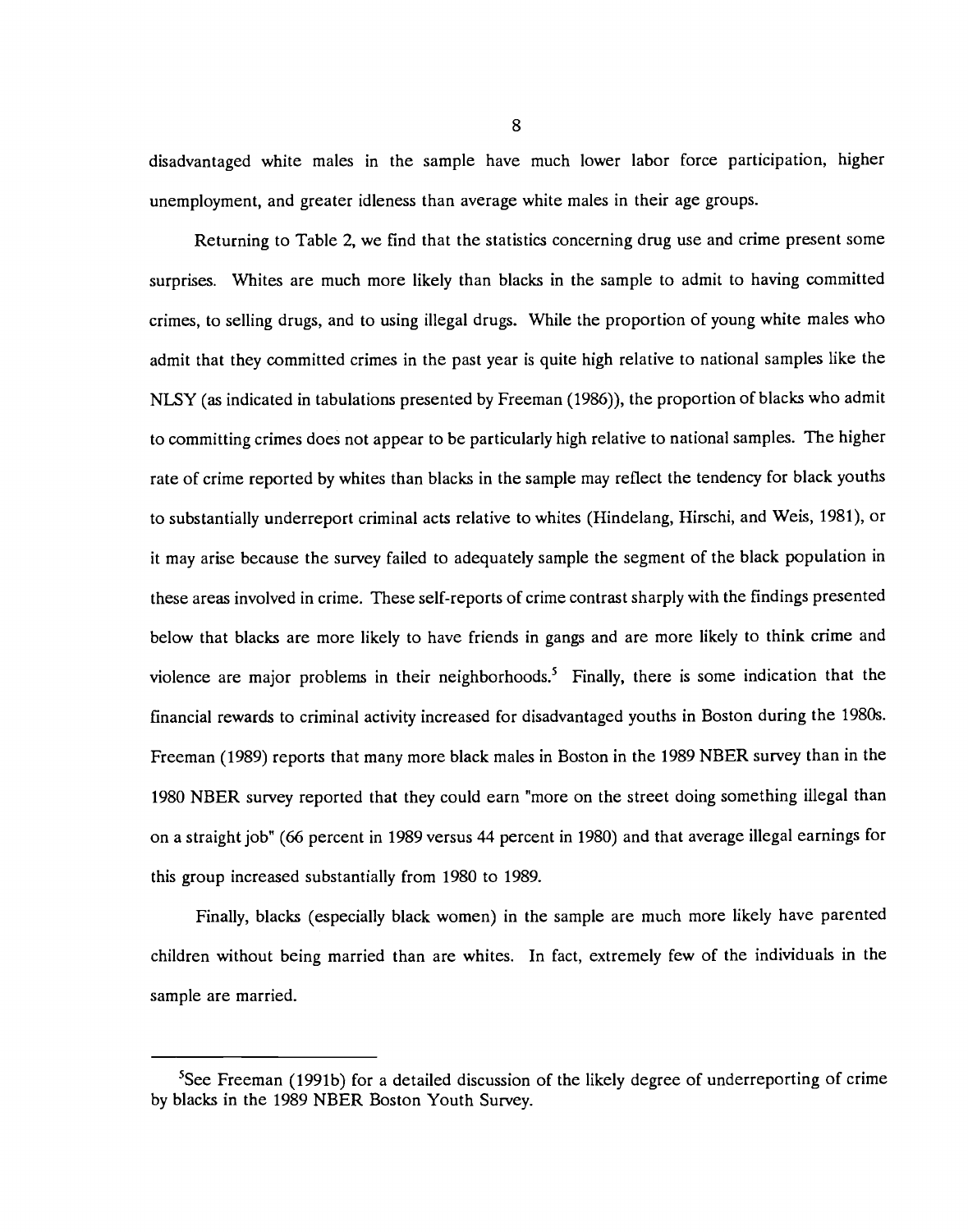#### C. Social Contacts and Neighborhood Characteristics

Many recent discussions of the problems of disadvantaged youth have emphasized the characteristics of the neighborhoods in which they reside and the nature of their social contacts. In particular, Wilson (1987) has highlighted the potential importance of the increasing social isolation of the poor and Jargowsky and Bane (1990) that poor blacks become increasingly geographically concentrated since 1970. A series of questions were included in the NBER Boston Youth Survey to attempt to determine the nature of extent of contact these youth have with persons engaged in various activities in their neighborhoods.

The top part of Table 3 summarizes the responses to questions concerning neighborhood contacts. A significant fraction (at least 37-42 percent) of both the black and white youths report that they "know very well persons" involved in crime in their neighborhoods. A large proportion of black youths (30 percent of males and 16 percent) of females report having friends in gangs (although very few admit to being in gangs themselves) and most have friends who sell drugs. Furthermore, less than 30 percent of the respondents indicate that they know well persons in "business, accounting, engineering, science, or law" and approximately 50 percent of the youths in the sample indicate that they do not know any professionals in these fields in their neighborhoods. The youths are much more likely to know people in trouble with the law and welfare mothers than they are to know professionals. This suggests some possibility that they are socially isolated without middle class role models in their communities. On the other hand, the respondents are clearly not geographically isolated and the majority leave their neighborhoods to go elsewhere essentially every day.

The NBER survey also provides information on the youths views of life in their neighborhoods. These perceptions are summarized in Table 4. The youths report that their neighborhoods have many jobless men, many welfare mothers, and many drug dealers. In contrast to their lower self-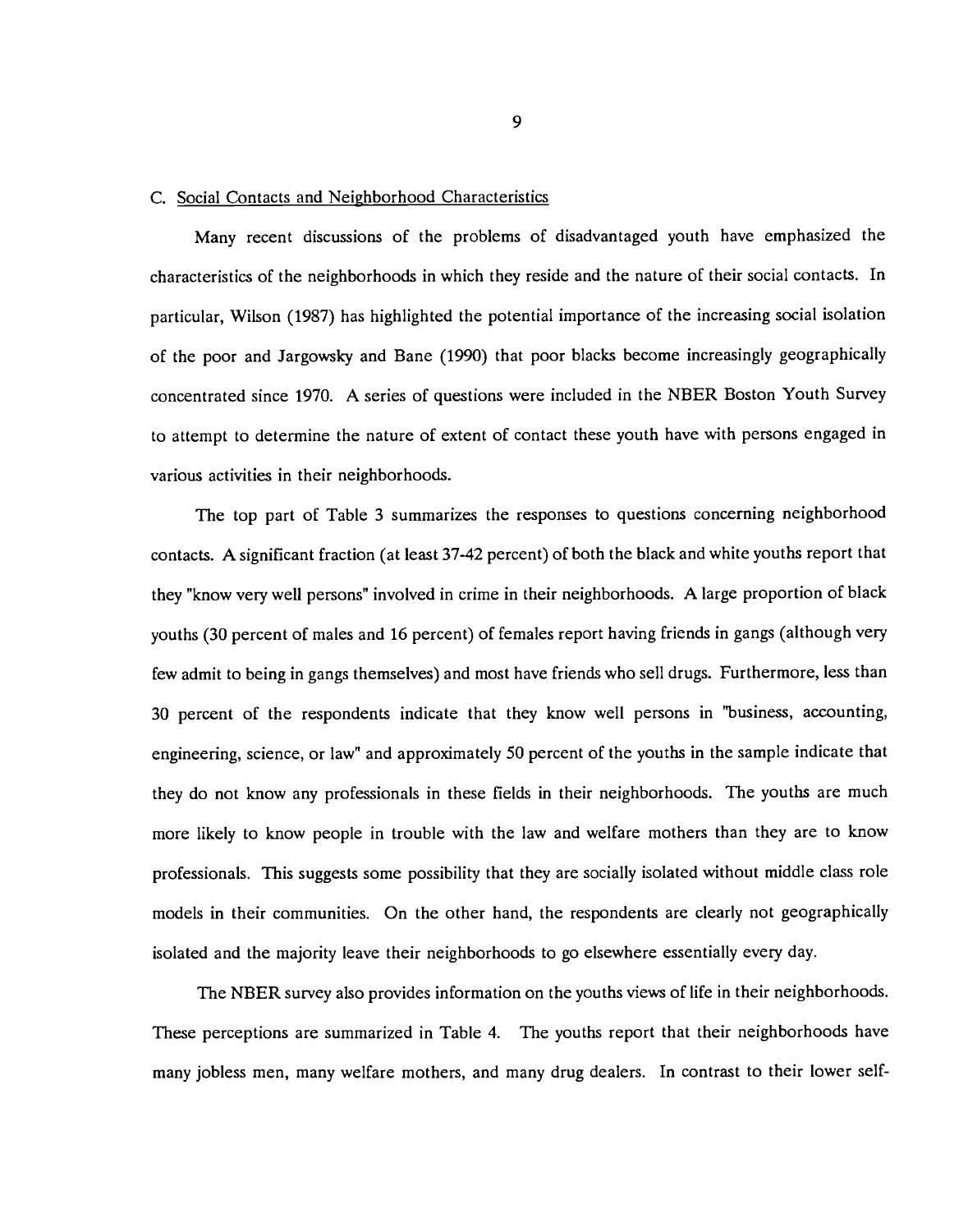|                                                                          | <b>Black</b><br>Males | White<br>Males                | Black<br>Females | White<br>Females |
|--------------------------------------------------------------------------|-----------------------|-------------------------------|------------------|------------------|
| A) Percentage of Youths Who Know Very Well Persons in                    |                       | Their Neighborhood Who:       |                  |                  |
| Sell drugs                                                               | 40                    | 38                            | 31               | 33               |
| Do other illegal acts                                                    | 32                    | 32                            | 18               | 21               |
| Are in business, accounting,<br>engineering, science, or law             | 33                    | 29                            | 26               | 20               |
| Are in jail or trouble<br>with the police                                | 42                    | 42                            | 37               | 39               |
| Are women on welfare                                                     | 45                    | 32                            | 60               | 50               |
| B) Percentage of Youths Who Have Friends Who:                            |                       |                               |                  |                  |
| Are in gangs                                                             | 30                    | 11                            | 16               | 12               |
| Sell drugs                                                               | 63                    | 54                            | 44               | 50               |
| C) Percentage of Youths Who Are Victims of Crimes In Their Neighborhoods |                       |                               |                  |                  |
| Robbed in Neighborhood                                                   | 22                    | 15                            | 20               | 20               |
| Attacked in Neighborhood                                                 | 21                    | 13                            | 10               | 8                |
|                                                                          |                       | D) Time Spent in Neighborhood |                  |                  |
| Mean Years Living in<br>Neighborhood                                     | 10.7                  | 14.9                          | 9.6              | 14.4             |
| % Born in Boston                                                         | 63                    | 87                            | 66               | 88               |
| % Leaving Neighborhood<br>Every Day                                      | 80                    | 67                            | 66               | 58               |
|                                                                          |                       |                               |                  |                  |

#### Table 3: Neighborhood Contacts and Neighborhood Characteristics Boston Inner City Youths, 1989

Source: Tabulated from the 1989 NBER Boston Youth Survey.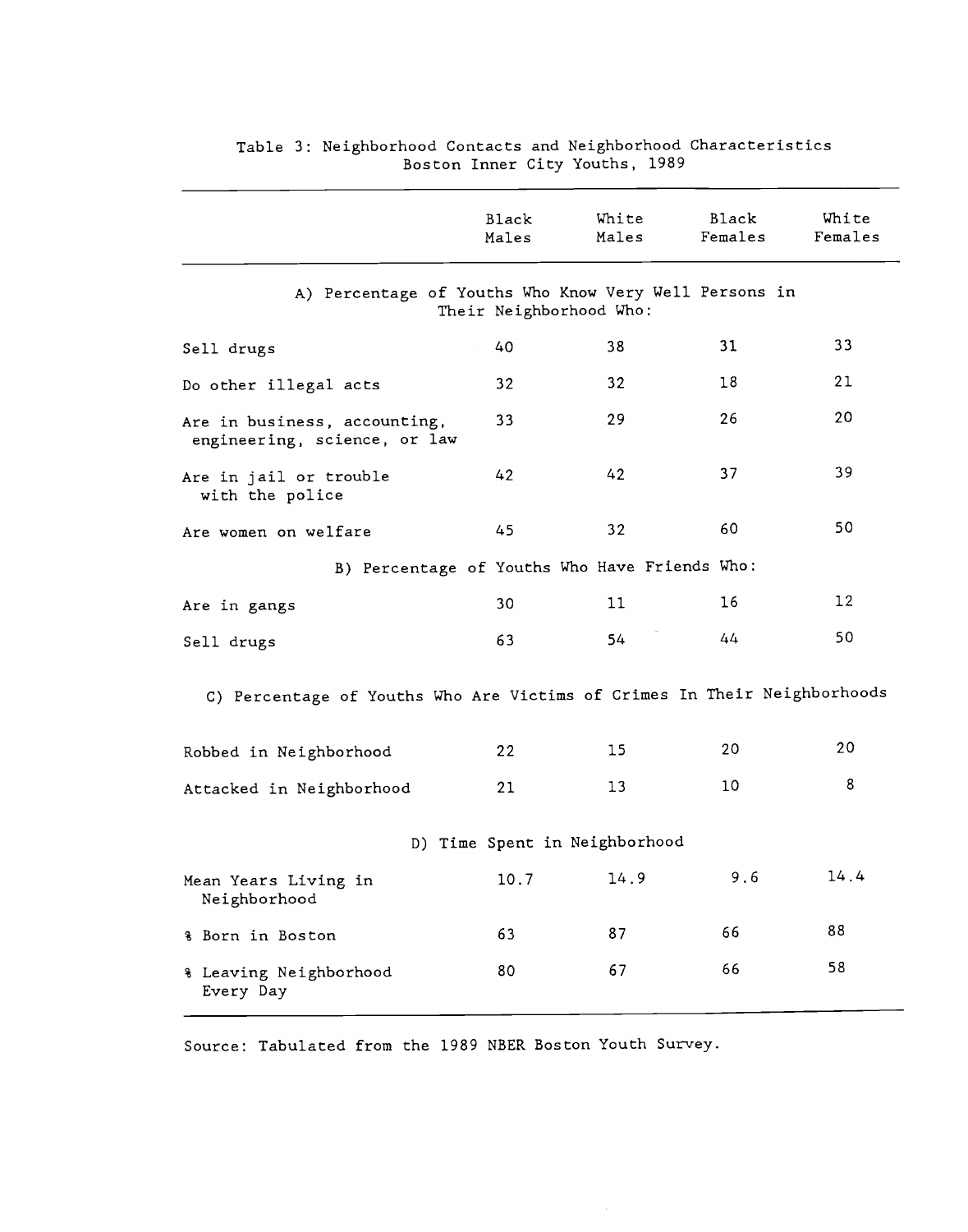## Table 4: The Perceptions of Their Neighborhoods of Boston Inner City Youths, 1989

|       |                                                                                                                  | Blacks | Whites |
|-------|------------------------------------------------------------------------------------------------------------------|--------|--------|
|       | Percentage of Youths Who Regard Statement About Their<br>Neighborhood As True:                                   |        |        |
| 1.    | Many men in late teens and early twenties who<br>don't go to school are unemployed.                              | 68     | 60     |
| 2.    | Many women with children are on welfare.                                                                         | 73     | 71     |
| 3.    | Many young men find that dealing in drugs<br>is a good way to make money.                                        | 84     | 67     |
|       | 4. Most adults in the neighborhood sell drugs.                                                                   | 23     | 11     |
| $5 -$ | Crime and violence are serious problems.                                                                         | 74     | 37     |
| 6.    | There is strong support for people who try<br>to get ahead through schooling and getting<br>jobs.                | 40     | 54     |
| 7.    | There are many job opportunities for you,<br>your family and friends in Boston.                                  | 78     | 86     |
| 8.    | You prefer to live in your neighborhood to<br>another neighborhood in Boston, the suburbs,<br>or somewhere else. | 39     | 57     |

Source: Tabulated from the 1989 NBER Boston Youth Survey. The responses are for both males and females. The sample sizes vary depending on the response rate from 579 to 587 for blacks and from 447 to 455 for whites except for line 4 in which the sample size is 422 for blacks and 428 for whites.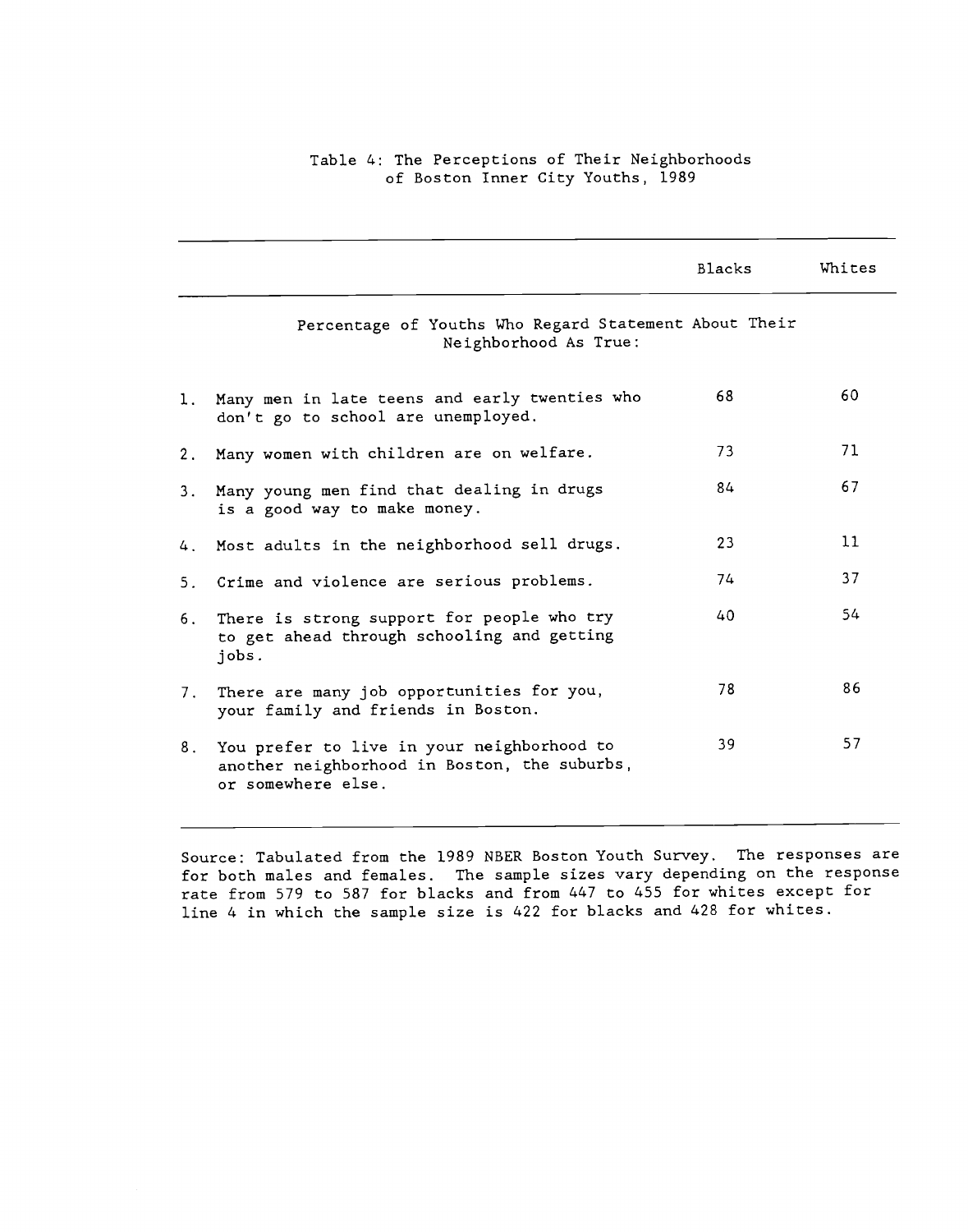reports of criminal activity, the blacks in our survey are twice as likely as the whites to respond that crime and violence are serious problems in their neighborhoods. While the blacks in the sample are more likely to know professionals in their neighborhoods, they are much less likely than the whites to indicate that their community provides support for people who try to get ahead through schooling and getting jobs. Similarly, a majority of the whites (57 percent) indicate they prefer living in their neighborhoods to other locations, while a substantial majority (61 percent) of the blacks express a desire to move out of their neighborhoods.

#### III. Family Backgrounds and Socioeconomic Outcomes

How do the differences in family background factors among the disadvantaged youth in innercity Boston relate to differences in socioeconomic outcomes? Table 5 provides a first look at this question by comparing six socioeconomic outcome variables (measuring criminal activity, illegal drug use, childbearing out of wedlock, labor market and school activity, and church attendance) for youths with and without eight different family background characteristics.

While one must be careful in drawing inferences from the comparisons in Table 5 since they do not control for many other relevant factors, the table presents a striking message: each family background factor seems to be a reasonably strong predictor of youth behaviors similar to the behavior of adults in the family being captured by the family background variable.<sup>6</sup> Youths who had family members in jail when they were being raised are more than twice as likely (25 percent to 12 percent) to admit to being involved in criminal activity in the last year than are those who report no family members in jail. Similarly, those with family members with drug and alcohol problems are much more likely to use drugs; the best predictor of whether a youth has parented a child out of

<sup>6</sup>The message is quite similar when one separately examines cross-tabulations of the type presented in Table 5 for blacks and whites and for black males and white males.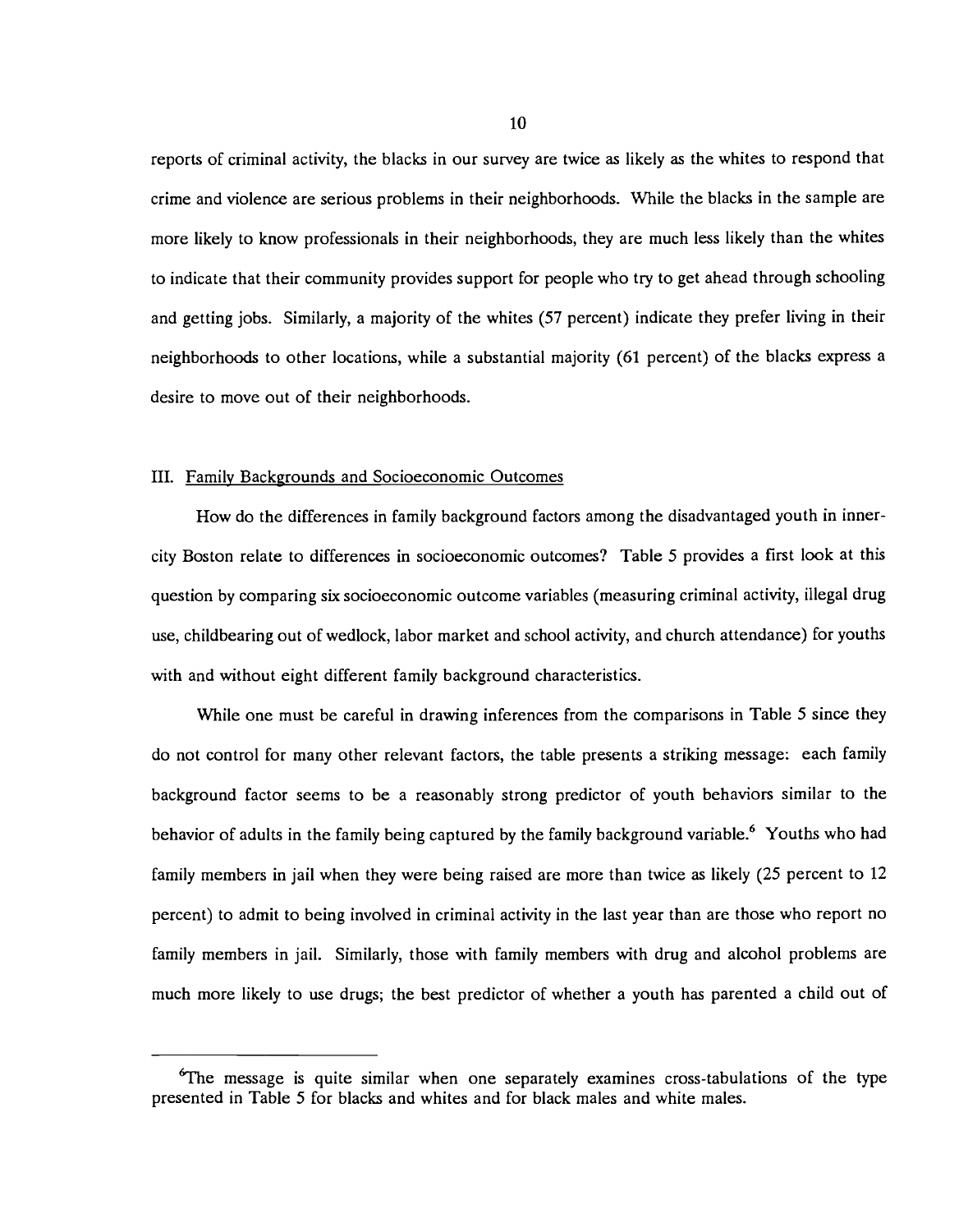|                                                    |                                     |                             | with the Following Outcomes: |             |                                |                               |
|----------------------------------------------------|-------------------------------------|-----------------------------|------------------------------|-------------|--------------------------------|-------------------------------|
| Family Background<br>Characteristic                | (1)<br>Crime in<br><u>last year</u> | (2)<br>Use illegal<br>Drugs | (3)<br>Single<br>Parent      | (4)<br>Idle | (5)<br>High School<br>Drop Out | (6)<br>Attend<br>Church Often |
| 1. No Family Members<br>in Jail                    | 12                                  | 26                          | 23                           | 27          | 19                             | 33                            |
| 2. Family Members in<br>Jail                       | 25                                  | 34                          | 28                           | 39          | 27                             | 29                            |
| 3. No Family Members with<br>Drug/Alcohol Problems | 10 <sup>°</sup>                     | 21                          | 23                           | 29          | 19                             | 34                            |
| 4. Family Member with<br>Drug/Alcohol Problems     | 24                                  | 38                          | 26                           | 34          | 24                             | 29                            |
| 5. Adults in Family Did<br>Not Attend Church Often | 18                                  | 31                          | 24                           | 31          | 24                             | 22                            |
| 6. Adults in Family<br>Attended Church Often       | 14                                  | 26                          | 26                           | 32          | 19                             | 42                            |
| 7. At least one parent<br>not present at 14        | $18\,$                              | 30                          | 28                           | 35          | 25                             | $30\,$                        |
| 8. Both parents present<br>at 14                   | 14                                  | 28                          | 20                           | 27          | 18                             | 33                            |
| 9. Mother at least 20 years<br>old at birth        | 16                                  | 28                          | 20                           | 27          | 20                             | 32                            |
| 10. Teenage Mother                                 | 21                                  | 34                          | 32                           | 38          | 26                             | 32                            |
| 11. Parents Were Married                           | 16                                  | 29                          | 21                           | 30          | 21                             | 32                            |
| 12. Parents Were Not Married                       | 17                                  | 29                          | 37                           | 35          | 23                             | 30                            |
| 13. Family Never on Welfare                        | 15                                  | 28                          | 21                           | 28          | 19                             | 31                            |
| 14. Family Ever on Welfare                         | $18\,$                              | 31                          | 32                           | 38          | 27                             | 33                            |
| 15. Parent HS Drop Out                             | 17                                  | 25                          | 29                           | 36          | 26                             | 31                            |
| 16. Parent HS Graduate                             | 17                                  | 30                          | 21                           | 29          | $18\,$                         | 33                            |

#### Table 5: Family Background and Socioeconomic Outcomes Boston Inner City Youths, 1989

Percentage of Youths with the Specified Background Variable

Source: Tabulated from 1989 NBER Boston Youth Sample. The sample includes all 1048 observations with complete information on all the outcome variables and all the family background variables with the exceptions of mother's age (n=853) and parent's education (n=913).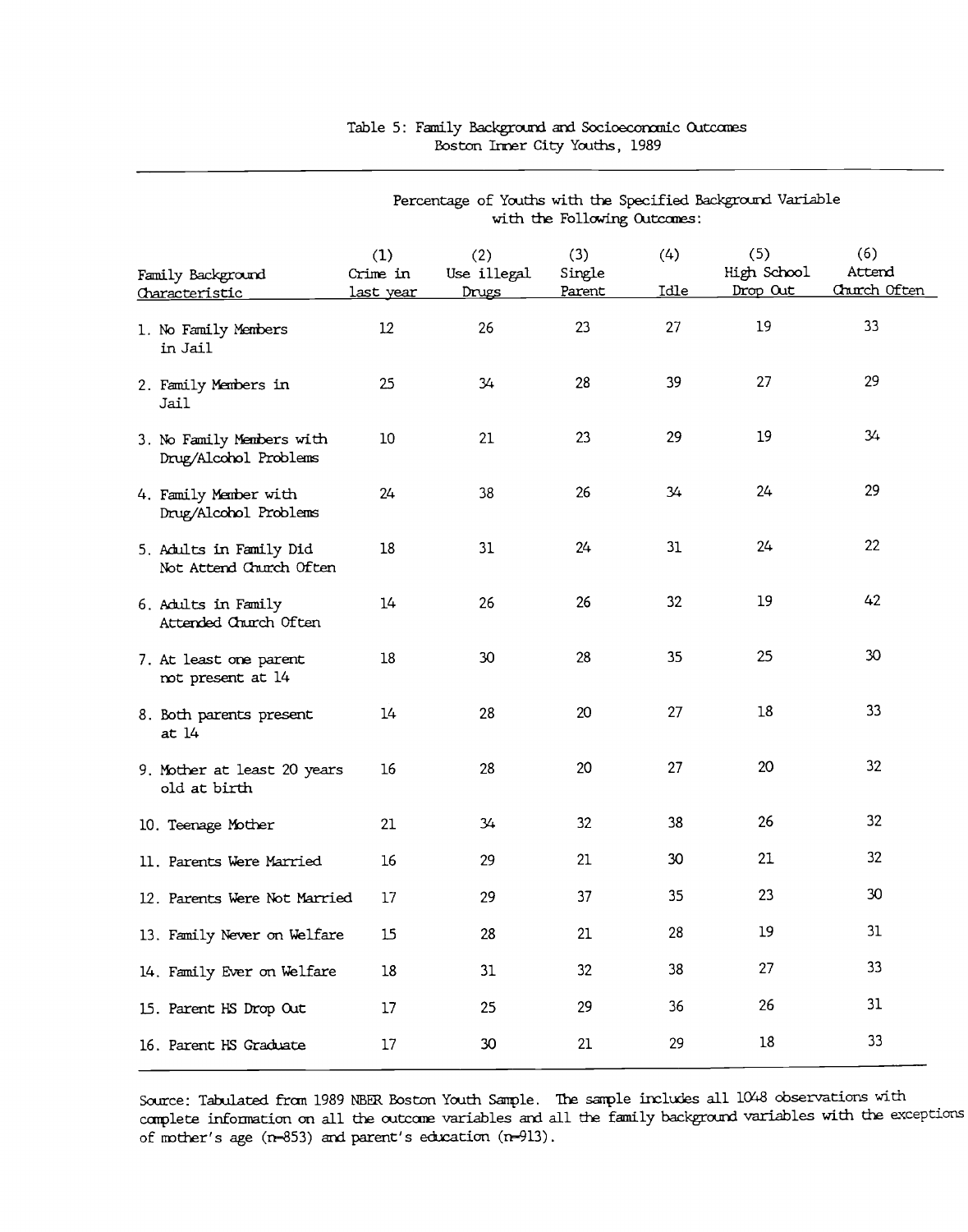wedlock are whether his or her parents were married; parent's education differentiates among educational attainment of youths but is not much related to criminal behavior; and, unsurprisingly, youth regular church attendance is most strongly differentiated by the church attendance behavior of family adults. Many of the family background variables appear strongly related to idleness (being out of work and out of school).

To determine whether or not the family background variables continue to be highly related to similar youth behavior once other background variables are allowed to have an impact, we estimated ordinary least squares equations linking socioeconomic outcomes (linear probability models for discrete outcomes) to the background factors, race, sex, and age.<sup>7</sup> While these regressions do not tell us whether background factors cause outcomes or whether certain background factors and outcomes go together for other reasons (omitted variables correlated with both), strong patterns in the results may provide information helpful for the further exploration of potentially causal models.

Table 6 presents the estimates of models relating our six socioeconomic outcome variables to "exogenous" personal and family variables.<sup>8</sup> The strong impacts of family background variables on directly related youth behaviors and weaker effects on other behaviors (except idleness) continues to hold in the multivariate analysis presented in Table 6. For example, the estimates in the first column show that the two family variables potentially related to illegal activities by parents and older siblings (whether the respondent had family members in jail or with drug problems) have the largest and most significant estimated impact on self-reported criminal activity. In the second column, the estimates show that the variable indicating whether an individual has family members with drug problems has a large effect on illegal drug use. Furthermore, the two background variables with

<sup>&</sup>lt;sup>7</sup>The results are extremely similar for the models with dichotomous dependent variables when logits and probits are used rather than linear probability models.

<sup>&</sup>lt;sup>8</sup>The welfare variable was dropped from the specification since it provided quite similar information to the variable for whether the respondent's parents were married.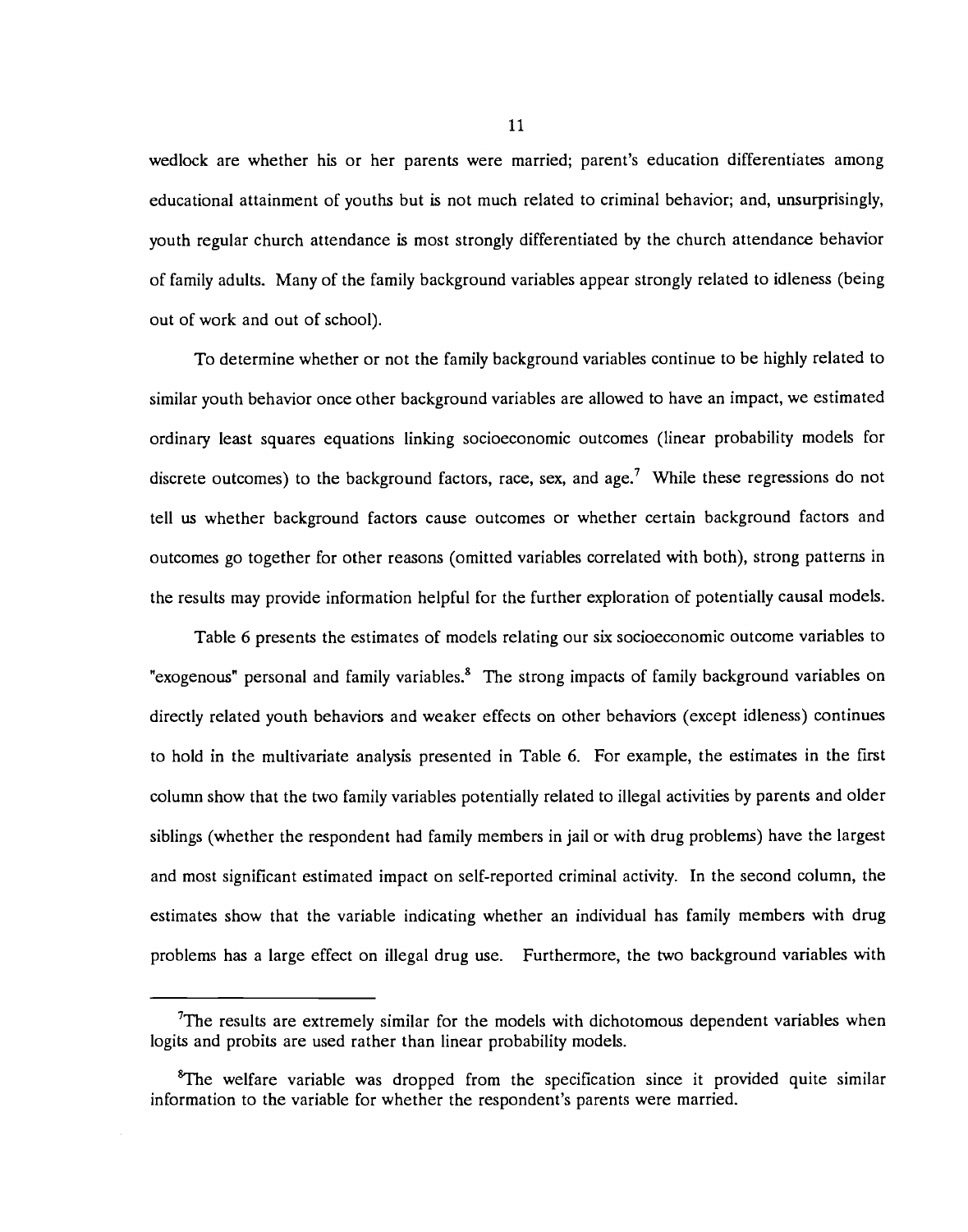|                                           | Dependent Variable: |                              |                             |                         |                   |                                   |                               |  |  |
|-------------------------------------------|---------------------|------------------------------|-----------------------------|-------------------------|-------------------|-----------------------------------|-------------------------------|--|--|
| Explanatory<br>Variable                   | Mean                | (1)<br>Crime in<br>last year | (2)<br>Use illegal<br>Drugs | (3)<br>Single<br>Parent | (4)<br>Idle       | (5)<br>Highest Grade<br>Completed | (6)<br>Attend<br>Church Often |  |  |
| Female                                    | .44                 | $-.142$<br>(.022)            | $-.093$<br>(.028)           | .189<br>(025)           | . 102<br>(.028)   | .079<br>(.089)                    | .039<br>(.029)                |  |  |
| Black                                     | . 48                | $-.071$<br>(.025)            | $-.021$<br>(.031)           | .067<br>(.028)          | $-.013$<br>(.031) | .229<br>(.099)                    | .038<br>(.032)                |  |  |
| Family Member<br>in Jail                  | .35                 | ,084<br>(.025)               | .028<br>(.032)              | . 032<br>(.028)         | . 112<br>(.031)   | $-.192$<br>(.101)                 | $-.016$<br>(.032)             |  |  |
| Family Member with<br>Drug/Alc. Problems  | .46                 | .083<br>(.024)               | . 153<br>(.030)             | .036<br>(.027)          | $-.000$<br>(.030) | $-.033$<br>(.097)                 | $-.016$<br>(031)              |  |  |
| Adults in Family Went<br>to Church Often  | .47                 | $-.020$<br>(.022)            | $-.044$<br>(.028)           | .012<br>(.025)          | .012<br>(.027)    | $-.042$<br>(.089)                 | .194<br>(.029)                |  |  |
| Both parents present<br>at age 14         | .46                 | $-.025$<br>(.024)            | $-.016$<br>(.030)           | $-.031$<br>(.027)       | $-.077$<br>(.029) | .326<br>(.095)                    | .018<br>(.031)                |  |  |
| Mother less than 20<br>years old at birth | . 19                | .035<br>(.030)               | .059<br>(.037)              | .094<br>(.034)          | .095<br>(.037)    | $-.139$<br>(.120)                 | .009<br>(.038)                |  |  |
| Mother's age missing                      | .19                 | $-023$<br>(.031)             | .012<br>(.039)              | .067<br>(.035)          | .110<br>(.038)    | $-.236$<br>(.123)                 | $-.026$<br>(.040)             |  |  |
| Parents not married                       | .21                 | .024<br>(.030)               | .018<br>(.038)              | .108<br>(.034)          | .017<br>(.037)    | $-.006$<br>(.121)                 | $-.026$<br>(.039)             |  |  |
| Parent's years of<br>schooling            | 11.85               | .001<br>(.005)               | .015<br>(.007)              | $-.009$<br>(.006)       | $-.014$<br>(.006) | .095<br>(.021)                    | .009<br>(.007)                |  |  |
| Parent's schooling<br>missing             | .13                 | .004<br>(.034)               | $-.012$<br>(.043)           | .008<br>(.039)          | $-.034$<br>(.043) | $-.620$<br>(.138)                 | $-0.46$<br>(.044)             |  |  |
| 7 age dummies and<br>an intercept         |                     | yes                          | yes                         | yes                     | yes               | yes.                              | yes.                          |  |  |
| Mean of dependent var.                    |                     | .162                         | .289                        | .246                    | .314              | 11.21                             | .315                          |  |  |
| $R^2$                                     |                     | .10                          | .07                         | .17                     | . 14              | .28                               | .06                           |  |  |
|                                           |                     |                              |                             |                         |                   |                                   |                               |  |  |

#### Table 6: Multivariate Models Relating Family Background Factors to Socioeconomic Outcomes Boston Inner City Youths, NBER Boston Youth Survey, 1989

Note: All models were estimated by OLS and contain 1048 observations. The numbers in parentheses are standard errors. Observations with missing values for mother's age and parent's schooling were given the mean age for mothers and mean years of schooling for parents by race and sex.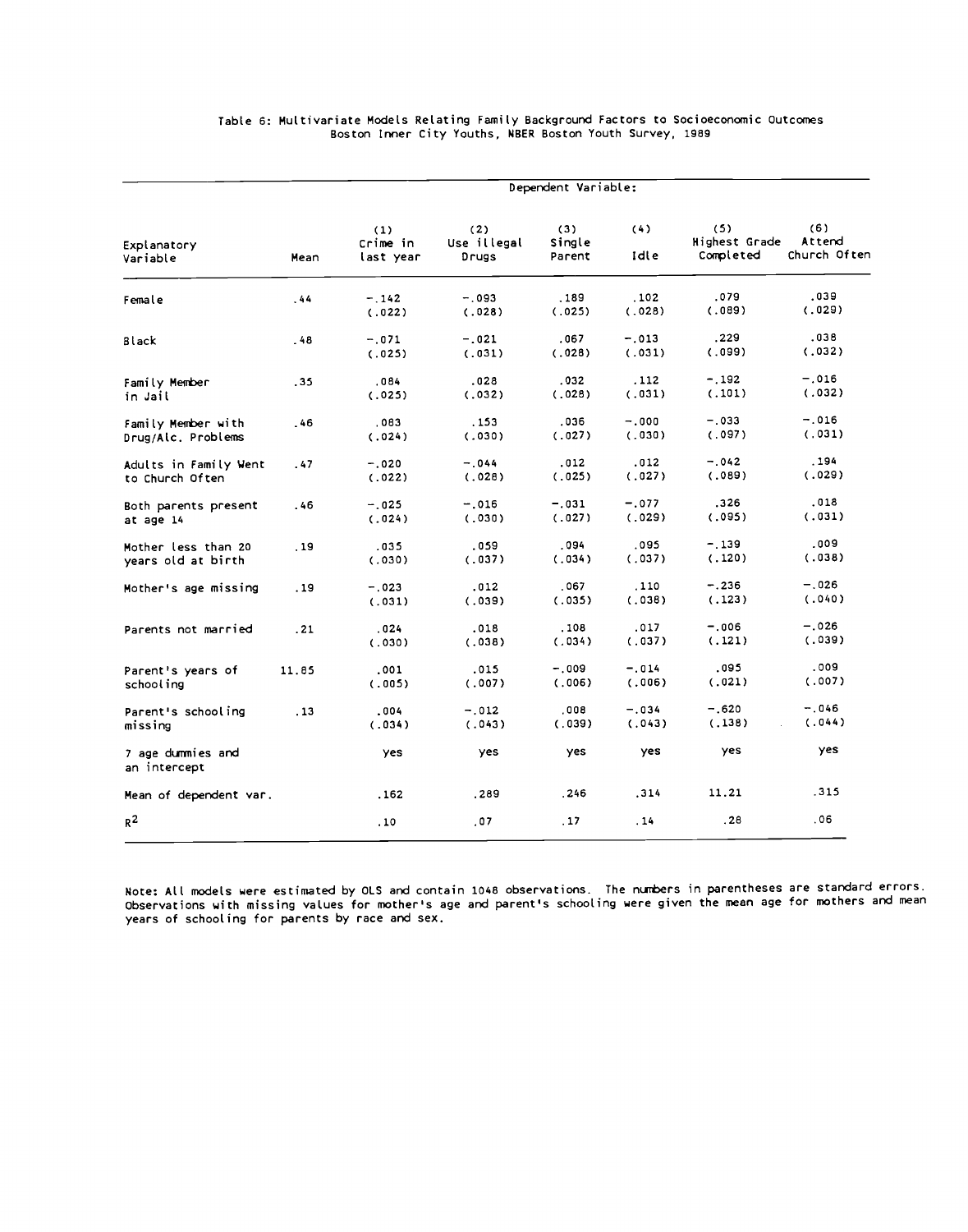large impacts on single parenting are whether the respondent had a teenage mother and whether the respondent's parents were married. While the effects of standard family background variables (whether both parents were present at age 14 and parent's education) are substantial and significant for the standard outcome measures of idleness and schooling, the indicator variables for having had a family member in jail and for having a teenage mother seem to be (at least to some extent) general indicators of potential future socioeconomic distress for youths.

We have explored the robustness of our findings concerning family background variables to a large number of changes in specifications and samples. The basic qualitative findings concerning the impacts of family background variables presented in Table 6 remain quite similar when we restrict the sample to males only and when the specifications are expanded to include further (potentially endogenous variables) such as an indicator variable for residence in public housing and a measure of the family income (the income of those with whom the respondent resides). In addition, the results are robust to estimating these equations on the younger half of the sample separately from the older half. The relevant results are also not much altered when dummy variables for broad neighborhoods or zip codes are included in the specifications.

We conclude that different family background variables appear to have quite distinct relations with the different measures of socioeconomic outcomes for disadvantaged youths. In particular, family background variables typically appear to be most strongly related to variables capturing analogous behavior for youths. The impact of family background variables appears more complex than simply as picking that "good" families have "good" kids and "bad" families have "bad" kids.

#### IV. Do Neighborhoods Matter for Disadvantaged Youths?

Many observers believe that when children from disadvantaged families have predominantly disadvantaged neighbors that their chances of escaping from poverty and advancing in the mainstream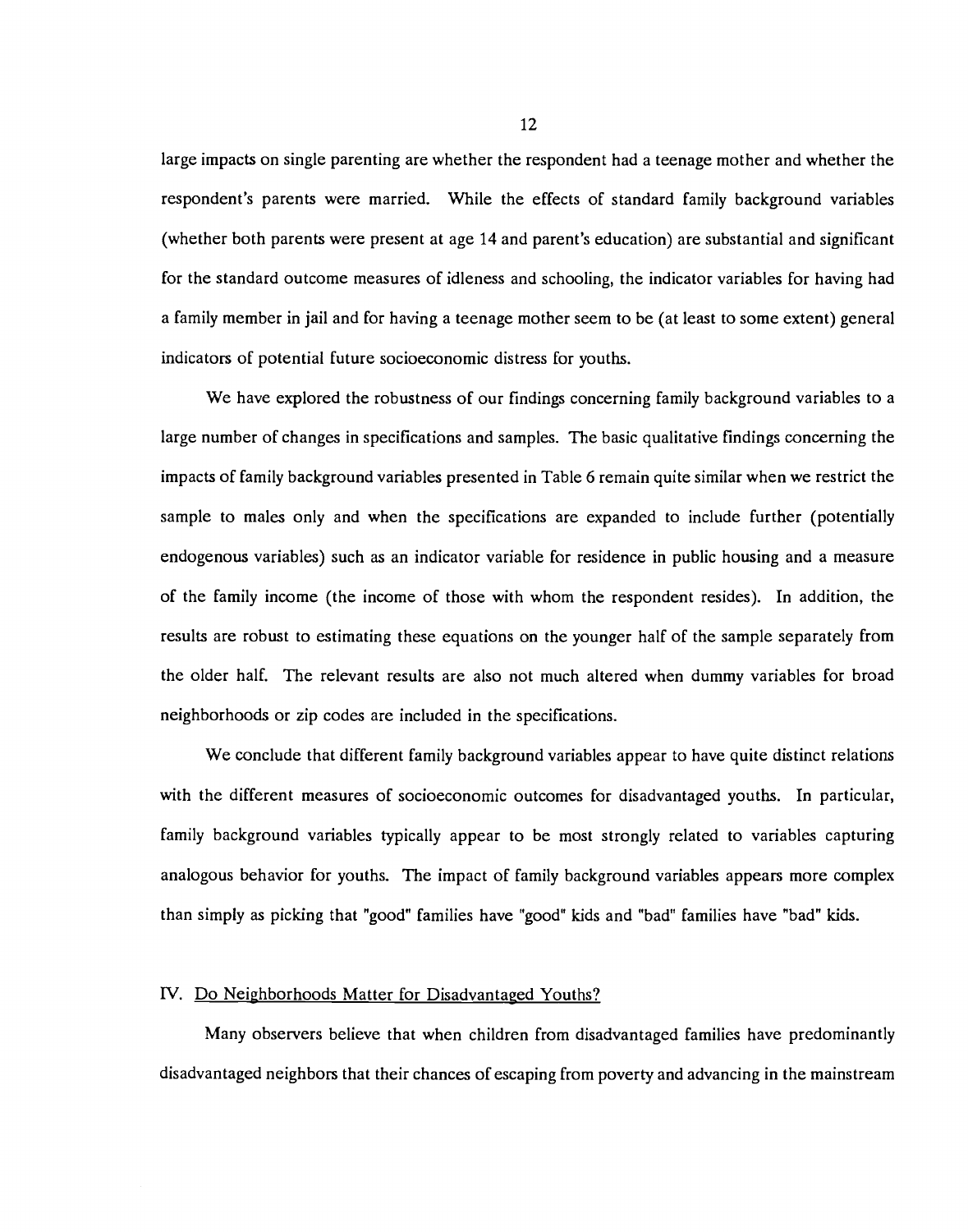economy are greatly diminished.<sup>9</sup> Neighborhoods may, prima facie, be thought to influence youths in two complementary ways. First, if adult neighbors are involved in an activity -- crime, for example, or drug abuse -- observation of this activity may directly influence youths in the neighborhood. "Collective socialization" models of neighborhood effects (Wilson, 1987) focus on the way adults in a neighborhood affect youths who are not their children. Affluent adult neighbors may act as positive role models indicating that success follows from hard work and may help maintain neighborhood order. Second, neighborhoods provide youths with close proximity to others in their age group. Interaction with peers who exhibit certain behaviors may influence youths directly. "Epidemic" or contagion models (Crane, 1991; Montgomery, 1990) emphasize the way in which peers influence one another's behavior and are based on the assumption that an individual's likelihood of getting involved in an activity depends positively on the fraction of his or her neighborhood peers involved in such an activity.

In addition to its use in quantifying family influences, the NBER Boston Youth Survey can be used to study the effects of neighborhoods on youth outcomes. We are able to use the data available in the Boston Youth Survey to examine the potential importance of neighborhood effects operating through peer influences.<sup>10</sup>

To perform our analysis of neighborhood influences, we exploit the fact that we know the precise street addresses of a substantial majority of the youths in the NBER Boston Youth survey.<sup>11</sup>

<sup>&</sup>lt;sup>9</sup>See Jencks and Mayer (1990) for a review of alternative models of neighborhood effects.

 $10$ While we would like to explore the importance of non-familial adult influences, we do not have appropriate data to do so at present. The only non-familial adult behavior measured in our sample is that of the parents of other youths in the survey. However, the parents of peers may not provide a representative sample of non-familial adult behavior in a youth's neighborhood.

 $11$ We recovered the address sheets for 997 of the 1200 survey respondents. The other 203 address sheets were (inexplicably) not kept. We were able to determine the exact locations of the residences of the respondents in 988 of the 997 cases using the addresses reported on the address sheets and detailed Boston street maps. The sample for which we have addresses appears to be quite similar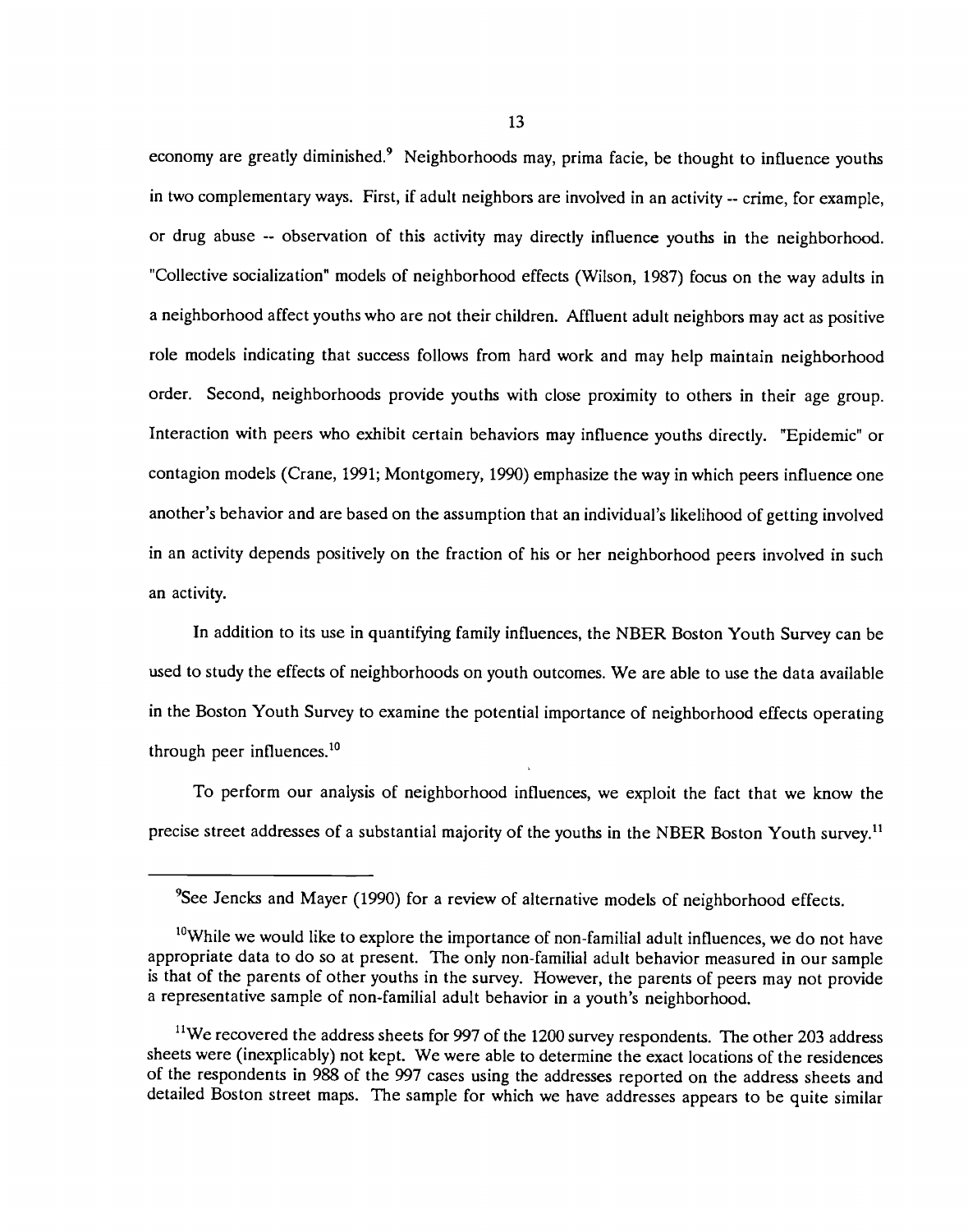On the basis of geographic location, we assign youths to neighborhoods roughly one or two square blocks in size, with four or five youths per neighborhood. The 988 youths for which we know physical location are assigned to 206 neighborhoods. We use these neighborhoods in the empirical work that follows.

#### Descriptive Evidence of Neighborhood Effects

There is significant heterogeneity in neighborhood characteristics and outcomes, even among high-poverty communities in Boston's inner city. To bring some of these differences into focus, we present in Table 7 the percentage of youths reporting particular activities in the three broad areas of the city covered by the survey: South Boston (310 observations), Dorchester (446 observations) and Roxbury (232 observations). The percentage of Roxbury youths reporting family members in jail while they were being raised is higher than that in Dorchester or South Boston. However, a higher percentage of South Boston youths report family drug or alcohol abuse problems (56 percent) than do those in Roxbury (39 percent) or Dorchester (42 percent). There is also a striking difference between these areas in the percentage reporting that their parents were never married, with the rate in South Boston (8 percent) significantly lower than that in Dorchester (27 percent) and Roxbury (35 percent).

Although the differences in youth outcomes and family background characteristics between these three areas of the city at least partially reflect the racial differences summarized in Table 2, there are also large differences among neighborhoods of similar racial compositions within each of these areas of the city. For example, large differences exist between neighborhoods in the percentage

to the full sample on virtually all characteristics except race. Disproportionately many of the addresses are missing for the nonwhites and nonbiacks from the original sample. We have repeated the analyses in sections II and III using the smaller sample that we can place into exact neighborhoods and found qualitatively and quantitatively quite similar results.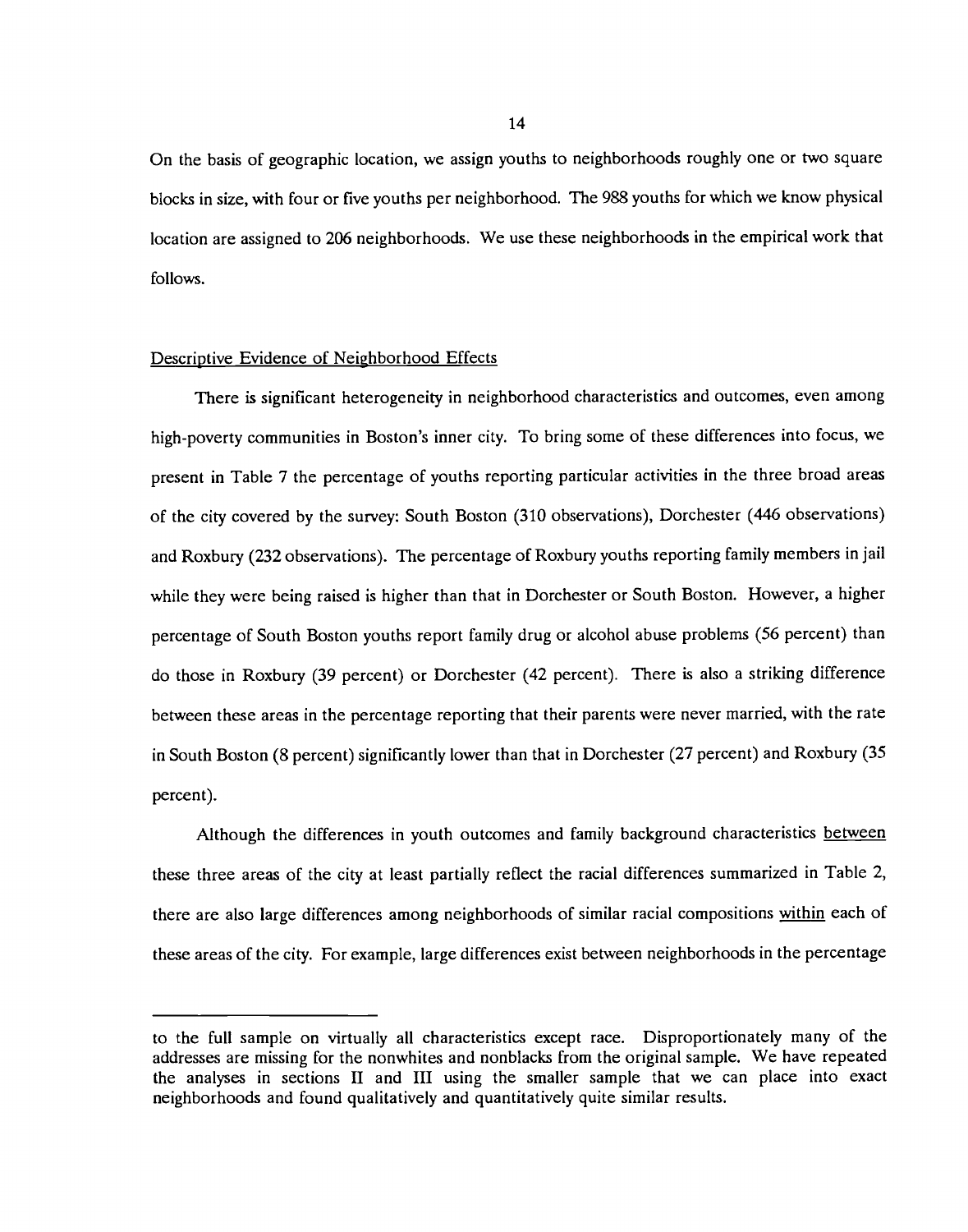| Characteristic               | All    | South Boston | Dorchester | Roxbury |
|------------------------------|--------|--------------|------------|---------|
| Family Background            |        |              |            |         |
| Family member ever in jail   | 0.35   | 0.34         | 0.33       | 0.41    |
|                              | (0.02) | (0.03)       | (0.02)     | (0.03)  |
| Family member(s) with        |        |              |            |         |
| drug/alcohol problems        | 0, 45  | 0.56         | 0.42       | 0.39    |
|                              | (0.02) | (0.03)       | (0.02)     | (0.03)  |
| Adults in family attended    |        |              |            |         |
| church often                 | 0.47   | 0.39         | 0.53       | 0.45    |
|                              | (0.02) | (0.03)       | (0.02)     | (0.03)  |
| Parents were not married     | 0.23   | 0.08         | 0.27       | 0.35    |
|                              | (0.01) | (0.02)       | (0.02)     | (0.03)  |
| Youth Outcomes               |        |              |            |         |
| Crime (last 12 months)       | 0.17   | 0.25         | 0.13       | 0.12    |
|                              | (0.01) | (0.02)       | (0.02)     | (0.02)  |
|                              |        |              |            |         |
| Uses illegal drugs           | 0.28   | 0.32         | 0.25       | 0.28    |
|                              | (0.01) | (0.03)       | (0.02)     | (0.03)  |
| Parented child out of        | 0.26   | 0.17         | 0.29       | 0.30    |
|                              | (0.01) | (0.02)       | (0.02)     | (0.03)  |
| wedlock                      |        |              |            |         |
| Idle                         | 0.33   | 0.31         | 0.34       | 0.33    |
|                              | (0.02) | (0.03)       | (0.02)     | (0.03)  |
| Friends are gang members     | 0.19   | 0.14         | 0.19       | 0.25    |
|                              | (0.01) | (0.02)       | (0.02)     | (0.03)  |
|                              |        |              |            |         |
| Attends church               | 0.54   | 0.56         | 0.56       | 0.45    |
|                              | (0.02) | (0.03)       | (0, 02)    | (0.03)  |
| Uses alcohol at least weekly | 0.28   | 0.36         | 0.23       | 0.27    |
|                              | (0.01) | (0.03)       | (0.02)     | (0.03)  |

Table 7: FamiLy Background Characteristics and Youth Outcomes by Area of Residence

i.<br>A

 $\sim$ 

 $\sim 10$ 

 $\mathcal{L}^{\text{max}}_{\text{max}}$  and  $\mathcal{L}^{\text{max}}_{\text{max}}$ 

Source: Tabulated from the 1989 Boston Inner City Youth Survey. Sanpte sizes vary by question. Standard errors of the means are provided in parentheses.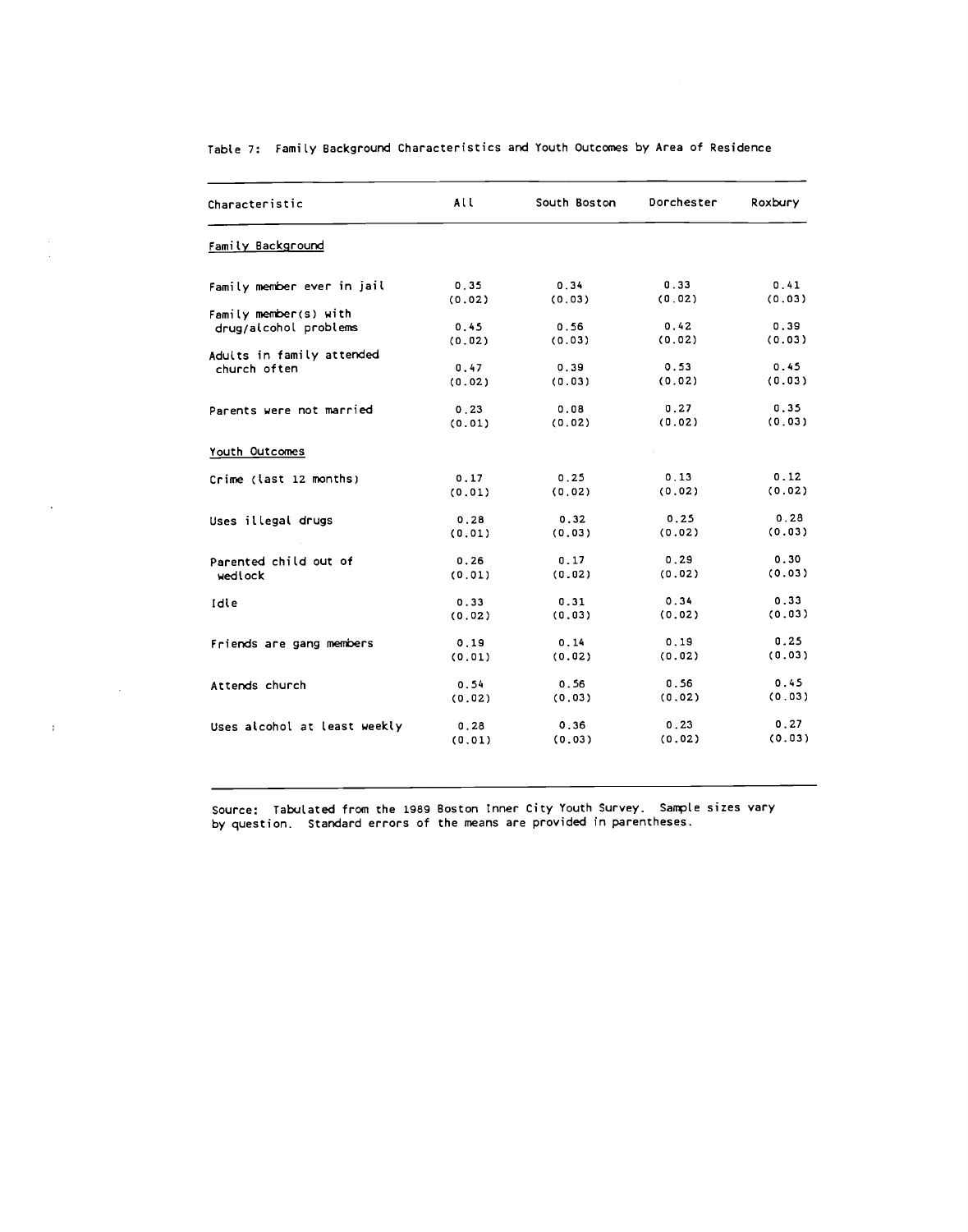of youths reporting that family members have been in jail. Family jail terms are much more prevalent in the western neighborhoods of South Boston (home of the Broadway-D Street public housing project) than in South Boston's eastern neighborhoods. The data also suggest that individual family background variables have quite distinct spatial patterns. The southern neighborhoods of South Boston have a relatively high incidence of family members in jail, but a relatively low incidence of parents not married. For the central neighborhoods of Dorchester, the opposite is true: relatively low rates of family members jailed, but relatively high incidence of unwed parents. In the northern neighborhoods of Roxbury, both rates are high. This suggests that models in which some neighborhoods are "bad," and act generally as "bad" influences on youths, will not be adequate to explain our data.

There exists, as well, a substantial amount of spatial correlation across neighborhoods in youth's socioeconomic outcomes: neighborhoods with a high degree of idleness tend to be adjacent to or near other neighborhoods with high idleness rates. Neighborhoods with lower gang membership rates tend to be near neighborhoods with similarly low rates.<sup>12</sup> Spatial correlation remains even after conditioning on family background and personal characteristic variables.<sup>13</sup> Spatial correlation in the

$$
MI = \frac{Y'WY/2J}{Y'Y/n}
$$

<sup>&</sup>lt;sup>12</sup>This can be seen also by calculating Moran I statistics (MI) of spatial correlation for the 206 neighborhoods in our sample. The measure of spatial covariance relative to variance for outcome Y can be calculated:

where W is a matrix that assigns each observation its' neighbors.  $W = \{w_{ij}\}\$  such that  $w_{ij} = 1$  if i and j share a boundary, else  $w_{ii} = 0$ . J is the number of boundaries in the system, and n is the number of neighborhoods in the system. The MI statistic is asymptotically normally distributed. For the outcomes we will analyze below, the MI statistics are:  $CRIME = 0.18$  (t-stat = 3.83); DRUG USE  $= 0.10$  (2.05); SINGLE PARENT  $= 0.10$  (2.07); IDLE  $= 0.15$  (3.15); FRIENDS ARE GANG  $MEMBERS = 0.07 (1.47); CHURCH ATTENDANCE = 0.12 (2.48); REGULAR ALCOHOL USE$  $= 0.10$  (2.16).

<sup>&</sup>lt;sup>13</sup> Regressions were performed on those observations for which addresses are available. The regression results are almost identical to those reported in Table 6 for the sample as a whole.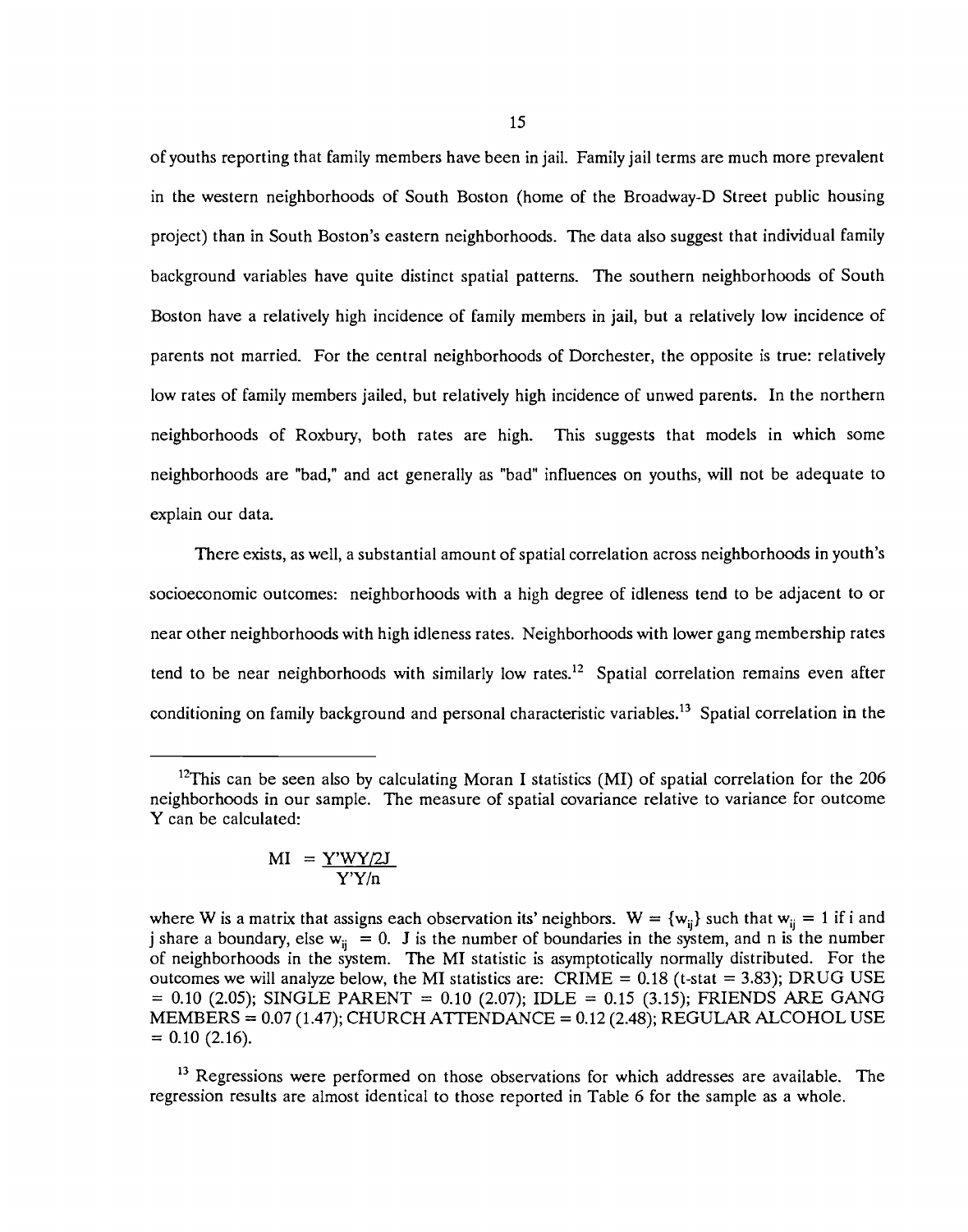mean residuals by neighborhood suggests that there may be large neighborhood effects, with the rates of outcomes in some neighborhoods much higher [lower] than one would expect given personal and family background characteristics. In addition, neighborhoods with particularly high [low] mean residuals tend to be adjacent to or near similar neighborhoods.

#### Estimates of Neighborhood Effects

To more formally explore the extent to which neighbors influence one another, we explicitly allow for the possibility that other young people in the neighborhood directly influence youths' actions. Table 8 presents probit estimates that allow for the influence of neighbors in a given youths' behavior for seven socioeconomic outcome indicators: criminal activity, illegal drug use, parenthood outside of wedlock, idleness, friendship with gang members, church attendance, and regular alcohol use. In each of the estimated equations, neighbors' observed behavior is included as an independent variable, along with the family background and personal characteristic variables used in Section III. The models estimated in Table 8 are of the form:

 $Y^* = \phi WY + X\beta + u$  $Y_i = 1$  if  $Y_i^* > 0$ ,  $Y_i = 0$  otherwise

where Y is an (Nx1) vector of youth outcomes, u is an (Nx1) vector of disturbance terms, and W is an (NxN) matrix that assigns to each observation the mean of its neighbors' outcomes. That is, the ith row of W assigns to observation i the average behavior of i's neighbors. In this estimation, "neighbors" include both those observations with which a given youth shares a neighborhood and observations in immediately adjacent neighborhoods. Because each neighborhood contains only 4 or 5 observations and represents a quite compact geographic area, we allow youths in adjacent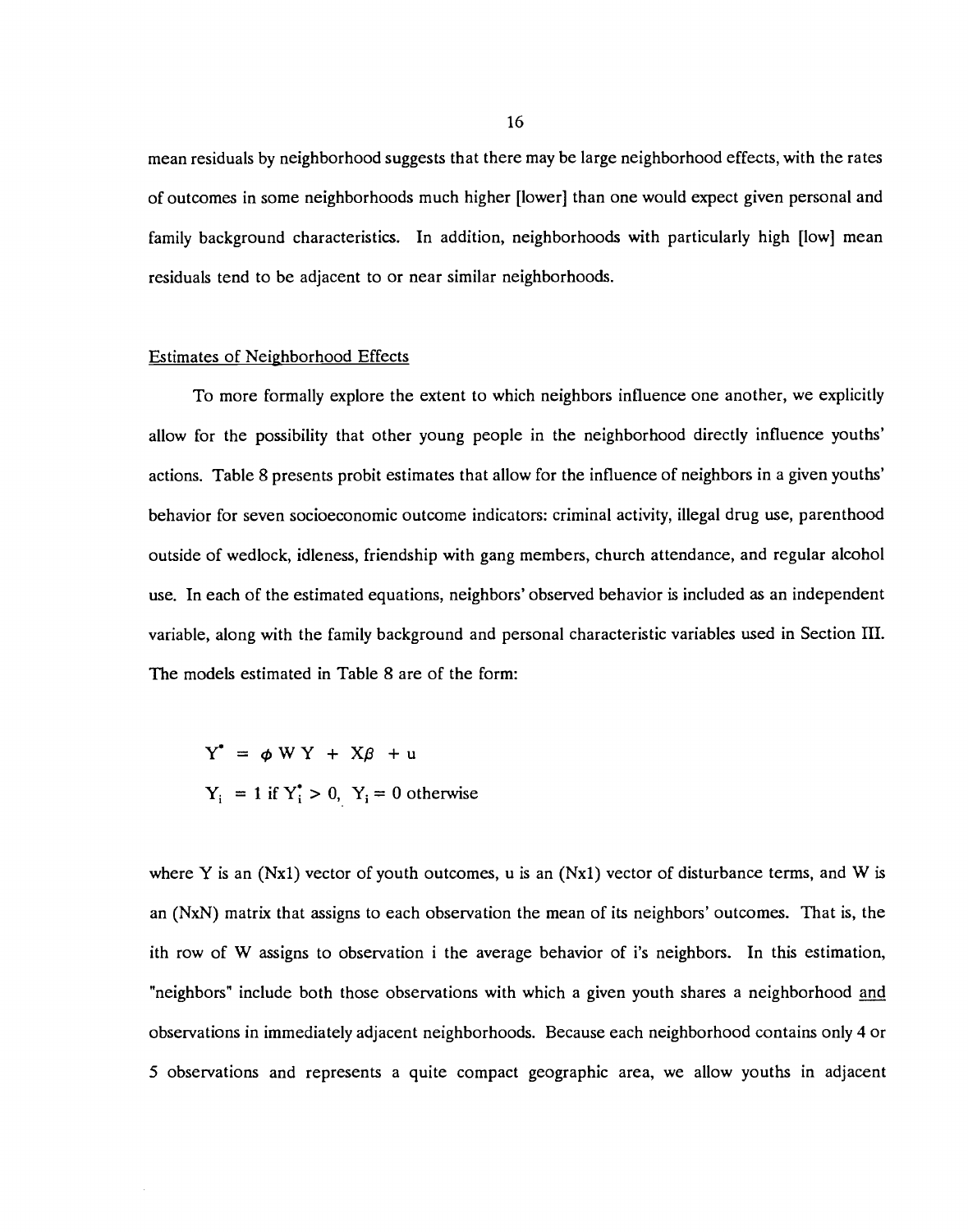|                                   |                              |                             | Dependent Variable:     |             |                                     |                         |                           |
|-----------------------------------|------------------------------|-----------------------------|-------------------------|-------------|-------------------------------------|-------------------------|---------------------------|
| Explanatory<br>Variable           | (1)<br>Crime in<br>last year | (2)<br>Use illegal<br>Drugs | (3)<br>Single<br>Parent | (4)<br>Idle | (5)<br>Friends with<br>Gang Members | (6)<br>Attend<br>Church | (7)<br>Alc. Use<br>Weekly |
|                                   |                              |                             |                         |             |                                     |                         |                           |
| Neighbors'                        | .231                         | .320                        | .160                    | , 245       | .273                                | . 266                   | .339                      |
| outcome (ø)                       | (2.50)                       | (2.78)                      | (1.01)                  | (1.74)      | (2.05)                              | (2,06)                  | (3, 53)                   |
| Female                            | $-.107$                      | $-111$                      | .247                    | .104        | $-0.66$                             | .017                    | $-0.209$                  |
|                                   | (5.42)                       | (3.66)                      | (6.72)                  | (2.87)      | (2.28)                              | (0.46)                  | (7.57)                    |
|                                   |                              |                             |                         |             | .071                                | $-.030$                 | $-.026$                   |
| Black                             | $-.049$                      | $-.010$                     | .049                    | $-.040$     |                                     | (0.76)                  | (0.77)                    |
|                                   | (1.99)                       | (0, 30)                     | (1.15)                  | (0.96)      | (1.93)                              |                         |                           |
| Family Member in jail             | .056                         | .039                        | .047                    | . 111       | .059                                | $-0.30$                 | .016                      |
|                                   | (2.73)                       | (1.16)                      | (1.20)                  | (2.83)      | (1.86)                              | (0.74)                  | (0.54)                    |
|                                   |                              |                             |                         |             |                                     | .027                    | .042                      |
| Family Member with                | ,066                         | . 133                       | .053                    | $-0.14$     | .081                                |                         |                           |
| Drug/Alcohol problems             | (3.26)                       | (4.12)                      | (1.37)                  | (0.36)      | (2.63)                              | (0.70)                  | (1.48)                    |
| Adults in family went             | $-.022$                      | $-.031$                     | $-0.03$                 | .009        | $-.014$                             | .152                    | $-.028$                   |
| to church often                   | (1.13)                       | (1.02)                      | (0.07)                  | (0.26)      | (0.48)                              | (4.25)                  | (1.04)                    |
|                                   |                              |                             |                         |             |                                     |                         |                           |
| Both parents present              | $-.024$                      | $-.025$                     | $-0.63$                 | $-.118$     | .033                                | .056                    | $-.011$                   |
| at age 14                         | (1.22)                       | (0.77)                      | (1.63)                  | (3.19)      | (1.13)                              | (1.53)                  | (0.39)                    |
|                                   |                              |                             |                         |             | .033                                | $-.040$                 | . 002                     |
| Mother less than 20               | .023                         | .061                        | .140                    | . 119       |                                     | (0.86)                  | (0.07)                    |
| at respondent's birth             | (0.99)                       | (1.57)                      | (3.09)                  | (2.54)      | (0.96)                              |                         |                           |
| Mother's age missing              | .004                         | .032                        | . 093                   | .145        | $-.038$                             | $-.106$                 | $-0.34$                   |
|                                   | (0.12)                       | (0.72)                      | (1.99)                  | (2.90)      | (0.83)                              | (2.17)                  | (0, 86)                   |
|                                   |                              |                             |                         |             |                                     |                         |                           |
| Parents not married               | .033                         | .015                        | . 109                   | .004        | .065                                | $-.043$                 | .031                      |
|                                   | (1.29)                       | (0.36)                      | (2.35)                  | (0.09)      | (1.80)                              | (0.90)                  | (0.84)                    |
|                                   |                              |                             | $-.007$                 | $-0.16$     | .002                                | .003                    | .012                      |
| Parent's years of                 | $-.000$                      | .014                        |                         |             | (0, 33)                             | (0.31)                  | (2.03)                    |
| schooling                         | (0.05)                       | (1.93)                      | (0.93)                  | (1.82)      |                                     |                         |                           |
| Parent's schooling                | .001                         | .005                        | .030                    | $-.023$     | $-.004$                             | $-0.30$                 | $-0.000$                  |
| missing                           | (0.03)                       | (0.11)                      | (0.58)                  | (0.43)      | (0.08)                              | (0.56)                  | (0.00)                    |
|                                   |                              |                             |                         |             |                                     |                         |                           |
| 7 age dummies and<br>an intercept | yes                          | yes                         | yes                     | yes         | yes.                                | yes                     | yes                       |
| <b><i>Cobservations</i></b>       | 880                          | 880                         | 880                     | 880         | 880                                 | 880                     | 880                       |

# Table 8: Probit Estimates of (Non-instrumented) Neighborhood Effects Using Individual-level Data<br>Boston Inner City Youths, NBER Boston Youth Survey, 1989<br>Changes in the Probability of Each Outcome

Note: The numbers in parentheses are t-statistics of the  $\beta$  parameters.

All models are of the form:  $Y^* = \phi W Y + X\beta + u$ .

 $\hat{\mathcal{A}}$ 

Changes in probability are evaluated at the sample means.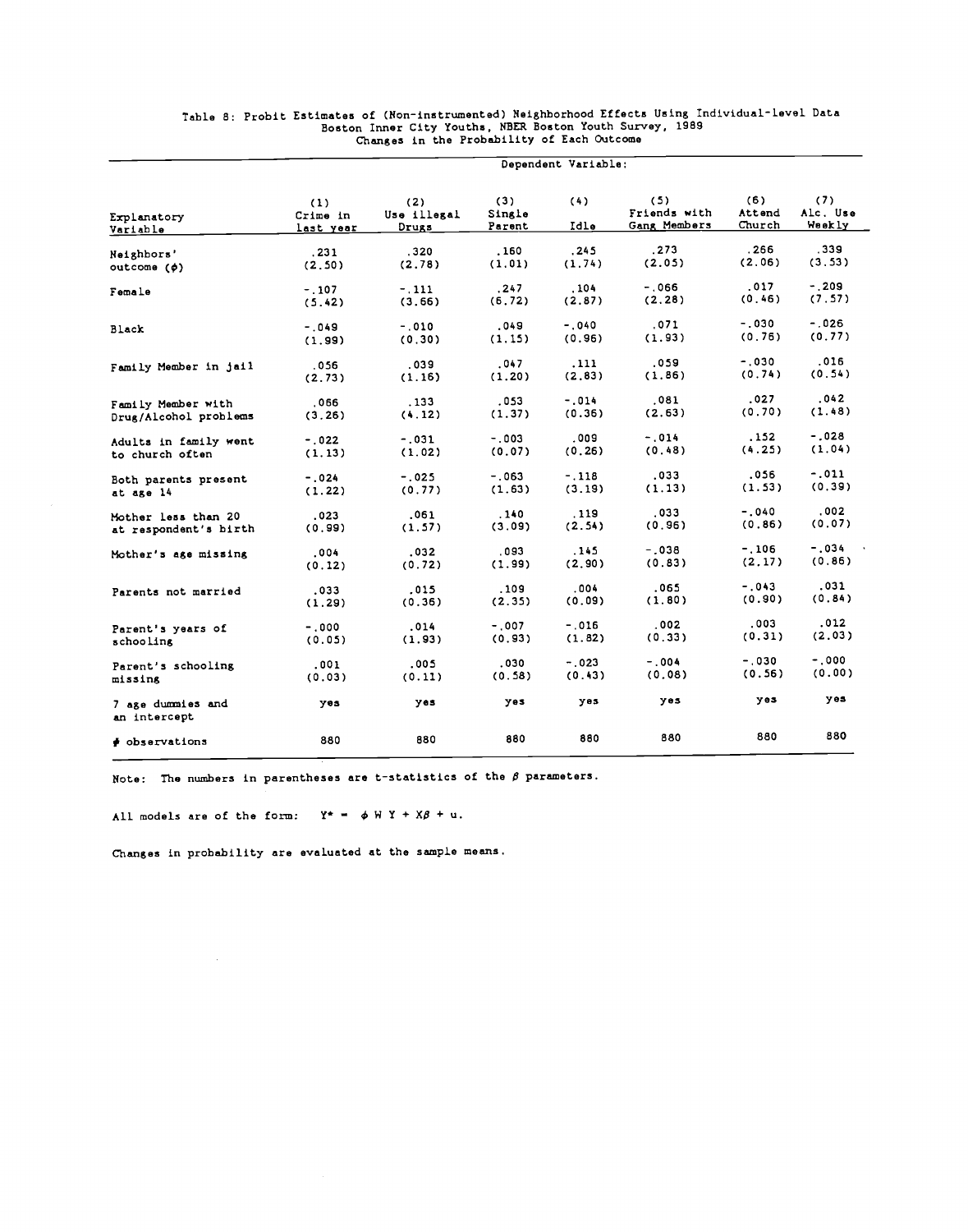neighborhoods to be included in measures of neighbor activity in order to provide a more precisely estimated measure of that activity in the area immediately surrounding a youth. Thus, a youth's neighbors includes other youths in the geographic area stretching approximately two blocks in each direction from the youth's residence.

The estimates presented in Table 8 are the derivatives of the predicted probabilities for each outcome with respect to each covariate evaluated at the sample mean characteristics.<sup>14</sup> Similar to the results presented in Table 6, family factors continue to have significant effects on related youth behavior. Youth drug use, for example, is more highly correlated with reported family drug problems than with any other family background variable; parenting a child out of wedlock continues to be highly correlated with having parents who never married, and with having a teenage mother. In addition to the related family background variables, it appears that related peer behaviors have substantial and significant effects on youth involvement in crime, drug use, church attendance, alcohol use, and idleness. For example, the point estimates in column (1) imply that the direct effect of moving a youth with given family and personal characteristics to a neighborhood where 10 percent more of the youths are involved in crime than in his or her initial neighborhood is to raise the probability the youth will become involved in crime by 2.3 percent. Peer influences appear to be less significant in affecting the propensity of youths to have children out of wedlock than they do for the other activities examined.

While the results in Table 8 suggest strong family and peer influences, there are several potential sources of bias in estimating peer effects by directly entering neighbor's outcomes as explanatory variables in models to estimate individuals' socioeconomic outcomes. The discussion

<sup>&</sup>lt;sup>14</sup>The models estimated in Table 8 are of the form  $Y^* = Z\delta + u$ , where u is a vector of i.i.d. normal error terms with mean zero and unit variance. The derivative of the probability that  $Y=1$ with respect to the covariate Z<sub>i</sub> evaluated at Z<sup>o</sup> is given by  $\phi(Z^{\circ}\delta)\delta_i$ , where  $\phi(\cdot)$  is the probability density function for a univariate standard normal random variable. The reported derivatives in Table 8 are evaluated at the sample means of the Z's.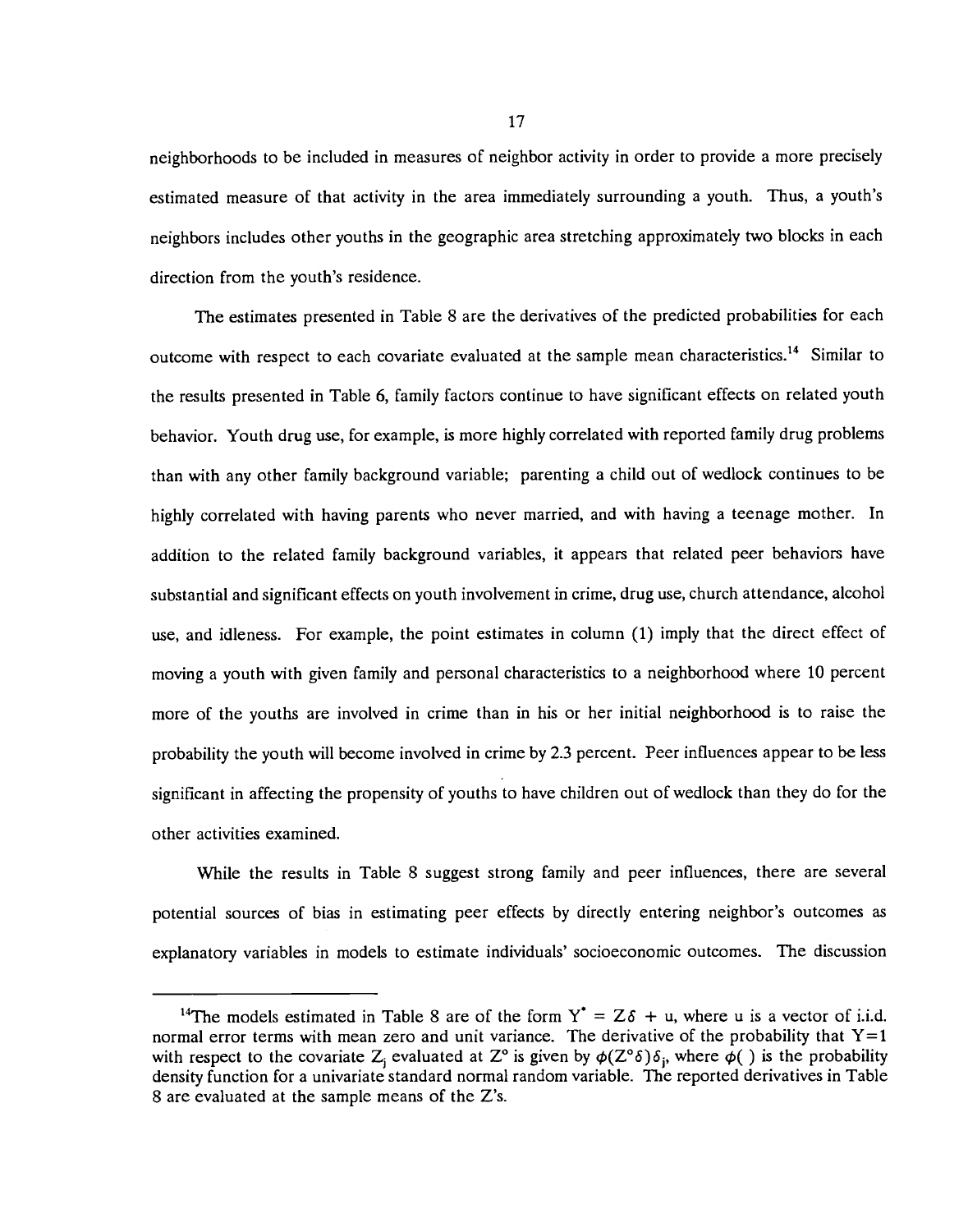above implied that neighboring observation j influences observation i's actions while at the same time being influenced by observation i. This structure means that an individual observation's error term is correlated with its neighbors' outcomes and its neighbors' outcomes enter its equation as an explanatory variable. In this case, probit estimates with neighbors' outcomes on the right-hand side of the equation do not yield consistent estimates of peer effects. In addition, significant correlation between neighbors' behavior and a given youth's behavior may be due solely to correlation in the shocks to their systems. In other words, one would not want to attribute influence to peers that which was instead correlation in u<sub>i</sub>'s among youths in a neighborhood arising from unmeasured factors affecting all youths in the neighborhood. For example, crime and drug involvement may be higher in some neighborhoods than others because of laxer law enforcement activity rather than because of peer influences. Although unmeasured variables common to neighbors are likely to lead to upward biased estimates of peer effects using the direct probit approach in Table 8, measurement error in neighbor's outcomes from respondent misreporting of activities is likely to lead to downward biased estimates using this approach.

The problem of estimating peer or neighborhood effects has an analogue in analysis of discrete panel data, where researchers have been interested in distinguishing between serial correlation and potential habit persistence.<sup>15</sup> In our analysis of peer effects, we wish to distinguish between spatial correlation in the errors and true interdependence in youth behavior. We will do so using two procedures similar to those recommended for assessing the importance of habit persistence in the

<sup>&</sup>lt;sup>15</sup>When the value taken by the latent variable  $Y^*$  for i in period t is a function of the value of the latent variable for i in earlier periods,

 $Y^*(i,t) = f[Y^*(i,t-1)],$ 

the model is said to exhibit "habit persistence." Heckman (1981a,b) carefully discusses empirical strategies to attempt to distinguish true habit persistence from serial correlation in the errors in discrete panel data models.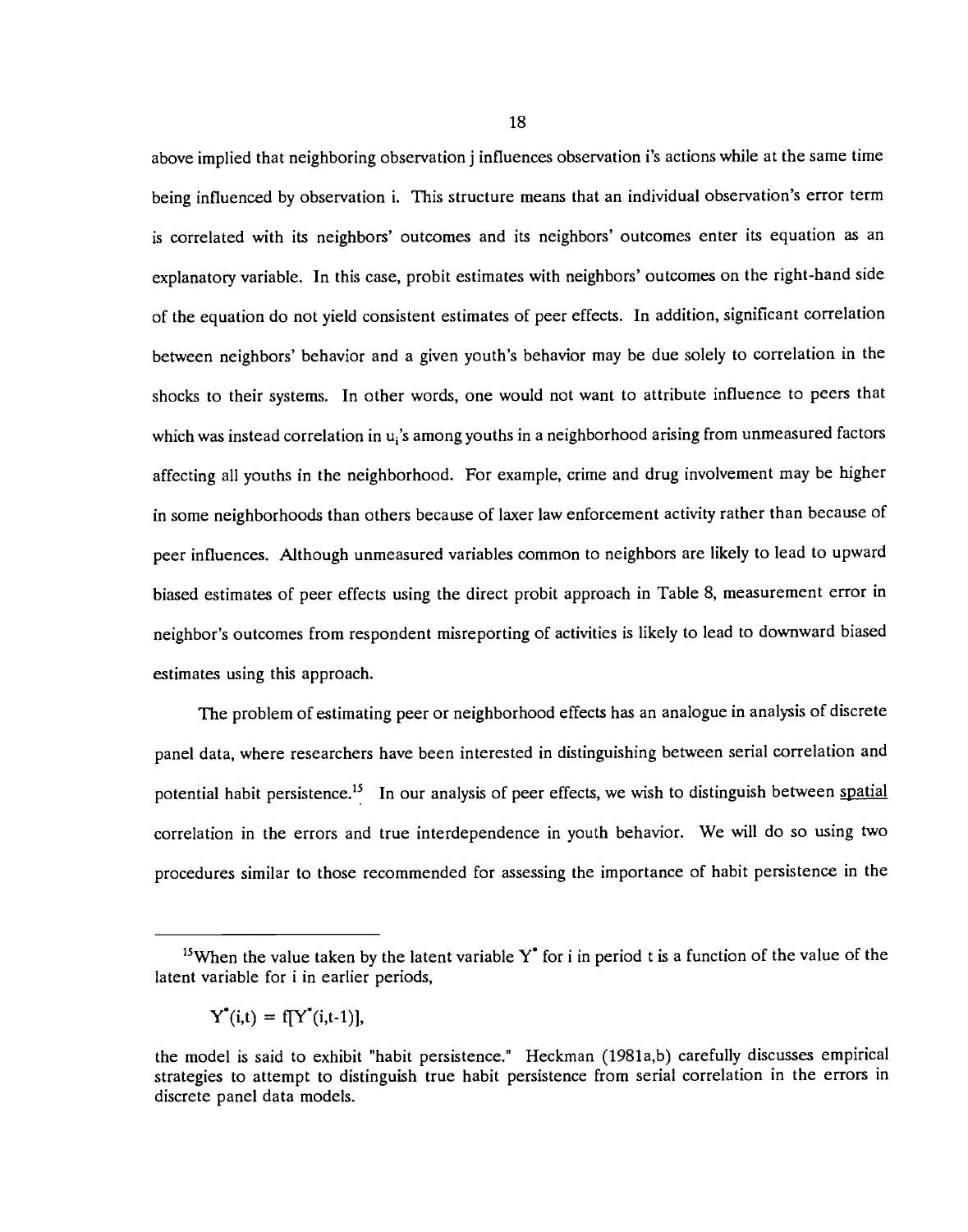discrete panel data/time series analogue.

In the time series case, Chamberlain (1985) recommends adding lagged exogenous variables to the model and testing their significance. If current behavior does not respond to lagged exogenous variables, this can be taken as evidence that there is no interdependence. In the spatial case, this becomes a test of whether neighbors' family and personal background characteristics (WX) are significant explanatory variables of a youth's predisposition to a behavior  $(Y^*)$  in models that also include an individual's own family and personal background characteristics (X) as explanatory variables.

To carry out these tests, probit models for youth socioeconomic outcomes were estimated taking as explanatory variables the same individual-specific personal and family background variables used in Table 8. The log likelihoods of these models are recorded as the log likelihoods for Model I in Table 9. We then compare these log likelihoods to those from probit models (Model 2 in Table 9) which take as explanatory variables, in addition to all of the personal and family background variables used in Model 1, the average values of the same set of personal and family background variables of the youths's neighbors. Neighbors are defined, as above, to be youths in the same one to two block area and in immediately adjacent areas.

These tests, presented in Table 9, suggest that youths' behaviors are interdependent for most of the behaviors discussed above. Comparison of log likelihoods of probit estimating equations that allow for the presence of neighbors' variables (WX) with those that do not suggest that neighbors' variables are highly significant in predicting criminal activity (Likelihood Ratio (LR) test = 36.6, Probability of correctly rejecting the null hypothesis of equality between likelihoods =  $0.99$ ), drug use, gang activity, church attendance, and alcohol use. These tests suggest less neighborhood influence in idleness, and almost no evidence of neighbor influence in parenting out of wedlock  $(LR=17.0,$ Prob=0.48). These tests encourage closer attention to behavioral interdependence.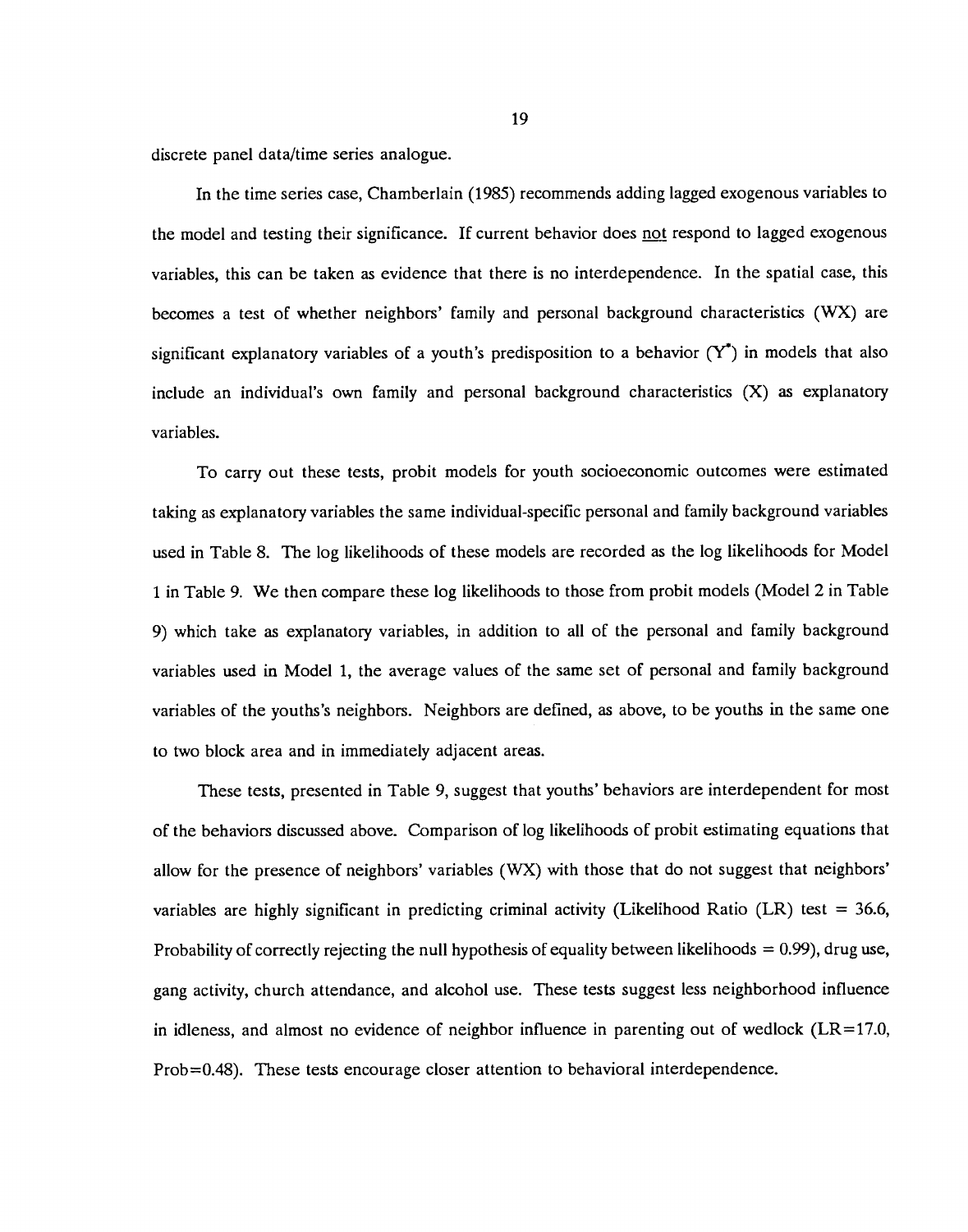Table 9: Tests of the Joint Significance of Neighbors' Explanatory Variables in Probit Models for Youth Socioeconomic Outcomes NBER Boston Youth Survey, 1989

Model 1:  $Y_1^* - X_1 \beta + u_1$ ;  $Y_1 - 1$  if  $Y_1^* > 0$  and  $Y_1 - 0$  otherwise

Model 2:  $Y_1^* = X_1 \beta + X_1 \delta + u_1$  ;  $Y_1 = 1$  if  $Y_1^* > 0$  and  $Y_1 = 0$  otherwise<sup>a</sup>

| Outcome<br>Variable          | Model 1<br>Log likelihood | Model 2<br>Log likelihood | LR Test | Probabilityb |
|------------------------------|---------------------------|---------------------------|---------|--------------|
| Crime                        | $-341.327$                | $-359.652$                | 36.64   | 0.99         |
| Drugs                        | $-492.461$                | $-507.086$                | 29.25   | 0.95         |
| Single<br>Parent             | $-420.902$                | $-429.410$                | 17.02   | 0.48         |
| Idle                         | $-484.569$                | $-494.840$                | 20.54   | 0.70         |
| Friends with<br>Gang Members | $-358.174$                | $-377.684$                | 39.02   | 0.99         |
| Attends<br>Church            | $-584.138$                | $-596.976$                | 25.67   | 0.90         |
| Regular<br>Alcohol Use       | $-460.862$                | $-487.382$                | 53.04   | 0.99         |

 ${}^{\mathtt{a}}\mathbf{X}_i$  is a vector of the personal and family characteristics of i, and  $\mathbf{X}_j$  is a vector containing the mean values of the same characteristics of i's neighbors. The variables included in X are parent's years of schooling, 7 age dummies, and dummy variables for sex, race, family member in jail, family member with drug/alcohol problems, adults in family went to church often, both parents present at age 14, mother was less than 20 years old at birth, mother's age missing, parents not married, parent's years of schooling, parent's schooling missing.

bProbability of correctly rejecting null hypothesis of equality between the likelihoods.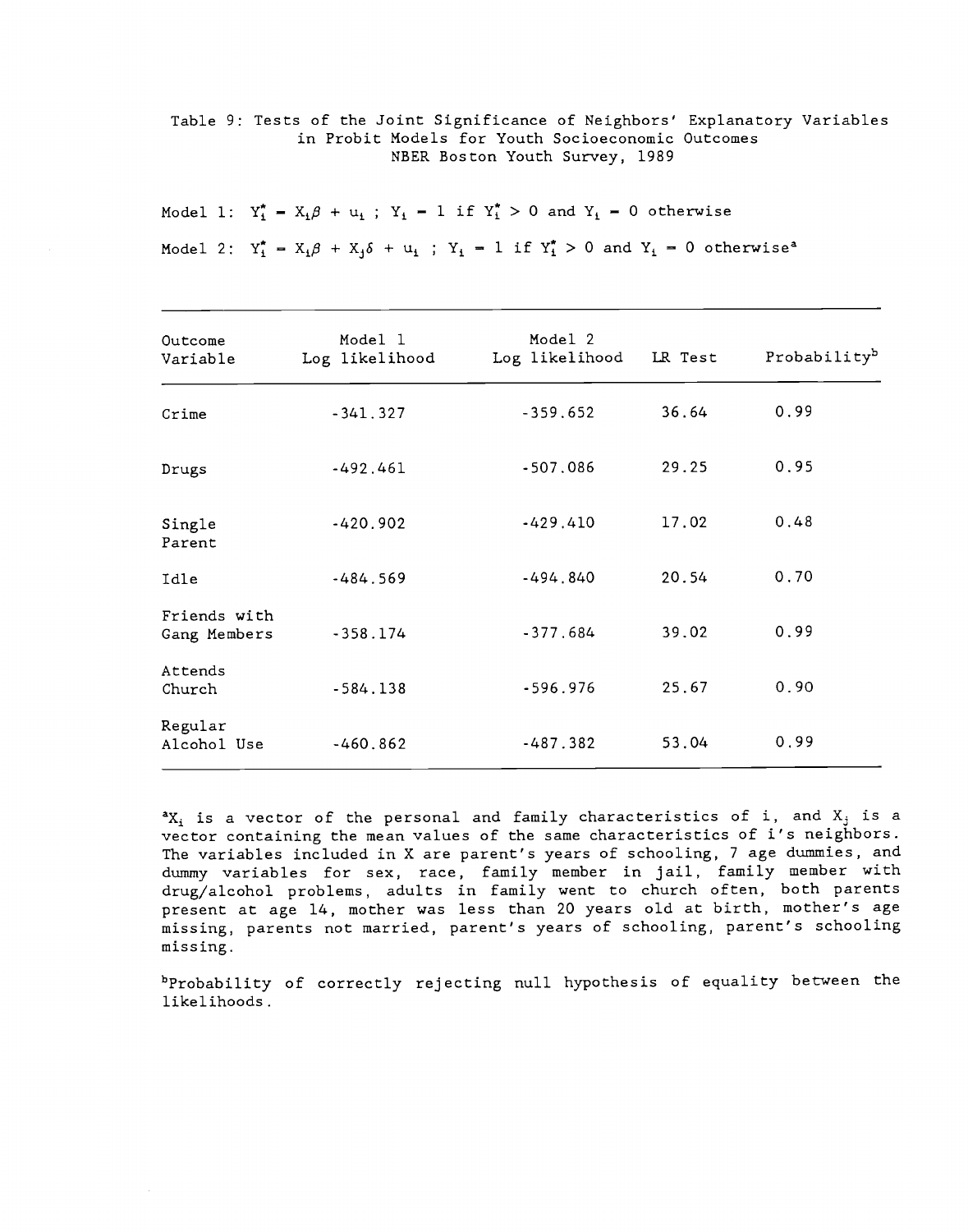The second approach we take is to put more structure on the problem by directly modeling a youth's predisposition toward a behavior as a function of other youths' predispositions, allowing for the simultaneity induced by such a structure. The estimating equation is chosen to allow youth i's predisposition to an outcome  $(Y_i^*)$  to depend upon neighboring youths' predispositions to that outcome  $(Y_i^*$ , in addition to the same set of conditioning variables  $(X_i)$  used in Tables 6 and 8. This approach yields a model which can be written as:

- (1)  $Y^* = \phi W Y^* + X\beta + u$
- (1a)  $Y_i = 1$  if  $Y_i^* > 0$ ,  $Y_i = 0$  otherwise

where u is assumed to be normally distributed with mean zero and  $\phi$  is the parameter measuring the extent of neighborhood peer influences.

Underlying continuous variables indicating youth predispositions towards an outcome or the extent of youth involvement in an activity such as drug use are not available in the Boston Youth Survey. The only data available are discrete indicators of youth behaviors.<sup>16</sup> Since Y<sup>\*</sup> is not observed, we note that equation (1) can be rewritten:

(2) 
$$
Y^* = [I - \phi W]^{-1} X \beta + [I - \phi W]^{-1} u.
$$

 $\mathcal{A}^{\mathcal{A}}$ 

Furthermore, we observe that the matrix associated with  $X\beta$  in (2) can be expanded:

$$
[I - \phi W]^{-1} = I + \phi W + \phi^2 W^2 + \phi^3 W^3 ...
$$

<sup>&</sup>lt;sup>16</sup>See Jones (1990) for an alternative instrumental variables approach to estimating peer influences when continuous outcome measures are available.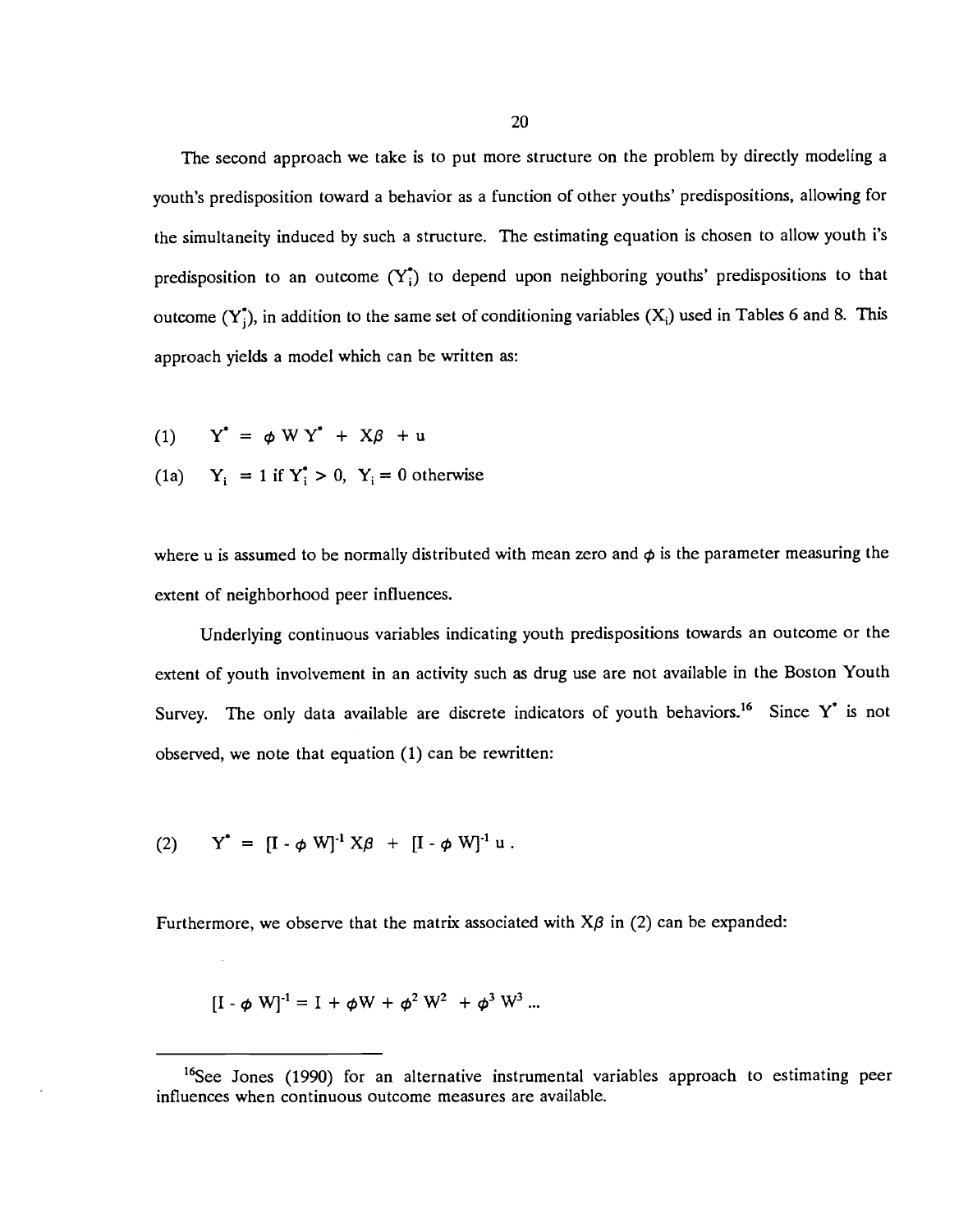as long as  $\phi$  is less than one in absolute value. With  $\phi$  less than one in absolute value, the higher order terms become less and less influential and can be ignored for all practical purposes. We approximate the matrix  $[I - \phi W]^T$  and estimate the model implied by (1a) combined with the following equation $17$ :

(3) 
$$
Y^* = [I + \phi W + \phi^2 W^2] X \beta + [I - \phi W]^1 u
$$
.

Under this approach a youth's own personal characteristics and family background variables identify  $\beta$ , and neighbors' family background and personal characteristics are used to identify peer influences. More specifically, variation in neighbors' personal characteristics and family background variables (WX) and those of neighbors' neighbors (W<sup>2</sup>X) identify  $\phi$ . As in Heckman (1978), it is more convenient to work with a variance normalized version of estimating equation (3). Details of the estimation procedure are presented in Appendix 1.

Estimates using this approach are presented in Table 10. The reported estimates are the derivatives of the predicted probabilities for each outcome with respect to each covariate evaluated at the sample mean characteristics. As was true in the estimates in Table 8 where simultaneity was not explicitly modelled, the addition of neighboring youth behavior does not break the strong relations between family background variables and directly related youth behaviors found in Section HI. It continues to be the case that family drug and crime history are the most influential family

<sup>&</sup>lt;sup>17</sup>We have also estimated equation (3) with expansion to a third term in  $\phi$ -that is, approximating

 $[I - \phi W]^1$   $I + \phi W + \phi^2 W^2 + \phi^3 W^3$ .

The estimates were virtually identical in all case to the estimates using an expansion to  $\phi^2$  suggesting the influence of the higher order terms beyond  $\phi^2$  quickly die away and are of little practical significance.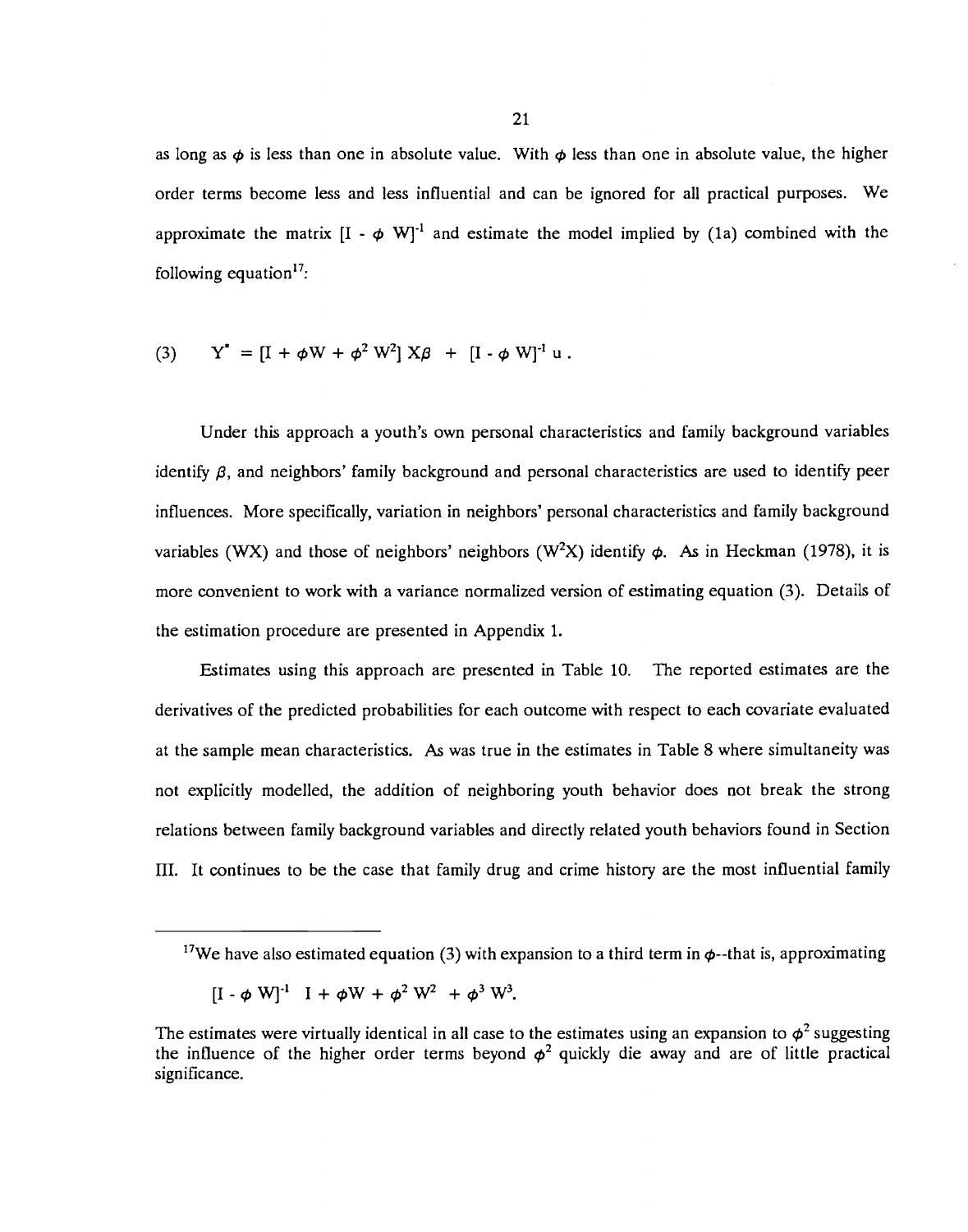|                                   | Dependent Variable:                 |                             |                         |             |                                     |                         |                           |  |
|-----------------------------------|-------------------------------------|-----------------------------|-------------------------|-------------|-------------------------------------|-------------------------|---------------------------|--|
| Explanatory<br>Variable           | (1)<br>Crime in<br><u>last year</u> | (2)<br>Use illegal<br>Orugs | (3)<br>Single<br>Parent | (4)<br>Idle | (5)<br>Friends with<br>Gang Members | (6)<br>Attend<br>Church | (7)<br>Alc. Use<br>Weekly |  |
| Neighbors' predicted              | .118                                | .383                        | .008                    | .255        | .201<br>(2.99)                      | . 482<br>(3.93)         | . 204<br>(3.53)           |  |
| outcome $(\phi)$                  | (2.49)                              | (4.00)                      | (0.11)                  | (3.19)      |                                     |                         |                           |  |
| Female                            | $-.097$                             | $-.090$                     | .262                    | .124        | $-.074$                             | .046                    | -.193                     |  |
|                                   | (4.85)                              | (3.07)                      | (6.76)                  | (3.26)      | (2.49)                              | (1.47)                  | (7.23)                    |  |
| Black                             | $-.043$                             | $-.018$                     | .068                    | -.059       | .076                                | $-.012$                 | $-.018$                   |  |
|                                   | (2,00)                              | (0.83)                      | (1.36)                  | (1.87)      | (2.67)                              | (0.52)                  | (0.83)                    |  |
| Family Member in jail             | .075                                | .061                        | .050                    | .132        | .094                                | $-.018$                 | .022                      |  |
|                                   | (3.45)                              | (1.75)                      | (1.21)                  | (3.16)      | (2.70)                              | (0.46)                  | (0.79)                    |  |
| Family Member with                | .063                                | .141                        | .056                    | $-.013$     | .077                                | .013                    | .067                      |  |
| Drug/Alcohol problems             | (2.99)                              | (4.17)                      | (1.38)                  | (0.32)      | (2.37)                              | (0.35)                  | (2.48)                    |  |
| Adults in family went             | $-.020$                             | $-.035$                     | .000                    | .016        | $-.016$                             | .146                    | $-.010$                   |  |
| to church often                   | (1.01)                              | (1.21)                      | (0.01)                  | (0.43)      | (0.54)                              | (4.38)                  | (0.40)                    |  |
| Both parents present              | $-.014$                             | .017                        | $-0.66$                 | $-.125$     | .027                                | .066                    | .011                      |  |
| at age 14                         | (0.69)                              | (0.51)                      | (1.61)                  | (3.14)      | (0.85)                              | (1.90)                  | (0.42)                    |  |
| Mother less than 20               | .027                                | .083                        | .146                    | .115        | .021                                | $-.037$                 | .022                      |  |
| at respondent's birth             | (1.10)                              | (2.02)                      | (3.08)                  | (2.31)      | (0.56)                              | (0.82)                  | (0.64)                    |  |
| Mother's age missing              | .001                                | .021                        | . 100                   | .154        | $-.063$                             | $-.092$                 | $-.028$                   |  |
|                                   | (0.03)                              | (0.49)                      | (2.02)                  | (2.95)      | (1.35)                              | (1.94)                  | (0.77)                    |  |
| Parents not married               | .041                                | .025                        | . 119                   | $-.004$     | .078                                | $-.037$                 | , 051                     |  |
|                                   | (1.60)                              | (0.62)                      | (2.42)                  | (0.08)      | (2.00)                              | (0.82)                  | (1.45)                    |  |
| Parent's years of                 | $-.000$                             | .019                        | $-.009$                 | $-.016$     | .002.                               | .003                    | .013                      |  |
| schooling                         | (0.02)                              | (2.66)                      | (1.00)                  | (1.70)      | (0.25)                              | (0.41)                  | (2.15)                    |  |
| Parent's schooling                | .013                                | .020                        | .033                    | $-.018$     | .003                                | $-.006$                 | $-.023$                   |  |
| missing                           | (0.40)                              | (0.42)                      | (0.62)                  | (0.33)      | (0.05)                              | (0.12)                  | (0.55)                    |  |
| 7 age dummies and<br>an intercept | yes                                 | yes                         | yes                     | yes         | yes                                 | yes                     | yes                       |  |
| # observations                    | 880                                 | 880                         | 880                     | 880         | 880                                 | 880                     | 880                       |  |

#### Table 10: Probit Estimates of Neighborhood Effects Using Individual-level Data Boston Inner City Youths, NBER Boston Youth Survey, 1989 Changes in the ProbabiLity of Each Outcome

Note: The numbers in parentheses are t-statistics of the  $\beta$  parameters.

All models are of the form:  $Y = [1 - \phi W]^{-1} X \beta + [1 - \phi W]^{-1} U$ .

Changes in probability are evaluated at the sample means.

See Appendix 1 for details of estimation.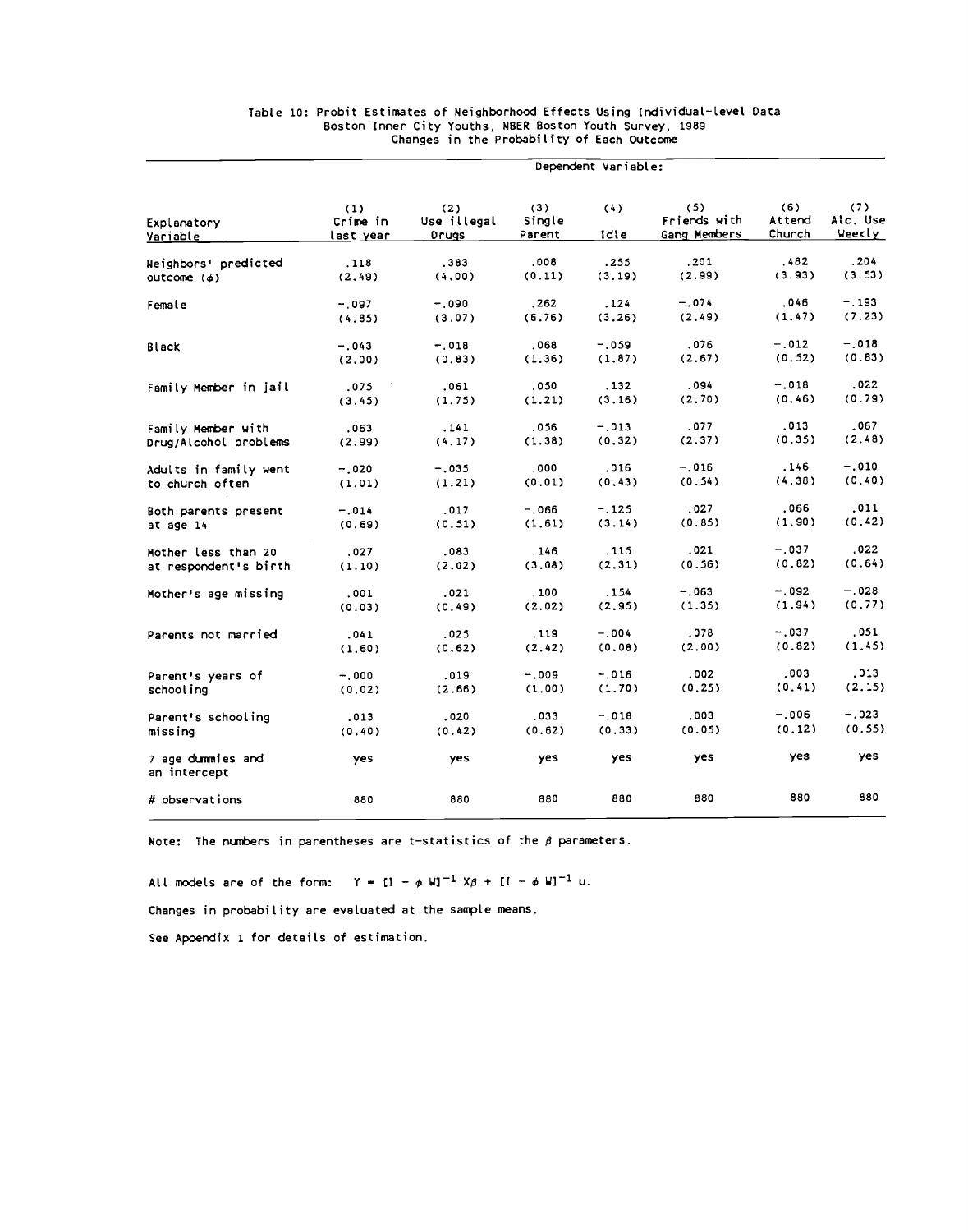variables in a model of youth crime activity. Among family variables, illegal drug use and regular alcohol use are still most closely tied to family drug/alcohol abuse, and single parenthood is still most responsive to mother's age at youth's birth and to parents' being unwed.

Estimates of neighborhood peer influences (estimates of  $\phi$ ) are given in the top row of Table 10. Controlling for simultaneity in neighbors' behavior also does not break the strong neighborhood interdependence in youth behavior observed in Table 8. Increases in neighbors' involvment in crime, drug and alcohol use, gang activity, idleness and church attendance have large and significant effects on a given youth's involvement in these activities. The results suggest that youths within a neighborhood have large and significant effects on each others' behavior, even after including substantial controls for personal characteristics and family background variables. In other words, youths residing in a neighborhood in which a substantial fraction of young people are involved in crime or use illegal drugs have significantly higher probabilities of exhibiting analogous behavior than youths with similar family background and personal characteristics living in neighborhoods in which a small fraction of other young people are engaged in such activities. The magnitude of neighborhood peer influences are particularly large for illegal drug use and church attendance. On the other hand, peer influences appear unimportant for childbearing out of wedlock.

One possible caveat to our interpretation of the results in Tables 8, 9 and 10 is that they may be partially being driven by errors in the measurement of individual family background variables that are correlated with the measured average characteristics of one's neighbors. For example, if our observed family background measures consist of true family backgrounds plus measurement error that is uncorrelated with the truth and if families are sorted among neighborhoods on the basis of "true" family background characteristics, then neighbors' X's will be correlated with an individual's error term. On the other hand, our finding that the estimated effects of family background variables are not much reduced by the inclusion of neighbors' variables suggests that our estimates of neighborhood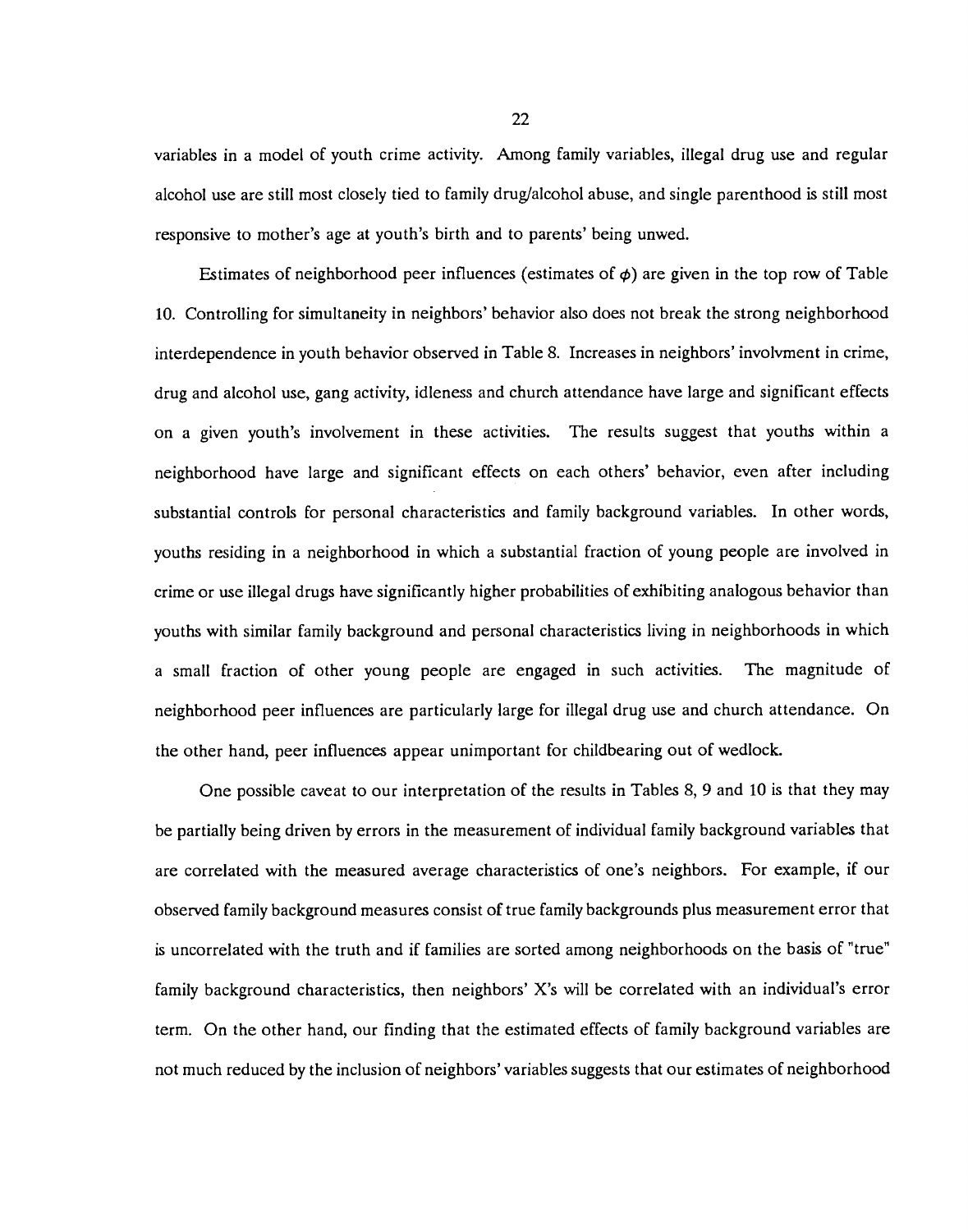effects do not largely reflect the possibility that neighbors' variables may proxy for mismeasured family background variables.<sup>18</sup>

Our findings complement the results of recent studies using tightly defined neighborhoods. For example, Crane (1991) finds strong neighborhood influences on dropping out behavior and teenage pregnancy in a national sample using geographic neighborhoods of similar size to the one's used in our analysis. Brooks-Gunn et al (1991) also find evidence that a geographic neighborhood's socioeconomic mix is significantly related to adolescent behaviors (out-of-wedlock childbearing and dropping out of school) using census tracts and zip code areas as neighborhoods. Similarly using schools rather than residential neighborhoods, Mayer (1991a,b) finds substantial effects of a school's socioeconomic mix on teenage fertility and high school graduation rates. The one discrepancy between our findings and these other studies is that we find quite weak neighborhood effects on outof-wedlock childbearing.

## V. Conclusions

Our main findings are that the behaviors of family members and neighborhood peers appear to substantially affect the behavior and outcomes of disadvantaged youths. The pattern of influences suggests that two inner-city youths with the same personal characteristics may have quite different socioeconomic outcomes depending on family role models and peer influences in their neighborhoods. Our results indicate that family and peer influences both operate in manner such that "like begets like." These family and neighborhood influences are important even under the tight labor market conditions prevailing in Boston in the mid- to Iate-1980s.

Our results are consistent with Wilson's (1987) emphasis on the importance of role models.

 $18$ See Borjas (1991) for a formalization of this argument in the analogous case of examining the extent to which the effects of ethnic group average characteristics on youth outcomes may pick up mismeasured individual family background variables.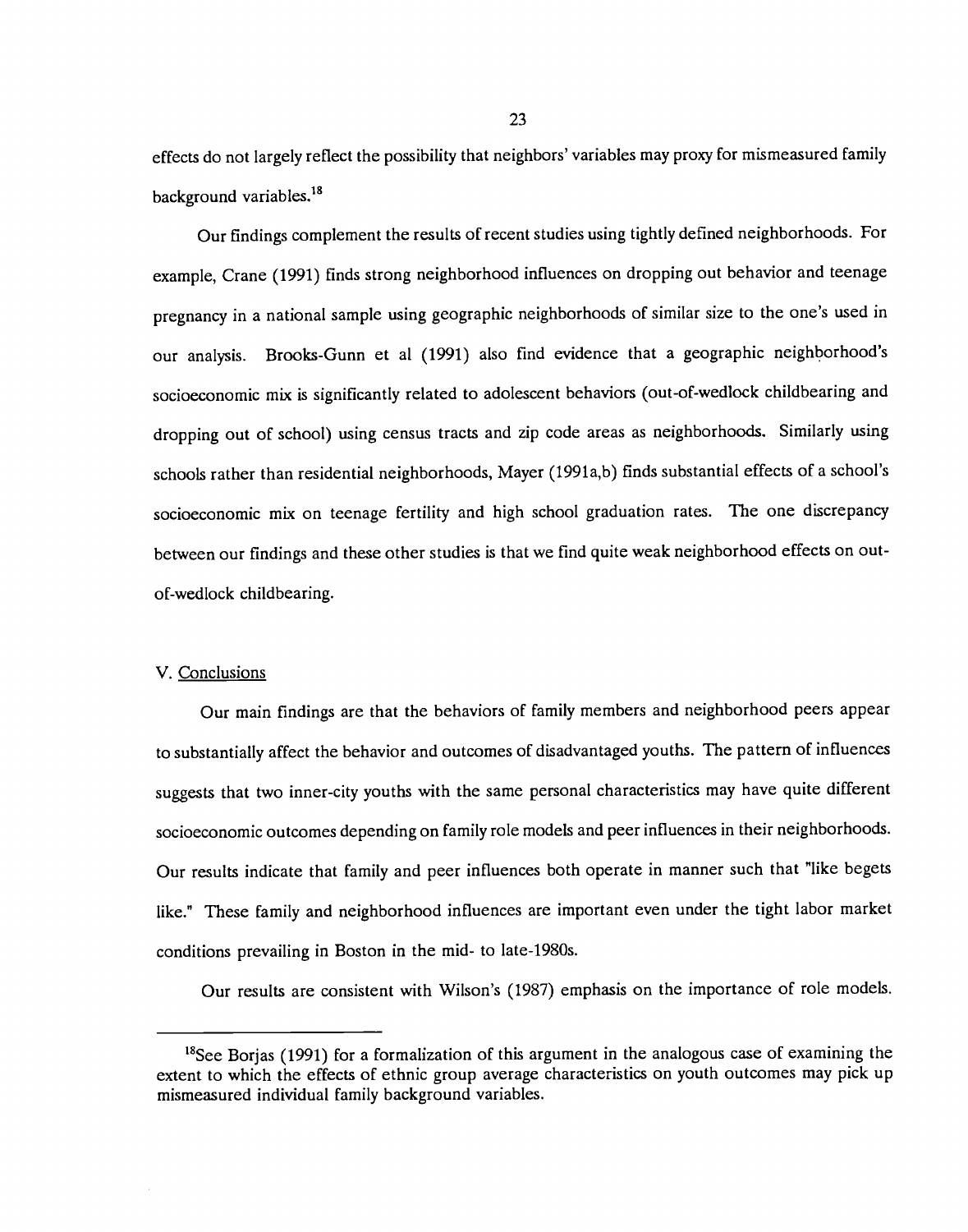Wilson (1987, p.7) argues that the presence of working class and middle class black families "reinforced and perpetuated mainstream patterns of norms and behaviors." Our findings suggest that such families may influence inner city youths directly through the actions of their children, or perhaps indirectly, with influence working from adult neighbor to parent, and from parent to child.

The possibility of substantial family and neighborhood influences presents a mixed message with respect to the future prospects for those growing up in disadvantaged neighborhoods. On the pessimistic side, strong family and neighborhood effects imply that those from disadvantaged backgrounds may have difficulties even under the most optimistic scenarios involving labor shortages and tight labor markets in the future. On the optimistic side, such effects also suggest that shocks or policy interventions that positively affect individuals will have positive multiplier effects within neighborhoods through peer influences and across generations through family influences.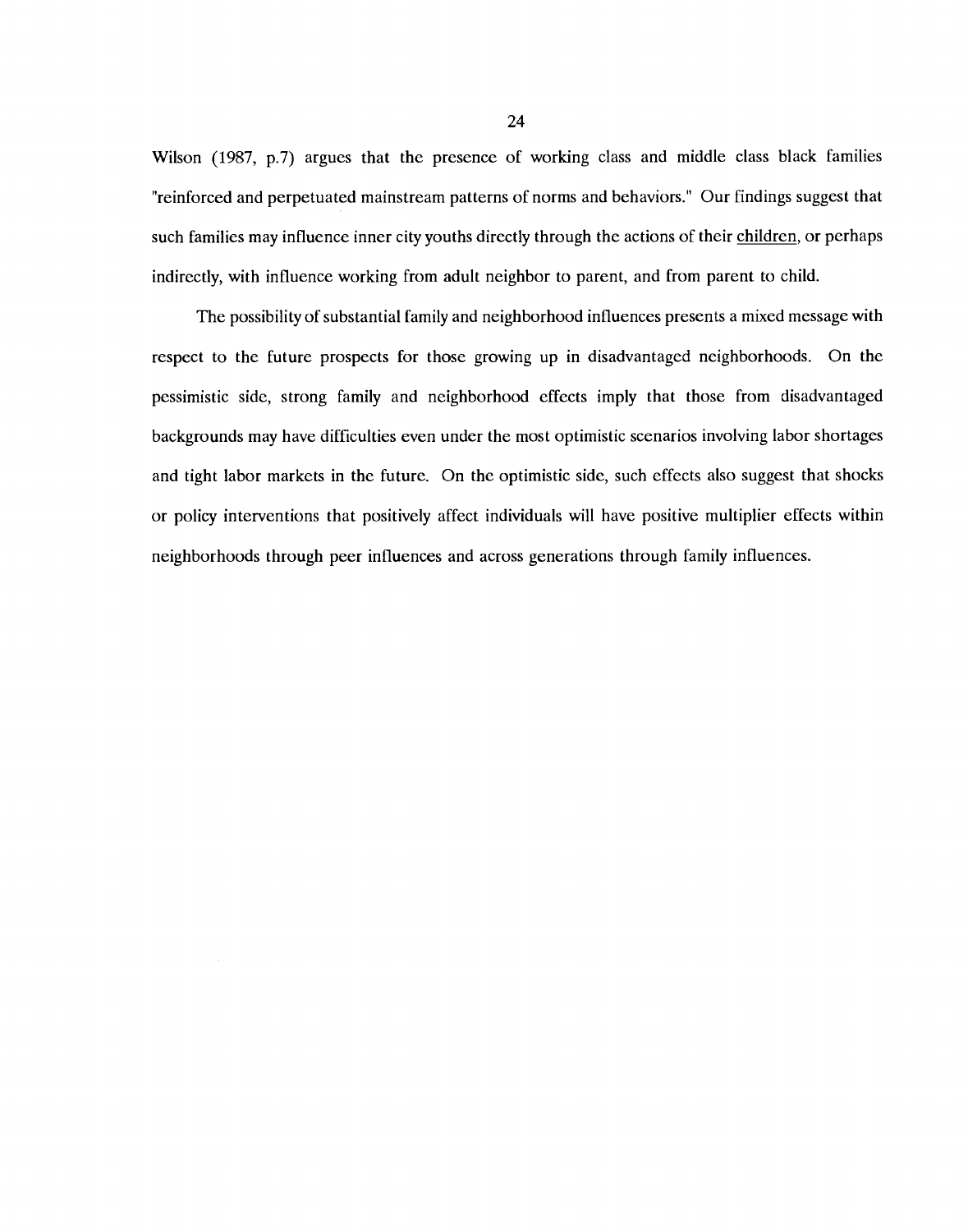#### References

Altonji, Joseph G. "The Effects of Family Background and School Characteristics on Education and Labor Market Outcomes." Unpublished paper, Northwestern University, December 1988.

Altonji, Joseph G. and Thomas A. Dunn. "Relationships Among Family Incomes and Labor Market Outcomes of Relatives." Research In Labor Economics, forthcoming 1991.

Blau, Peter and Otis D. Duncan. The American Occupational Structure. New York: Wiley, 1967.

Brooks-Gunn, Jeanne; Greg J. Duncan; Pam Kato; and Naomi Sealand. "Do Neighborhoods Influence Child and Adolescent Behavior?" Unpublished Paper, University of Michigan, April 1991.

Borjas, George J. "Ethnic Capital and Intergenerational Mobility." Unpublished paper, UCSD, March 1991.

Chamberlain, Gary, "Heterogeneity, Omitted Variable Bias, and Duration Dependence." In J.J. Heckman and B. Singer (eds.), Longitudinal Analysis of Labor Market Data. Cambridge: Cambridge University Press, 1985, 3-39.

Corcoran, Mary, Roger Gordon, Deborah Laren, and Gary Solon. "Effects of Family and Community Background on Men's Economic Status." NBER Working Paper No. 2896, March 1989.

Crane, Jonathan. "The Epidemic Theory of Ghettos and Neighborhood Effects on Dropping Out and Teenage Childbearing." American Journal of Sociology, 1991.

Freeman, Richard B. "Who Escapes? The Relation of Churchgoing and Other Background Factors to the Socioeconomic Performance of Black Male Youths from Inner-City Tracts." In Freeman and Holzer (1986), 353-376.

Freeman, Richard B. "Help Wanted: Disadvantaged Youths in a Labor Shortage Economy." Unpublished paper, Harvard University, October 1989.

Freeman, Richard B. "Labor Market Tightness and the Mismatch Between Demand and Supply of Less-Educated Young Men in the United States in the 1980s." In F. Padoa Schioppa (ed.), Mismatch and Labor Mobility. Cambridge: Cambridge University Press, 1991a, 360-381.

Freeman, Richard B. "Crime and the Economic Status of Disadvantaged Young Men." Unpublished paper, Russell Sage Foundation, March 1991b.

Freeman, Richard B. and Harry J. Holzer, eds. The Black Youth Employment Crisis. Chicago: University of Chicago and NBER, 1986.

Heckman, James J., "Dummy Endogenous Variables in a Simultaneous Equation System," Econometrica 46(6), 931-959, 1978.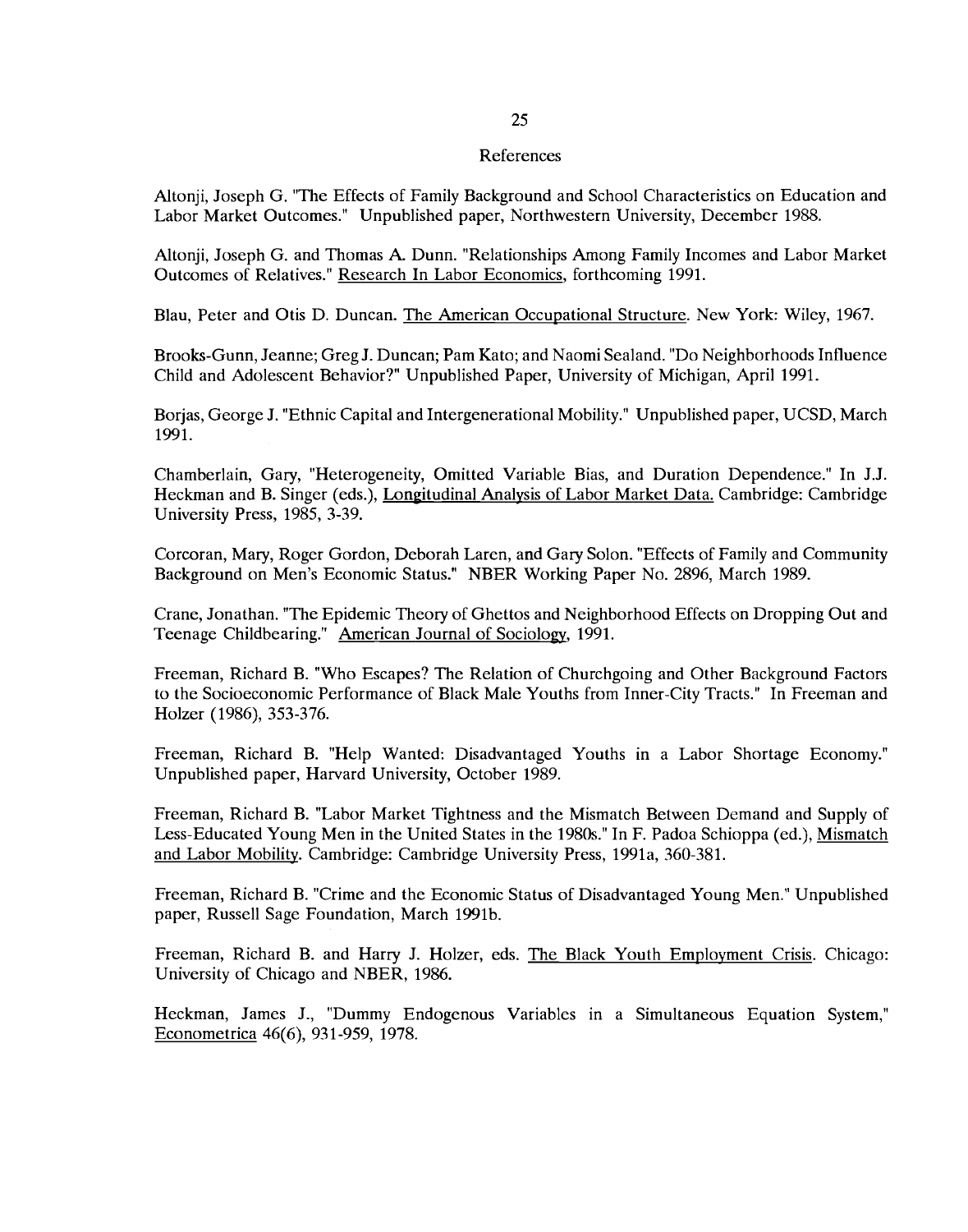Heckman, James J. "The Incidental Parameters Problem and the Problem of Initial Conditions in Estimating a Discrete Time-Discrete Data Stochastic Process." In Charles F. Manski and Daniel McFadden (eds.), Structural Analysis of Discrete Data with Econometric Applications. Cambridge, Ma: MIT Press, 1981a, 179-197.

Heckman, James J. "Statistical Models for Discrete Panel Data." In Charles F. Manski and Daniel McFadden (eds.), Structural Analysis of Discrete Data with Econometric Applications. Cambridge, Ma.: MIT Press, 1981b, 114-178.

Hindelang, M.J., T. Hirschi, and J. Weis. Measuring Delinquency. vol. 123, Sage Library of Social Research. Beverly Hills, Ca.: Sage, 1981.

Jargowsky, Paul A. and Mary Jo Bane. "Neighborhood Poverty: Basic Questions." In L. Lynn and M. McGeary (eds.), Inner-City Poverty in the United States. Washington, D.C.: National Academy Press, 1990, 16-67.

Jencks, Christopher and Susan E. Mayer. "The Social Consequences of Growing Up in a Poor Neighborhood: A Review." In L. Lynn and M. McGeary (eds.), Inner-City Poverty in the United States. Washington, D.C.: National Academy Press, 1990, 111-187.

Jones, Stephen R. G. "Worker Interdependence and Output: The Hawthorne Studies Reevaluated." American Sociological Review 55 (April 1990): 176-190.

Juhn, Chinhui. "The Decline of Male Labor Force Participation: The Role of Declining Market Opportunities." Unpublished paper, University of Chicago, April 1991.

Kasarda, John. "Urban Industrial Transition and The Underclass." The Annals of the American Academy of Political and Social Science 501 (January 1989): 26-47.

Mauer, Marc. "Young Black Men and the Criminal Justice System: A Growing National Problem." Working Paper, The Sentencing Project, Washington, D.C., February 1990.

Mayer, Susan E. "How Much Does a High School's Racial and Socioeconomic Mix Affect Graduation and Teenage Fertility Rates?." In C. Jencks and P. Peterson (eds.), The Urban Underclass. Washington, D.C.: The Brookings Institution, 1991a, 321-341.

Mayer, Susan E. "The Effect of Schools' Racial and Socioeconomic Mix on High School Students' Chances of Dropping Out." Unpublished paper, University of Chicago, February 1991b.

Montgomery, James D. "Is Underclass Behavior Contagious? A Rational-Choice Analysis." Unpublished paper, Northwestern University, March 1990.

Wilson, William J. The Truly Disadvantaged. Chicago: The University of Chicago Press, 1987.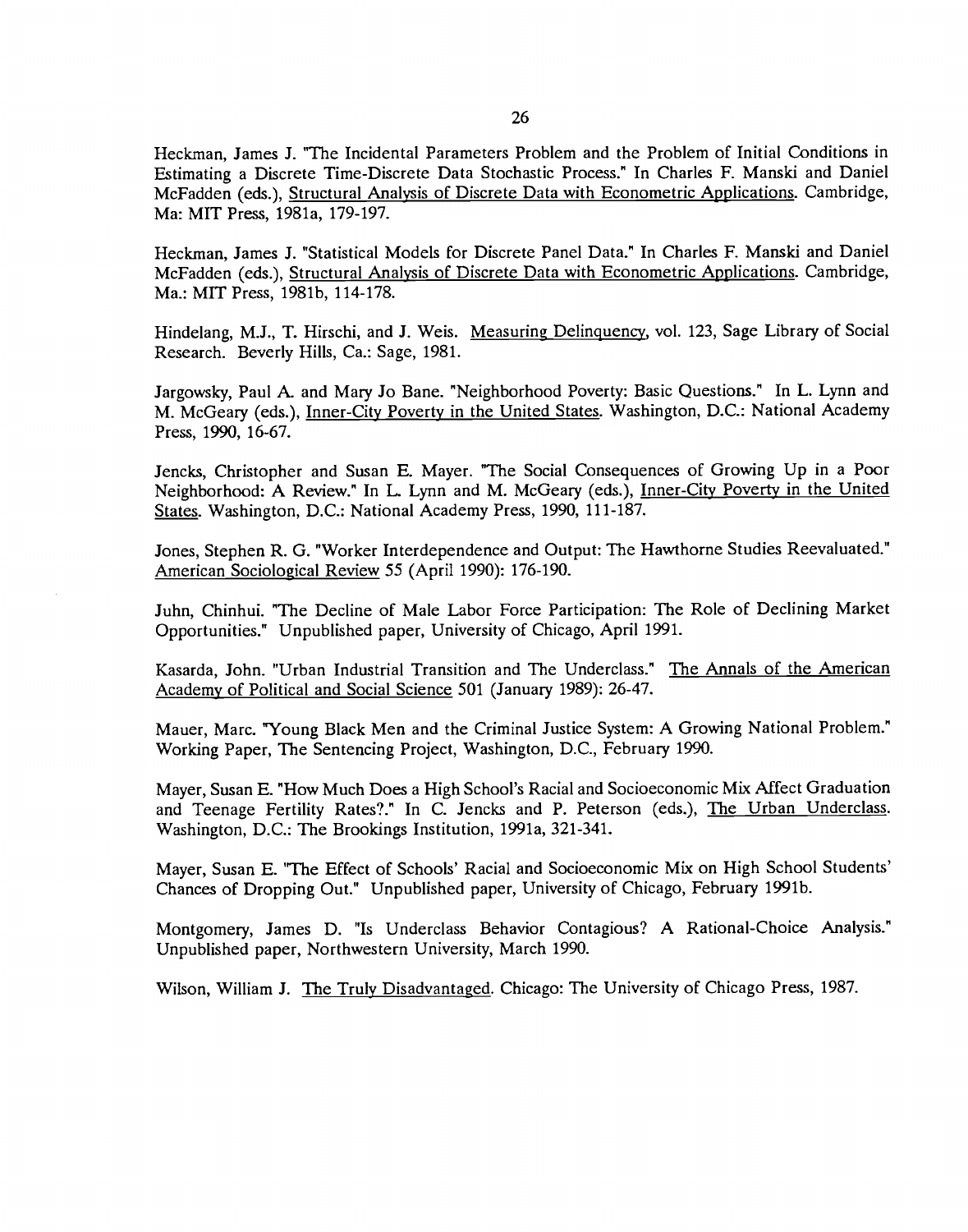## Appendix 1 Estimation of equations with spatial habit persistence

If a youth's predisposition toward a behavior is a function of neighboring youths' predispositions toward that behavior, the structural equations appear (as in the text):

$$
Y_{i}^{*} = (I - \phi W)^{-1} X\beta + (I - \phi W)^{-1} U
$$
 (2)

where u is assumed to be normally distributed,  $u - N(0, I \sigma_{n}^{2})$ .

$$
Y_i = 1 \text{ iff } Y_i^* \ge 0.
$$
  

$$
Y_i = 0 \text{ otherwise.}
$$

The variance-covariance matrix for  $(2)$  is

 $\mu_{\rm{eff}}$  ,  $\mu_{\rm{eff}}$  ,  $\mu_{\rm{eff}}$ 

$$
\Omega = E(VV') - (I - \phi W)^{-1} (I - \phi W)^{-1} \sigma_u^2
$$

where  $V_i$  - the ith element of  $(I - \phi W)^{-1}u$ .

The variance-normalized version of equation (2) appears

$$
Y_i^{**} - D^{*-1} (I - \phi W)^{-1} X\beta + D^{*-1} (I - \phi W)^{-1} u
$$
 (2A)

where the inverse of  $D^*$ , the square root of the DIAG( $\Omega$ ), is used to give the model unit variance disturbances.

Clearly the probability that  $Y_i^*$  is greater than zero,

$$
Pr(Y_i^*) \geq 0 - Pr[(I - \phi W)^{-1} u \geq (I - \phi W)^{-1} X\beta]
$$

is equal to the  $Pr(Y_i^{**} \ge 0) - Pr(D^{*-1} (I - \phi W)^{-1} u \ge D^{*-1} (I - \phi W)^{-1} X\beta)$ .

<sup>1</sup>See Heckman (1978) Appendix B for a general treatment, and Heckman (1981), pp. 145-46 for details on the time series analogue.